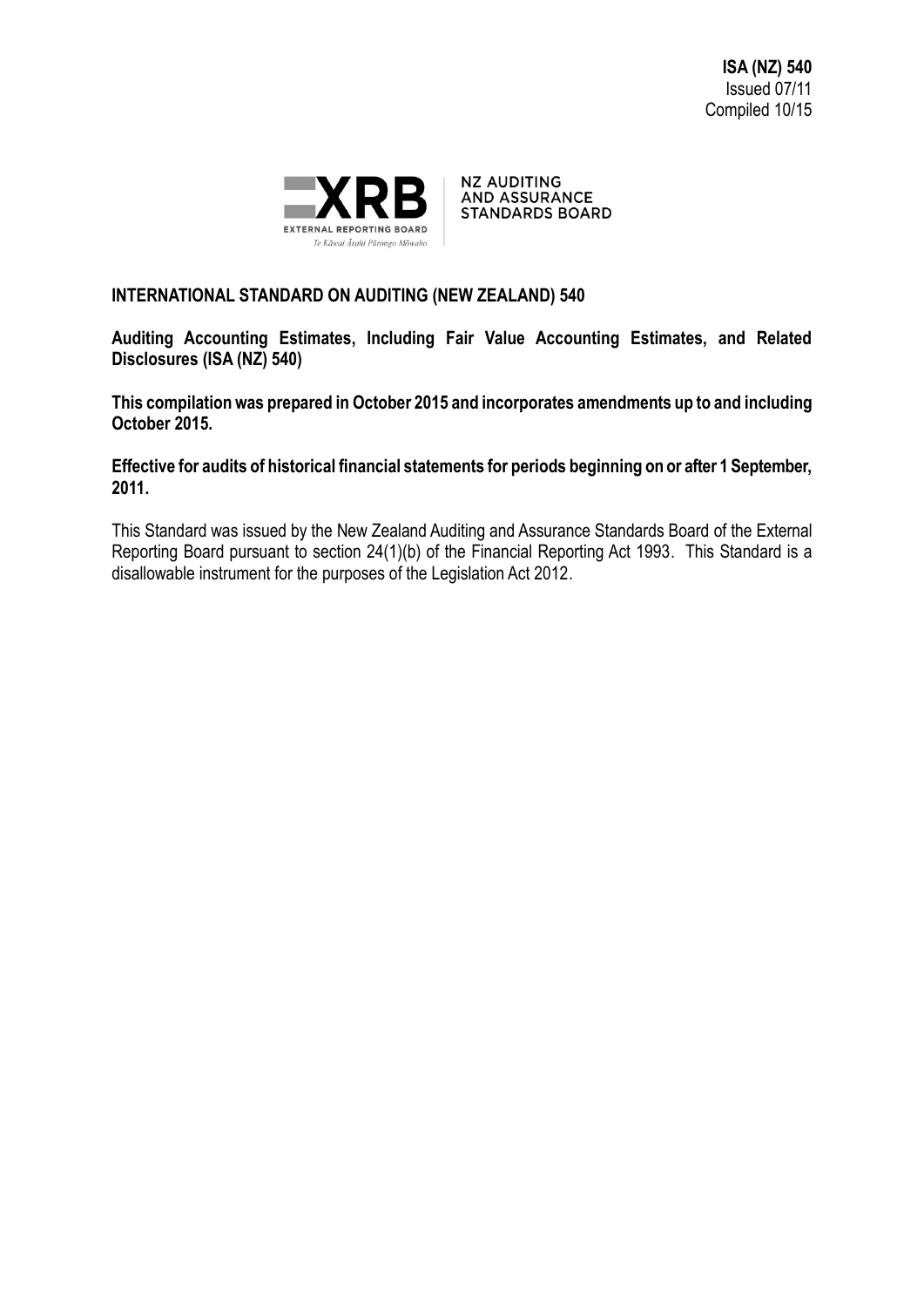#### COPYRIGHT

© External Reporting Board ("XRB") 2011

This XRB standard contains copyright material and reproduces, with the permission of the International Federation of Accountants (IFAC), parts of the corresponding international standard issued by the International Auditing and Assurance Standards Board ("IAASB"), and published by IFAC. Reproduction within New Zealand in unaltered form (retaining this notice) is permitted for personal and noncommercial use subject to the inclusion of an acknowledgement of the source.

Requests and enquiries concerning reproduction and rights for commercial purposes within New Zealand should be addressed to the Chief Executive, External Reporting Board at the following email address: [enquiries@xrb.govt.nz](mailto:enquiries@xrb.govt.nz)

All existing rights (including copyrights) in this material outside of New Zealand are reserved by IFAC, with the exception of the right to reproduce for the purposes of personal use or other fair dealing. Further information can be obtained from IFAC at [www.ifac.org](http://www.ifac.org/) or by writing to [permissions@ifac.org](mailto:permissions@ifac.org)

ISBN 978-1-927174-20-3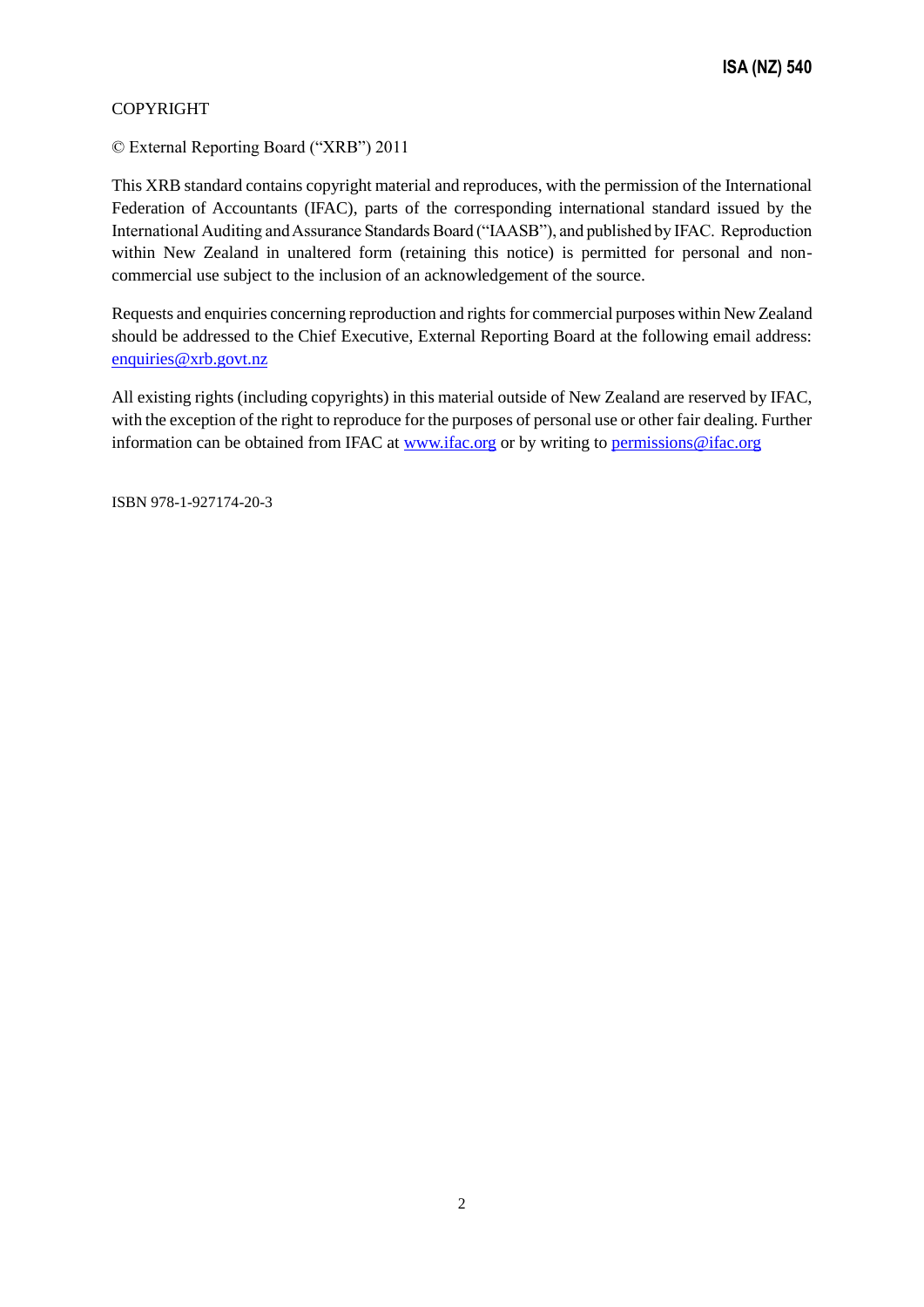#### INTERNATIONAL STANDARD ON AUDITING (NEW ZEALAND) 540

#### **AUDITING ACCOUNTING ESTIMATES, INCLUDING FAIR VALUE ACCOUNTING ESTIMATES, AND RELATED DISCLOSURES**

*Issued by the New Zealand Auditing and Assurance Standards Board* 

#### **CONTENTS**

#### Paragraph

# **History of Amendments Introduction** Scope of this ISA (NZ) .............................................................................................. 1 Nature of Accounting Estimates ................................................................................. 2-4 Effective Date ............................................................................................................ 5 **Objective** ................................................................................................................... 6 **Definitions** ................................................................................................................. 7 **Requirements** Risk Assessment Procedures and Related Activities ................................................. 8-9 Identifying and Assessing the Risks of Material Misstatement ................................. 10-11 Responses to the Assessed Risks of Material Misstatement ...................................... 12-14 Further Substantive Procedures to Respond to Significant Risks .............................. 15-17 Evaluating the Reasonableness of the Accounting Estimates, and Determining Misstatements ............................................................................................................ 18 Disclosures Related to Accounting Estimates ............................................................ 19-20 Indicators of Possible Management Bias ................................................................... 21 Written Representations ............................................................................................. 22 Documentation ........................................................................................................... 23 **Application and Other Explanatory Material** Nature of Accounting Estimates ................................................................................ A1-A11 Risk Assessment Procedures and Related Activities ................................................. A12-A44 Identifying and Assessing the Risks of Material Misstatement ................................. A45-A51 Responses to the Assessed Risks of Material Misstatement ...................................... A52-A101 Further Substantive Procedures to Respond to Significant Risks .............................A102-A115 Evaluating the Reasonableness of the Accounting Estimates, and Determining Misstatements ...........................................................................................................A116-A119 Disclosures Related to Accounting Estimates ...........................................................A120-A123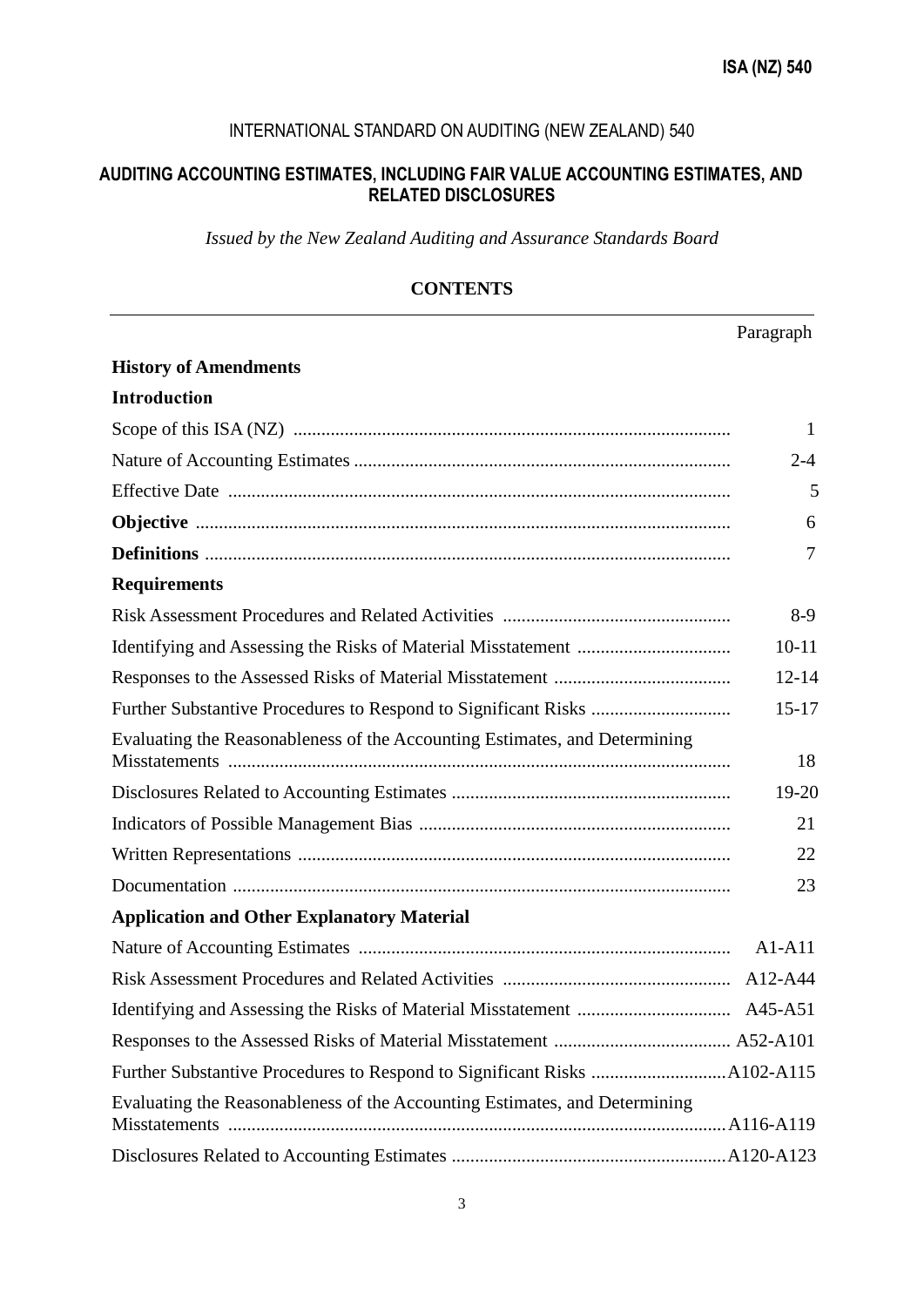# **ISA (NZ) 540**

|                                                                                                            | A128 |
|------------------------------------------------------------------------------------------------------------|------|
| Appendix: Fair Value Measurements and Disclosures under Different Financial<br><b>Reporting Frameworks</b> |      |

Accompanying Attachment: Conformity to the International Standards on Auditing

**International Standard on Auditing (New Zealand) (ISA (NZ)) 540, "Auditing Accounting Estimates, Including Fair Value Accounting Estimates, and Related Disclosures" should be read in conjunction with ISA (NZ) 200, "Overall Objectives of the Independent Auditor and the Conduct of an Audit in Accordance with International Standards on Auditing (New Zealand)."**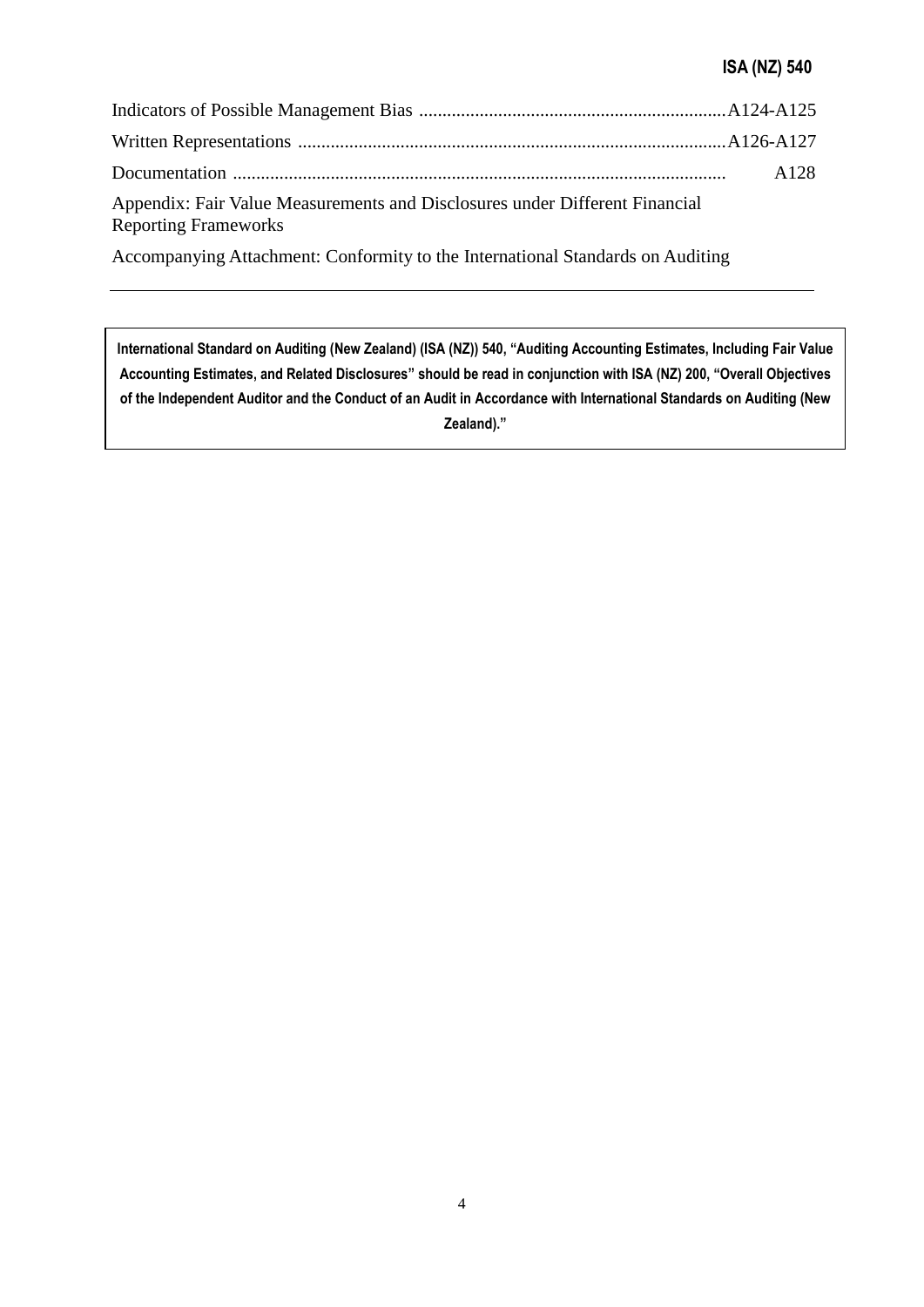# **History of Amendments**

# **Table of pronouncements – ISA (NZ) 540** *Auditing Accounting Estimates, Including Fair Value Accounting Estimates, and Related Disclosures*

| <b>Pronouncements</b>                                                                                                                              | <b>Date</b><br>approved | <b>Effective date</b>                                                                                                                 |
|----------------------------------------------------------------------------------------------------------------------------------------------------|-------------------------|---------------------------------------------------------------------------------------------------------------------------------------|
| International Standard on Auditing (New<br>Zealand) 540                                                                                            | <b>July 2011</b>        | This ISA (NZ) is effective for audits<br>of historical financial statements for<br>periods beginning on or after 1<br>September, 2011 |
| International Standard on Auditing (New<br>Zealand) 610 (Revised 2013) Using the<br><b>Work of Internal Auditors</b>                               | April 2013              | Effective for audits of financial<br>statements for periods ending on or<br>after 15 December 2013                                    |
| Amendments to the International<br>Standards on Auditing (New Zealand) to<br>Promote Improved Audit Quality                                        | September<br>2013       | Effective for audits of financial<br>statements for periods ending on or<br>after 31 December 2014                                    |
| Use of management and those charged<br>with governance                                                                                             | December<br>2013        | Effective for audits of financial<br>statements for periods beginning on<br>or after 1 July 2014                                      |
| Amendments to the Auditing and<br><b>Assurance Standards: Omnibus</b><br>Amendments (Legislative Update)                                           | Feb 2014                | Effective for assurance engagements<br>relating to financial statements for<br>periods beginning on or after 1 April<br>2014.         |
| Amendments to the International<br><b>Standards on Auditing (New Zealand)</b><br>(ISAs (NZ)) on Auditing Financial<br><b>Statement Disclosures</b> | September<br>2015       | Effective for audits of financial<br>statements for periods ending on or<br>after 15 December 2016.                                   |
| Conforming amendments to ISAs (NZ)<br>and other pronouncements (Auditor<br>Reporting)                                                              | September<br>2015       | Effective for audits of financial<br>statements for periods ending on or<br>after 15 December 2016.                                   |

This table lists the pronouncements establishing and amending ISA (NZ) 540.

| Table of Amended Paragraphs in ISA (NZ) 540 |                 |                                                                                                                           |  |  |
|---------------------------------------------|-----------------|---------------------------------------------------------------------------------------------------------------------------|--|--|
| Paragraph<br>affected                       | How<br>affected | By[date]                                                                                                                  |  |  |
| 1, 8, 10, A20                               | Amended         | ISA (NZ) 610 (Revised 2013) [April 2013]                                                                                  |  |  |
| NZA7.1                                      | Amended         | Amendments to the International Standards on Auditing (New<br>Zealand) to Promote Improved Audit Quality [September 2013] |  |  |
| Various                                     | Amended         | Use of management and those charged with governance [Dec]<br>2013]                                                        |  |  |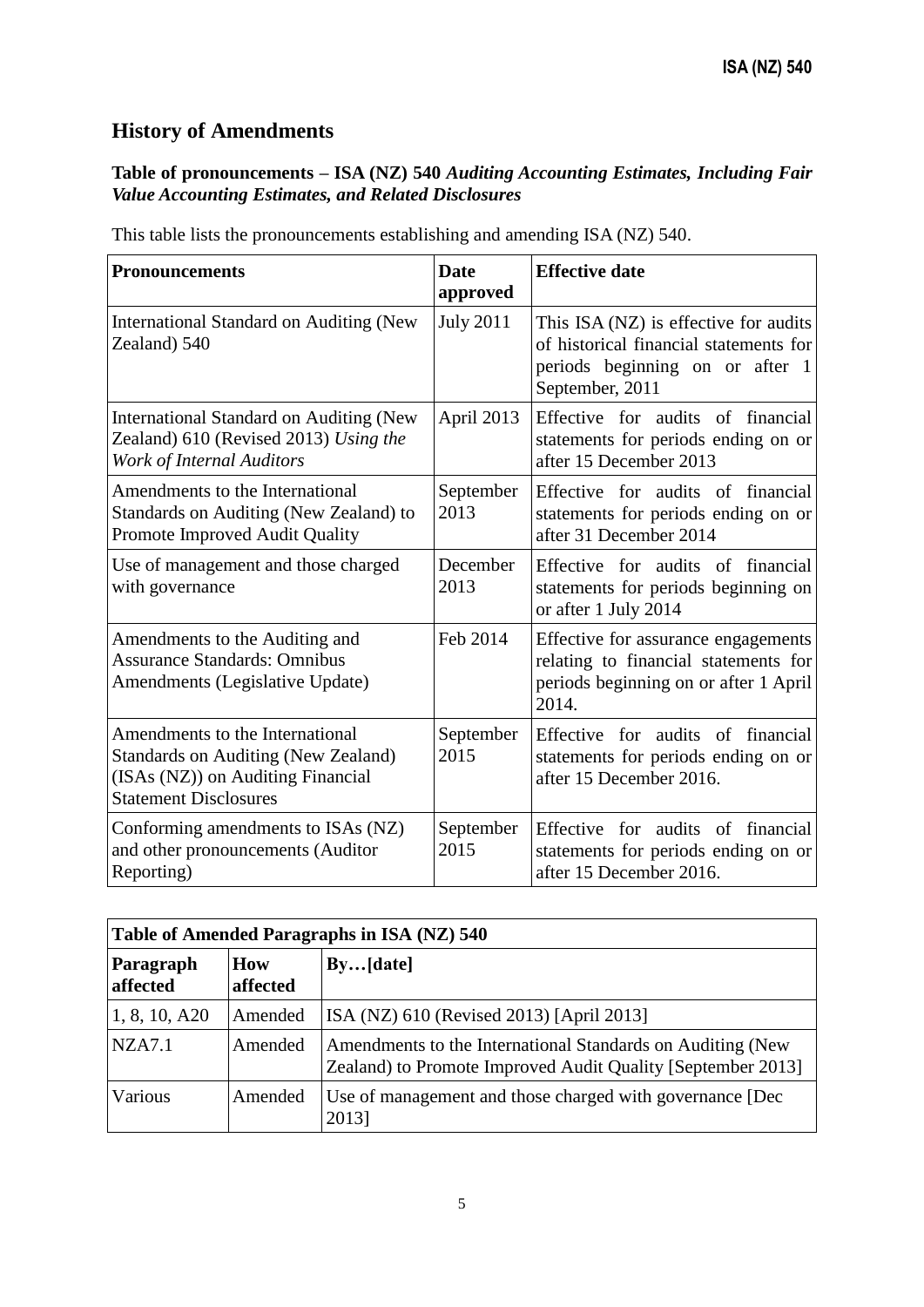| Table of Amended Paragraphs in ISA (NZ) 540 |         |                                                                                                                                               |  |  |
|---------------------------------------------|---------|-----------------------------------------------------------------------------------------------------------------------------------------------|--|--|
| Appendix                                    | Amended | Amendments to the Auditing and Assurance Standards:<br>Omnibus Amendments (Legislative Update) [Feb 2014]                                     |  |  |
| A19                                         | Amended | Amendments to the International Standards on Auditing (New<br>Zealand) (ISAs (NZ)) on Auditing Financial Statement<br>Disclosures [Sept 2015] |  |  |
| A114,<br>Appendix                           | Amended | Conforming amendments to ISAs (NZ) and other<br>pronouncements (Auditor Reporting) [Sept 2015]                                                |  |  |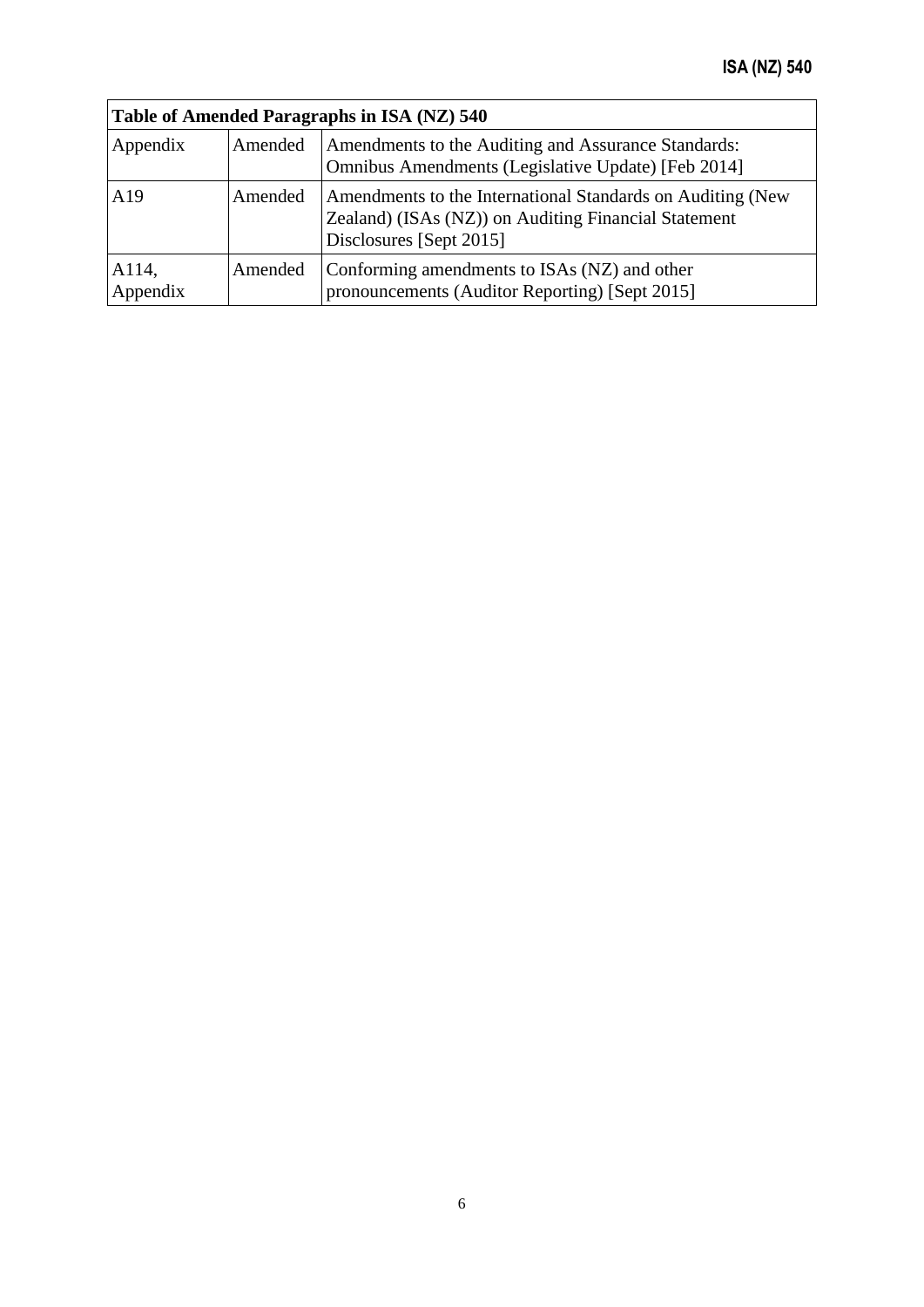# **Introduction**

#### **Scope of this ISA (NZ)**

1. This International Standard on Auditing (New Zealand) (ISA (NZ)) deals with the auditor's responsibilities relating to accounting estimates, including fair value accounting estimates, and related disclosures in an audit of financial statements. Specifically, it expands on how ISA (NZ) 315 (Revised)<sup>1</sup> and ISA (NZ) 330<sup>2</sup> and other relevant ISAs (NZ) are to be applied in relation to accounting estimates. It also includes requirements and guidance on misstatements of individual accounting estimates, and indicators of possible management bias.

#### **Nature of Accounting Estimates**

- 2. Some financial statement items cannot be measured precisely, but can only be estimated. For purposes of this ISA (NZ), such financial statement items are referred to as accounting estimates. The nature and reliability of information available to management to support the making of an accounting estimate varies widely, which thereby affects the degree of estimation uncertainty associated with accounting estimates. The degree of estimation uncertainty affects, in turn, the risks of material misstatement of accounting estimates, including their susceptibility to unintentional or intentional management bias. (Ref: Para. A1-A11)
- 3. The measurement objective of accounting estimates can vary depending on the applicable financial reporting framework and the financial item being reported. The measurement objective for some accounting estimates is to forecast the outcome of one or more transactions, events or conditions giving rise to the need for the accounting estimate. For other accounting estimates, including many fair value accounting estimates, the measurement objective is different, and is expressed in terms of the value of a current transaction or financial statement item based on conditions prevalent at the measurement date, such as estimated market price for a particular type of asset or liability. For example, the applicable financial reporting framework may require fair value measurement based on an assumed hypothetical current transaction between knowledgeable, willing parties (sometimes referred to as "marketplace participants" or equivalent) in an arm's length transaction, rather than the settlement of a transaction at some past or future date.<sup>3</sup>
- 4. A difference between the outcome of an accounting estimate and the amount originally recognised or disclosed in the financial statements does not necessarily represent a misstatement of the financial statements. This is particularly the case for fair value accounting estimates, as any observed outcome is invariably affected by events or conditions subsequent to the date at which the measurement is estimated for purposes of the financial statements.

<sup>1</sup> ISA (NZ) 315 (Revised), "Identifying and Assessing the Risks of Material Misstatement through Understanding the Entity and Its Environment."

<sup>2</sup> ISA (NZ) 330, "The Auditor's Responses to Assessed Risks."

<sup>&</sup>lt;sup>3</sup> Different definitions of fair value may exist among financial reporting frameworks.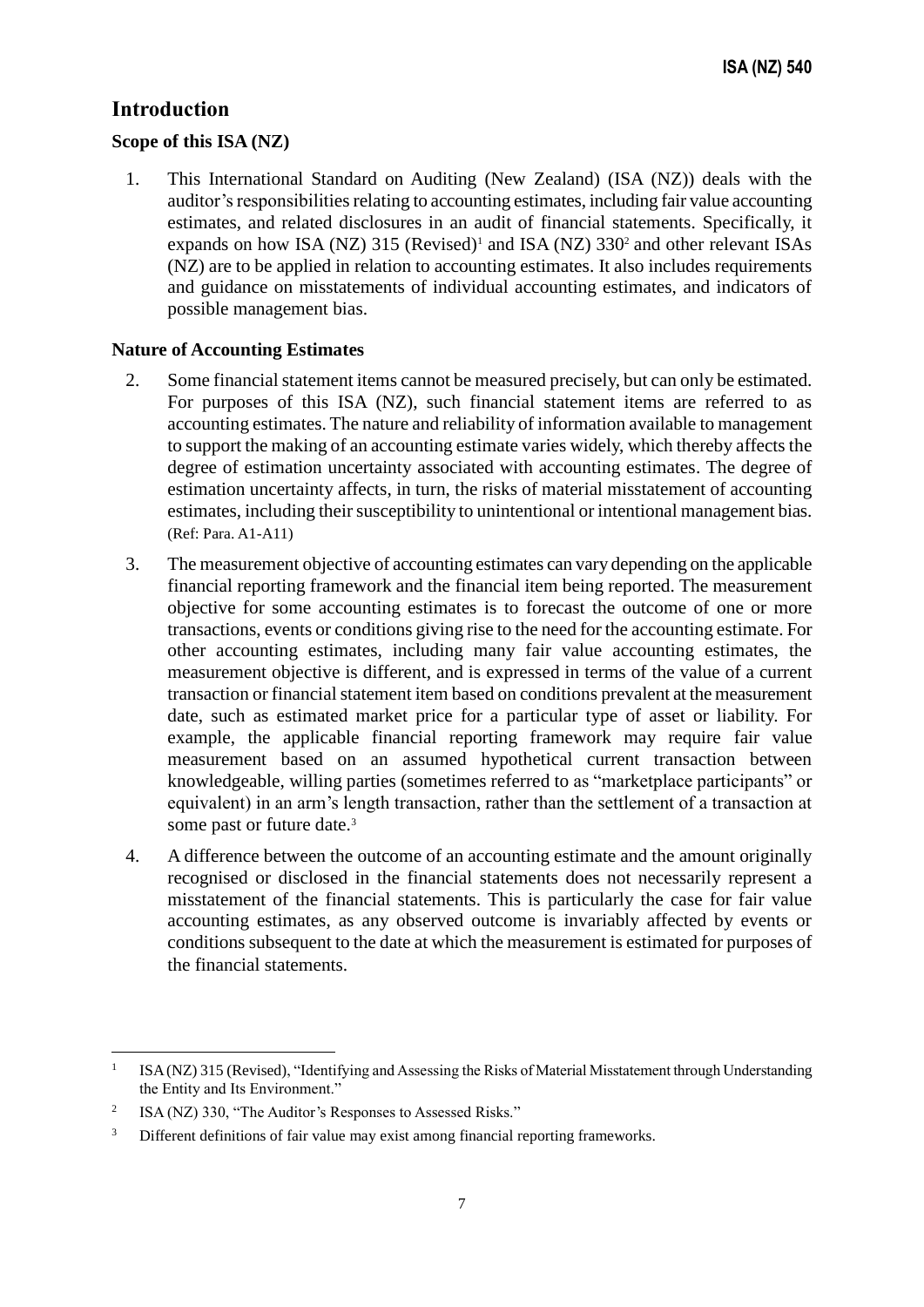# **Effective Date**

5. This ISA (NZ) is effective for audits of financial statements for periods beginning on or after 1 September, 2011. [*Note: For the effective dates of paragraphs changed or added by an Amending Standard see the History of Amendments].*

# **Objective**

- 6. The objective of the auditor is to obtain sufficient appropriate audit evidence about whether:
	- (a) accounting estimates, including fair value accounting estimates, in the financial statements, whether recognised or disclosed, are reasonable; and
	- (b) related disclosures in the financial statements are adequate,

in the context of the applicable financial reporting framework.

# **Definitions**

- 7. For purposes of the ISAs (NZ), the following terms have the meanings attributed below:
	- (a) Accounting estimate An approximation of a monetary amount in the absence of a precise means of measurement. This term is used for an amount measured at fair value where there is estimation uncertainty, as well as for other amounts that require estimation. Where this ISA (NZ) addresses only accounting estimates involving measurement at fair value, the term "fair value accounting estimates" is used.
	- (b) Auditor's point estimate or auditor's range The amount, or range of amounts, respectively, derived from audit evidence for use in evaluating management's point estimate.
	- (c) Estimation uncertainty The susceptibility of an accounting estimate and related disclosures to an inherent lack of precision in its measurement.
	- (d) Management bias A lack of neutrality by management in the preparation of information.
	- (e) Management's point estimate The amount selected by management for recognition or disclosure in the financial statements as an accounting estimate.
	- (f) Outcome of an accounting estimate –The actual monetary amount which results from the resolution of the underlying transaction(s), event(s) or condition(s) addressed by the accounting estimate.

# **Requirements**

1

# **Risk Assessment Procedures and Related Activities**

8. When performing risk assessment procedures and related activities to obtain an understanding of the entity and its environment, including the entity's internal control, as required by ISA (NZ) 315 (Revised),<sup>4</sup> the auditor shall obtain an understanding of the

<sup>&</sup>lt;sup>4</sup> ISA (NZ) 315 (Revised), paragraphs 5-6 and 11-12.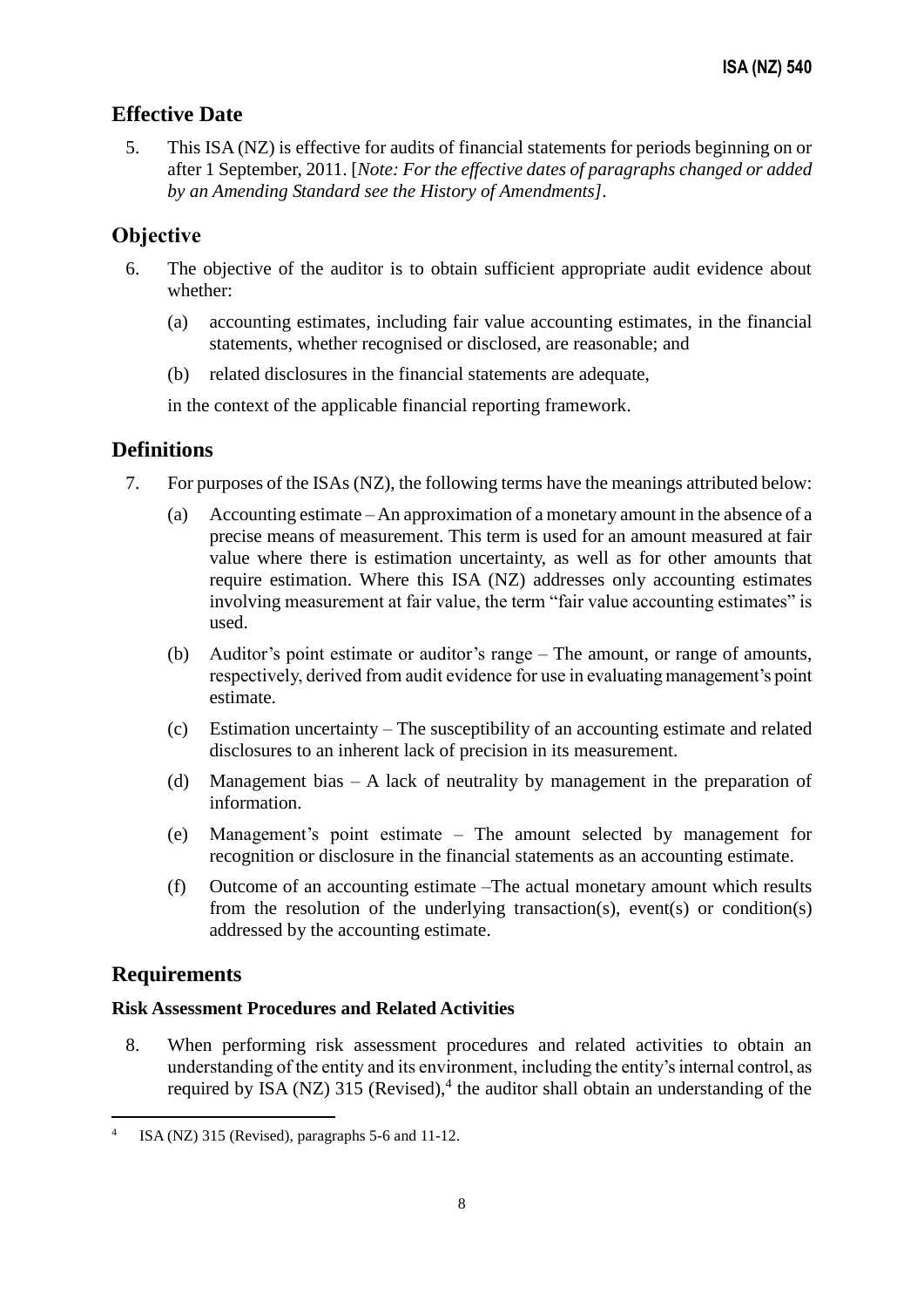following in order to provide a basis for the identification and assessment of the risks of material misstatement for accounting estimates: (Ref: Para. A12)

- (a) The requirements of the applicable financial reporting framework relevant to accounting estimates, including related disclosures. (Ref: Para. A13-A15)
- (b) How management identifies those transactions, events and conditions that may give rise to the need for accounting estimates to be recognised or disclosed in the financial statements. In obtaining this understanding, the auditor shall make enquiries of management about changes in circumstances that may give rise to new, or the need to revise existing, accounting estimates. (Ref: Para. A16-A21)
- (c) How management makes the accounting estimates, and an understanding of the data on which they are based, including: (Ref: Para. A22-A23)
	- (i) The method, including where applicable the model, used in making the accounting estimate; (Ref: Para. A24-A26)
	- (ii) Relevant controls; (Ref: Para. A27-A28)
	- (iii) Whether management has used an expert; (Ref: Para. A29-A30)
	- (iv) The assumptions underlying the accounting estimates; (Ref: Para. A31-A36)
	- (v) Whether there has been or ought to have been a change from the prior period in the methods for making the accounting estimates, and if so, why; and (Ref: Para. A37)
	- (vi) Whether and, if so, how management has assessed the effect of estimation uncertainty. (Ref: Para. A38)
- 9. The auditor shall review the outcome of accounting estimates included in the prior period financial statements, or, where applicable, their subsequent re-estimation for the purpose of the current period. The nature and extent of the auditor's review takes account of the nature of the accounting estimates, and whether the information obtained from the review would be relevant to identifying and assessing risks of material misstatement of accounting estimates made in the current period financial statements. However, the review is not intended to call into question the judgements made in the prior periods that were based on information available at the time. (Ref: Para. A39-A44)

#### **Identifying and Assessing the Risks of Material Misstatement**

- 10. In identifying and assessing the risks of material misstatement, as required by ISA (NZ) 315 (Revised),<sup>5</sup> the auditor shall evaluate the degree of estimation uncertainty associated with an accounting estimate. (Ref: Para. A45-A46)
- 11. The auditor shall determine whether, in the auditor's judgement, any of those accounting estimates that have been identified as having high estimation uncertainty give rise to significant risks. (Ref: Para. A47-A51)

<sup>&</sup>lt;sup>5</sup> ISA (NZ) 315 (Revised), paragraph 25.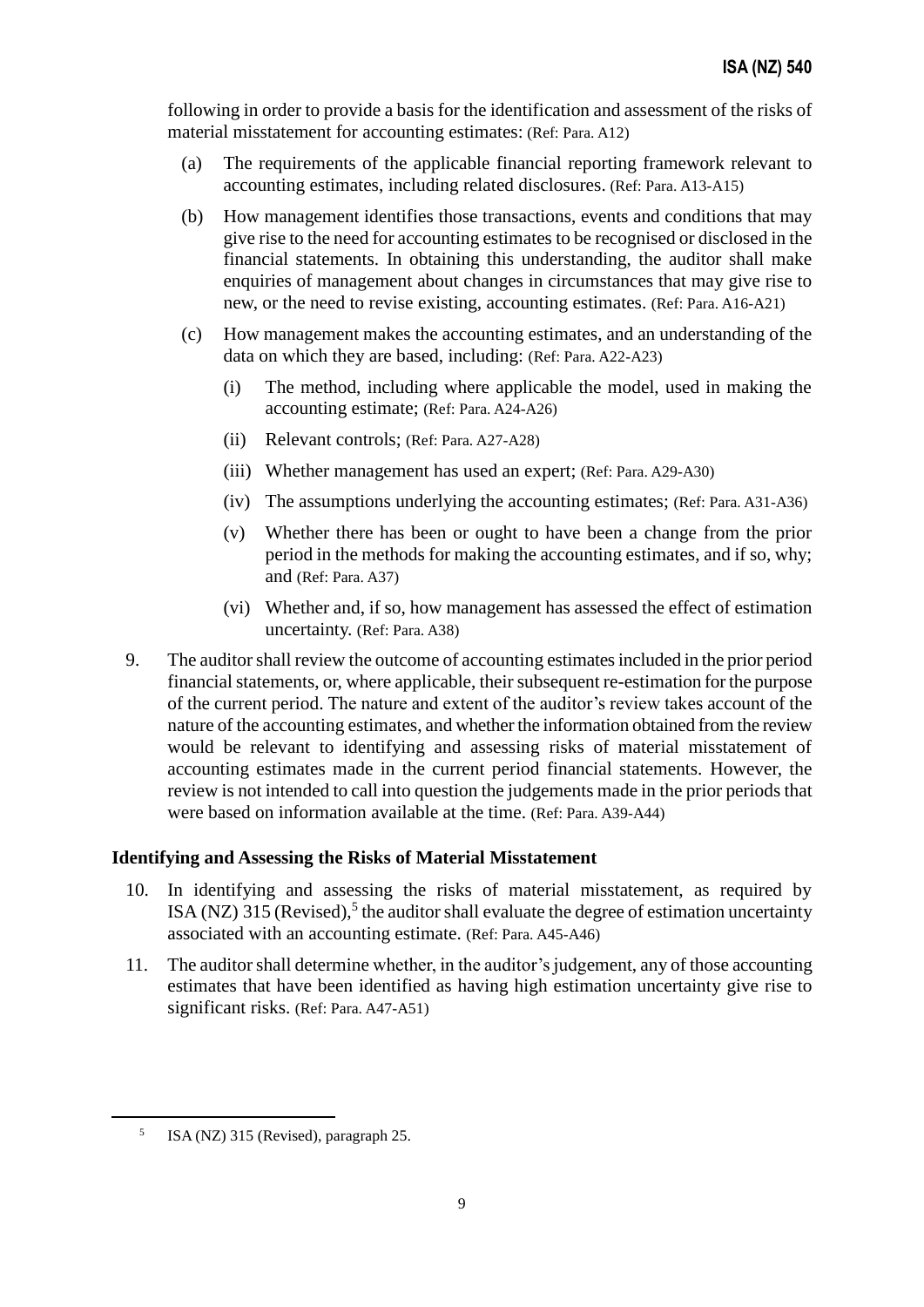#### **Responses to the Assessed Risks of Material Misstatement**

- 12. Based on the assessed risks of material misstatement, the auditor shall determine: (Ref: Para. A52)
	- (a) Whether management has appropriately applied the requirements of the applicable financial reporting framework relevant to the accounting estimate; and (Ref: Para. A53-A56)
	- (b) Whether the methods for making the accounting estimates are appropriate and have been applied consistently, and whether changes, if any, in accounting estimates or in the method for making them from the prior period are appropriate in the circumstances. (Ref: Para. A57-A58)
- 13. In responding to the assessed risks of material misstatement, as required by ISA (NZ)  $330^6$  the auditor shall undertake one or more of the following, taking account of the nature of the accounting estimate: (Ref: Para. A59-A61)
	- (a) Determine whether events occurring up to the date of the auditor's report provide audit evidence regarding the accounting estimate. (Ref: Para. A62-A67)
	- (b) Test how management made the accounting estimate and the data on which it is based. In doing so, the auditor shall evaluate whether: (Ref: Para. A68-A70)
		- (i) The method of measurement used is appropriate in the circumstances; and (Ref: Para. A71-A76)
		- (ii) The assumptions used by management are reasonable in light of the measurement objectives of the applicable financial reporting framework. (Ref: Para. A77-A83)
	- (c) Test the operating effectiveness of the controls over how management made the accounting estimate, together with appropriate substantive procedures. (Ref: Para. A84-A86)
	- (d) Develop a point estimate or a range to evaluate management's point estimate. For this purpose: (Ref: Para. A87-A91)
		- (i) If the auditor uses assumptions or methodsthat differ from management's, the auditor shall obtain an understanding of management's assumptions or methods sufficient to establish that the auditor's point estimate or range takes into account relevant variables and to evaluate any significant differences from management's point estimate. (Ref: Para. A92)
		- (ii) If the auditor concludes that it is appropriate to use a range, the auditor shall narrow the range, based on audit evidence available, until all outcomes within the range are considered reasonable. (Ref: Para. A93-A95)
- 14. In determining the matters identified in paragraph 12 or in responding to the assessed risks of material misstatement in accordance with paragraph 13, the auditor shall consider whether specialised skills or knowledge in relation to one or more aspects of the accounting estimates are required in order to obtain sufficient appropriate audit evidence. (Ref: Para. A96-A101)

<sup>6</sup> ISA (NZ) 330, paragraph 5.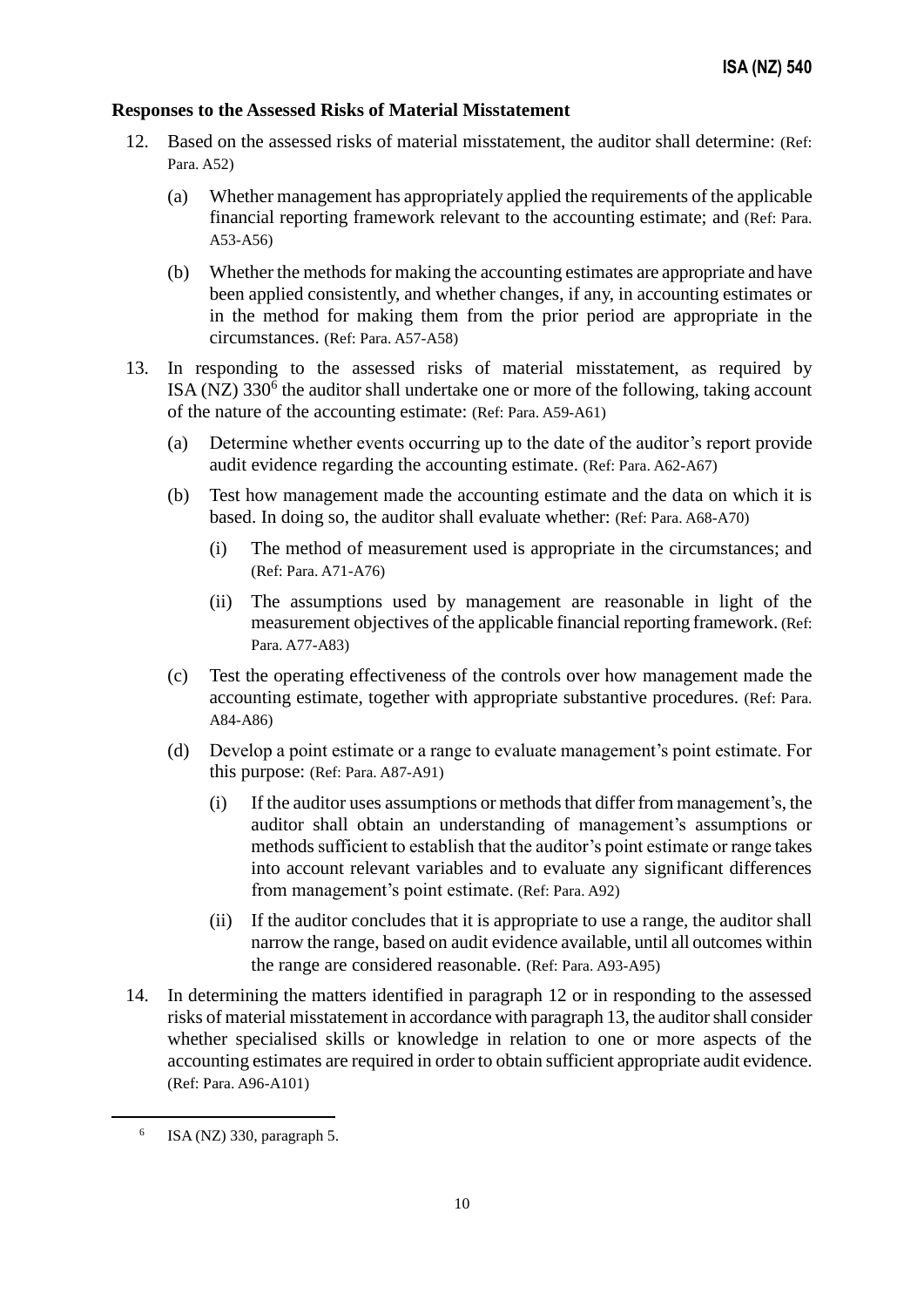### **Further Substantive Procedures to Respond to Significant Risks**

#### *Estimation Uncertainty*

- 15. For accounting estimates that give rise to significant risks, in addition to other substantive procedures performed to meet the requirements of ISA (NZ)  $330$ ,<sup>7</sup> the auditor shall evaluate the following: (Ref: Para. A102)
	- (a) How management has considered alternative assumptions or outcomes, and why it has rejected them, or how management has otherwise addressed estimation uncertainty in making the accounting estimate. (Ref: Para. A103-A106)
	- (b) Whether the significant assumptions used by management are reasonable. (Ref: Para. A107-A109)
	- (c) Where relevant to the reasonableness of the significant assumptions used by management or the appropriate application of the applicable financial reporting framework, management's intent to carry out specific courses of action and its ability to do so. (Ref: Para. A110)
- 16. If, in the auditor's judgement, management has not adequately addressed the effects of estimation uncertainty on the accounting estimates that give rise to significant risks, the auditor shall, if considered necessary, develop a range with which to evaluate the reasonableness of the accounting estimate. (Ref: Para. A111-A112)

### *Recognition and Measurement Criteria*

- 17. For accounting estimates that give rise to significant risks, the auditor shall obtain sufficient appropriate audit evidence about whether:
	- (a) management's decision to recognise, or to not recognise, the accounting estimates in the financial statements; and (Ref: Para. A113-A114)
	- (b) the selected measurement basis for the accounting estimates, (Ref: Para. A115)

are in accordance with the requirements of the applicable financial reporting framework.

### **Evaluating the Reasonableness of the Accounting Estimates, and Determining Misstatements**

18. The auditor shall evaluate, based on the audit evidence, whether the accounting estimates in the financial statements are either reasonable in the context of the applicable financial reporting framework, or are misstated. (Ref: Para. A116-A119)

#### **Disclosures Related to Accounting Estimates**

- 19. The auditor shall obtain sufficient appropriate audit evidence about whether the disclosures in the financial statements related to accounting estimates are in accordance with the requirements of the applicable financial reporting framework. (Ref: Para. A120-A121)
- 20. For accounting estimates that give rise to significant risks, the auditor shall also evaluate the adequacy of the disclosure of their estimation uncertainty in the financial statements in the context of the applicable financial reporting framework. (Ref: Para. A122-A123)

<sup>7</sup> ISA (NZ) 330, paragraph 18.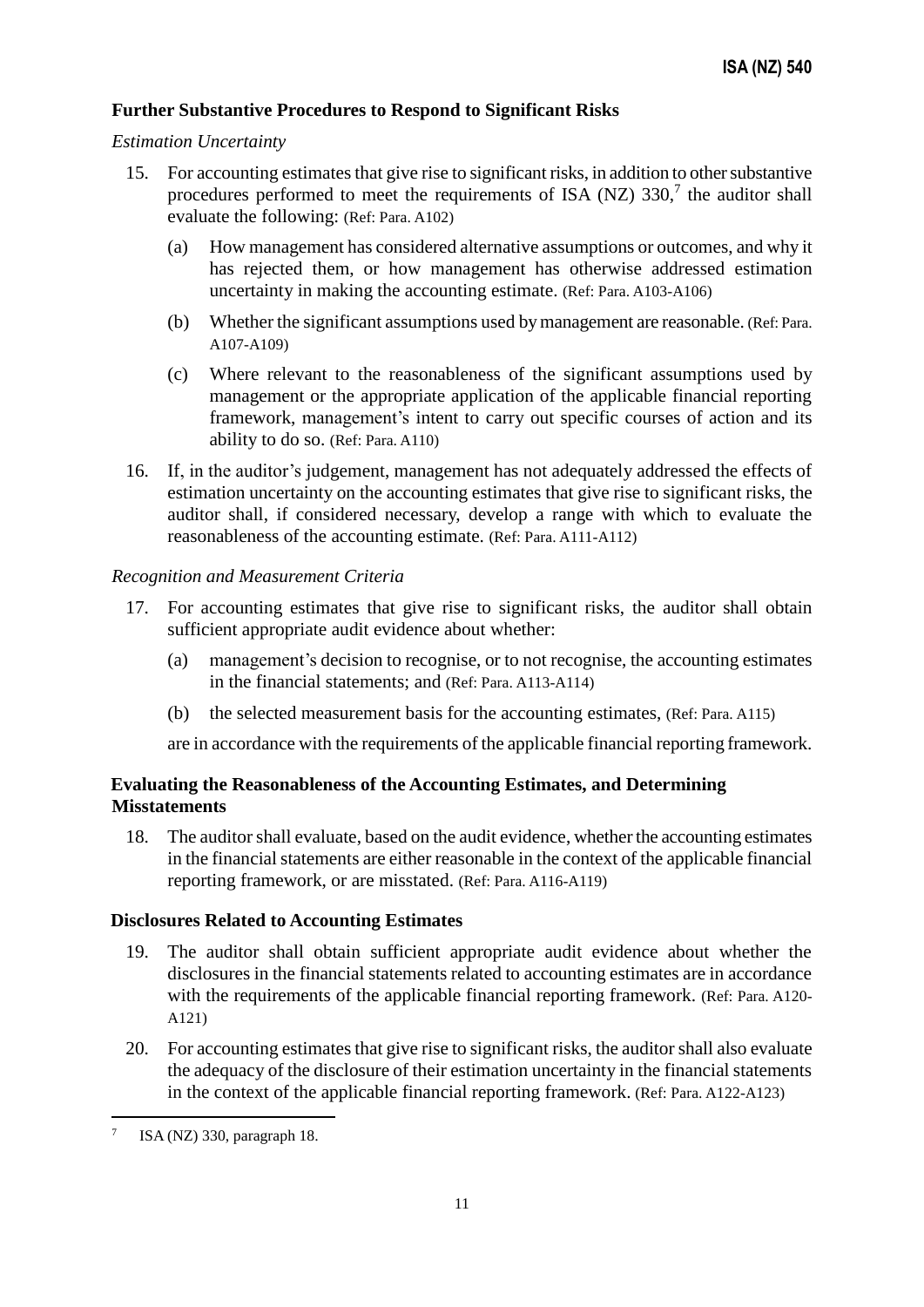#### **Indicators of Possible Management Bias**

21. The auditor shall review the judgements and decisions made by management in the making of accounting estimates to identify whether there are indicators of possible management bias. Indicators of possible management bias do not themselves constitute misstatements for the purposes of drawing conclusions on the reasonableness of individual accounting estimates. (Ref: Para. A124-A125)

#### **Written Representations**

- 22. [Amended by the NZAuASB.]
- NZ22.1 The auditor shall obtain written representations from those charged with governance whether they believe significant assumptions used in making accounting estimates are reasonable. (Ref: Para. A126-A127)

#### **Documentation**

1

- 23. The auditor shall include in the audit documentation: $8$ 
	- (a) The basis for the auditor's conclusions about the reasonableness of accounting estimates and their disclosure that give rise to significant risks; and
	- (b) Indicators of possible management bias, if any. (Ref: Para. A128)

\*\*\*

# **Application and Other Explanatory Material**

#### **Nature of Accounting Estimates** (Ref: Para. 2)

- A1. Because of the uncertainties inherent in business activities, some financial statement items can only be estimated. Further, the specific characteristics of an asset, liability or component of equity, or the basis of or method of measurement prescribed by the financial reporting framework, may give rise to the need to estimate a financial statement item. Some financial reporting frameworks prescribe specific methods of measurement and the disclosures that are required to be made in the financial statements, while other financial reporting frameworks are less specific. The Appendix to this ISA (NZ) discusses fair value measurements and disclosures under different financial reporting frameworks.
- A2. Some accounting estimates involve relatively low estimation uncertainty and may give rise to lower risks of material misstatements, for example:
	- Accounting estimates arising in entities that engage in business activities that are not complex.
	- Accounting estimates that are frequently made and updated because they relate to routine transactions.
	- Accounting estimates derived from data that is readily available, such as published interest rate data or exchange-traded prices of securities. Such data may be referred to as "observable" in the context of a fair value accounting estimate.

<sup>&</sup>lt;sup>8</sup> ISA (NZ) 230, "Audit Documentation," paragraphs 8-11, and paragraph A6.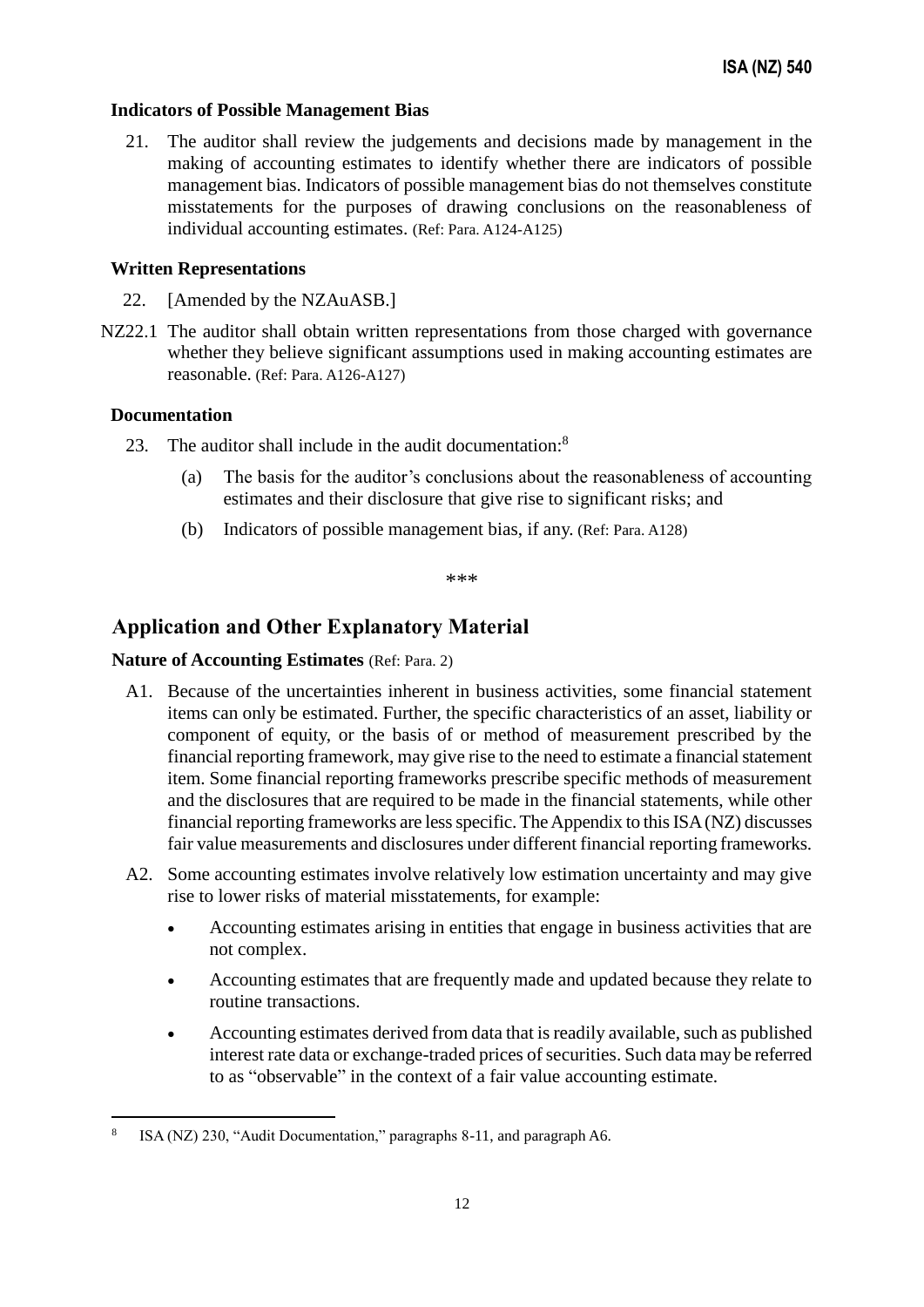- Fair value accounting estimates where the method of measurement prescribed by the applicable financial reporting framework is simple and applied easily to the asset or liability requiring measurement at fair value.
- Fair value accounting estimates where the model used to measure the accounting estimate is well-known or generally accepted, provided that the assumptions or inputs to the model are observable.
- A3. For some accounting estimates, however, there may be relatively high estimation uncertainty, particularly where they are based on significant assumptions, for example:
	- Accounting estimates relating to the outcome of litigation.
	- Fair value accounting estimates for derivative financial instruments not publicly traded.
	- Fair value accounting estimates for which a highly specialised entity-developed model is used or for which there are assumptions or inputs that cannot be observed in the marketplace.
- A4. The degree of estimation uncertainty varies based on the nature of the accounting estimate, the extent to which there is a generally accepted method or model used to make the accounting estimate, and the subjectivity of the assumptions used to make the accounting estimate. In some cases, estimation uncertainty associated with an accounting estimate may be so great that the recognition criteria in the applicable financial reporting framework are not met and the accounting estimate cannot be made.
- A5. Not all financial statement items requiring measurement at fair value involve estimation uncertainty. For example, this may be the case for some financial statement items where there is an active and open market that provides readily available and reliable information on the prices at which actual exchanges occur, in which case the existence of published price quotations ordinarily are the best audit evidence of fair value. However, estimation uncertainty may exist even when the valuation method and data are well defined. For example, valuation of securities quoted on an active and open market at the listed market price may require adjustment if the holding is significant in relation to the market or is subject to restrictions in marketability. In addition, general economic circumstances prevailing at the time, for example, illiquidity in a particular market, may impact estimation uncertainty.
- A6. Additional examples of situations where accounting estimates, other than fair value accounting estimates, may be required include:
	- Allowance for doubtful accounts.
	- Inventory obsolescence.
	- Warranty obligations.
	- Depreciation method or asset useful life.
	- Provision against the carrying amount of an investment where there is uncertainty regarding its recoverability.
	- Outcome of long term contracts.
	- Costs arising from litigation settlements and judgements.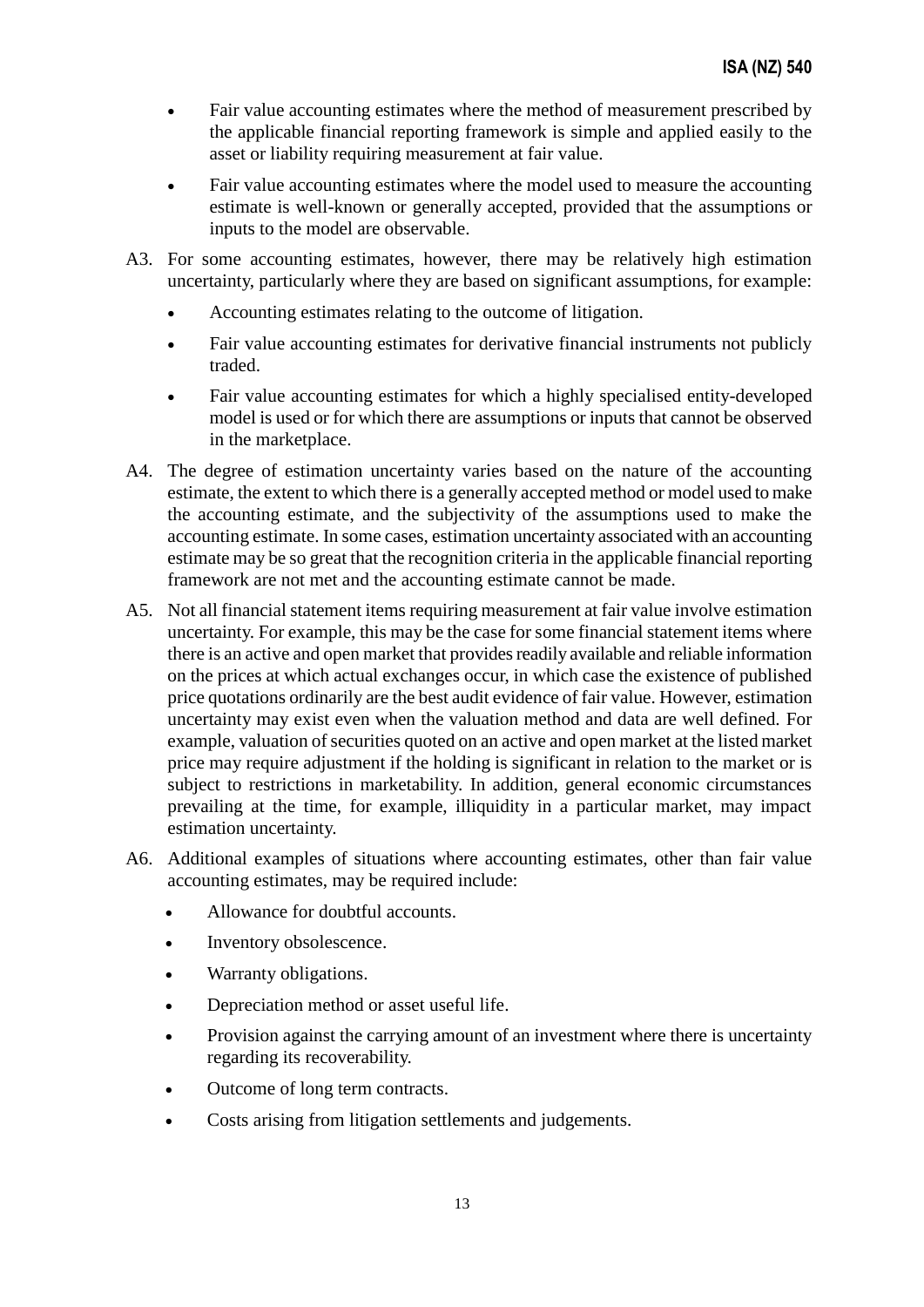- A7. Additional examples of situations where fair value accounting estimates may be required include:
	- Complex financial instruments, which are not traded in an active and open market.
	- Share-based payments.
	- Property or equipment held for disposal.
	- Certain assets or liabilities acquired in a business combination, including goodwill and intangible assets.
	- Transactions involving the exchange of assets or liabilities between independent parties without monetary consideration, for example, a non-monetary exchange of plant facilities in different lines of business.

### NZ A7.1.

- Impairment testing of assets.
- A8. Estimation involves judgements based on information available when the financial statements are prepared. For many accounting estimates, these include making assumptions about matters that are uncertain at the time of estimation. The auditor is not responsible for predicting future conditions, transactions or events that, if known at the time of the audit, might have significantly affected management's actions or the assumptions used by management.

### *Management Bias*

- A9. Financial reporting frameworks often call for neutrality, that is, freedom from bias. Accounting estimates are imprecise, however, and can be influenced by management judgement. Such judgement may involve unintentional or intentional management bias (for example, as a result of motivation to achieve a desired result). The susceptibility of an accounting estimate to management bias increases with the subjectivity involved in making it. Unintentional management bias and the potential for intentional management bias are inherent in subjective decisions that are often required in making an accounting estimate. For continuing audits, indicators of possible management bias identified during the audit of the preceding periods influence the planning and risk identification and assessment activities of the auditor in the current period.
- A10. Management bias can be difficult to detect at an account level. It may only be identified when considered in the aggregate of groups of accounting estimates or all accounting estimates, or when observed over a number of accounting periods. Although some form of management bias is inherent in subjective decisions, in making such judgements there may be no intention by management to mislead the users of financial statements. Where, however, there is intention to mislead, management bias is fraudulent in nature.

#### *Considerations Specific to Public Sector Entities*

A11. Public sector entities may have significant holdings of specialised assets for which there are no readily available and reliable sources of information for purposes of measurement at fair value or other current value bases, or a combination of both. Often specialised assets held do not generate cash flows and do not have an active market. Measurement at fair value therefore ordinarily requires estimation and may be complex, and in some rare cases may not be possible at all.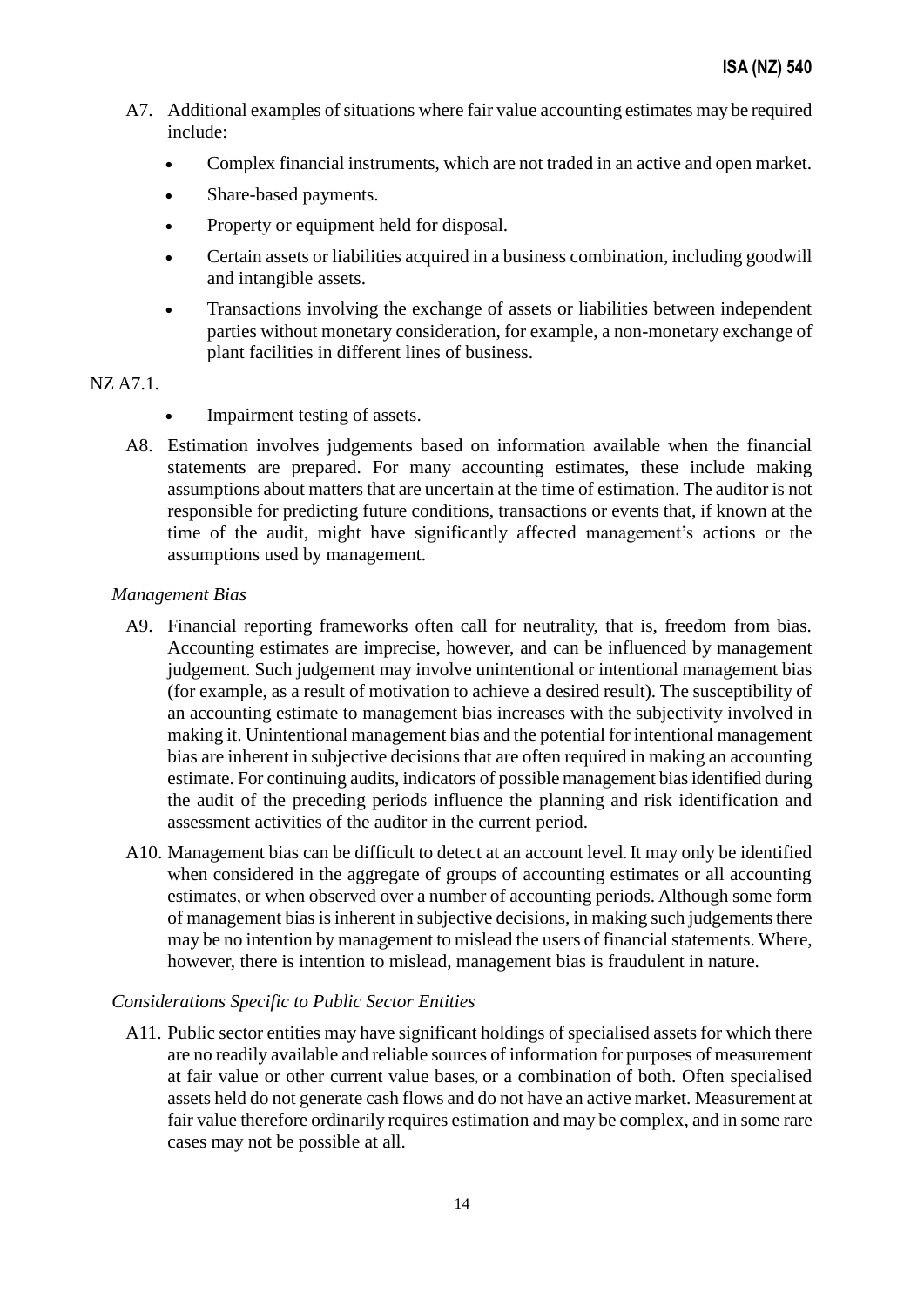#### **Risk Assessment Procedures and Related Activities** (Ref: Para. 8)

A12. The risk assessment procedures and related activities required by paragraph 8 of this ISA (NZ) assist the auditor in developing an expectation of the nature and type of accounting estimates that an entity may have. The auditor's primary consideration is whether the understanding that has been obtained is sufficient to identify and assess the risks of material misstatement in relation to accounting estimates, and to plan the nature, timing and extent of further audit procedures.

# *Obtaining an Understanding of the Requirements of the Applicable Financial Reporting Framework* (Ref: Para. 8(a))

- A13. Obtaining an understanding of the requirements of the applicable financial reporting framework assists the auditor in determining whether it, for example:
	- $\bullet$  Prescribes certain conditions for the recognition,<sup>9</sup> or methods for the measurement, of accounting estimates.
	- Specifies certain conditions that permit or require measurement at a fair value, for example, by referring to management's intentions to carry out certain courses of action with respect to an asset or liability.
	- Specifies required or permitted disclosures.

1

Obtaining this understanding also provides the auditor with a basis for discussion with management about how management has applied those requirements relevant to the accounting estimate, and the auditor's determination of whether they have been applied appropriately.

- A14. Financial reporting frameworks may provide guidance on determining point estimates where alternatives exist. Some financial reporting frameworks, for example, require that the point estimate selected be the alternative that reflects management's judgement of the most likely outcome.<sup>10</sup> Others may require, for example, use of a discounted probabilityweighted expected value. In some cases, management may be able to make a point estimate directly. In other cases, management may be able to make a reliable point estimate only after considering alternative assumptions or outcomes from which it is able to determine a point estimate.
- A15. Financial reporting frameworks may require the disclosure of information concerning the significant assumptions to which the accounting estimate is particularly sensitive. Furthermore, where there is a high degree of estimation uncertainty, some financial reporting frameworks do not permit an accounting estimate to be recognised in the financial statements, but certain disclosures may be required in the notes to the financial statements.

<sup>9</sup> Most financial reporting frameworks require incorporation in the balance sheet or income statement of items that satisfy their criteria for recognition. Disclosure of accounting policies or adding notes to the financial statements does not rectify a failure to recognise such items, including accounting estimates.

<sup>&</sup>lt;sup>10</sup> Different financial reporting frameworks may use different terminology to describe point estimates determined in this way.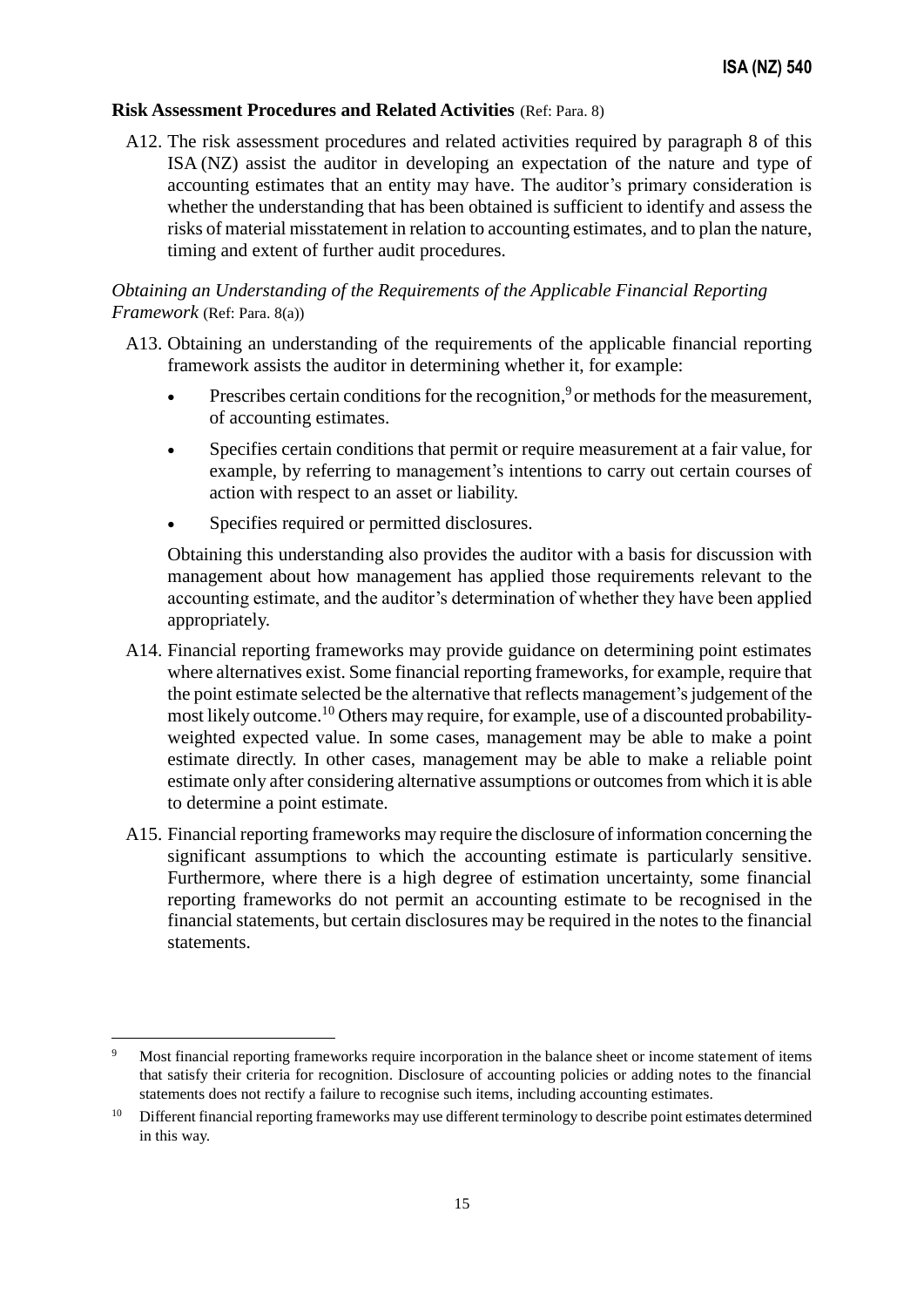*Obtaining an Understanding of How Management Identifies the Need for Accounting Estimates* (Ref: Para. 8(b))

- A16. The preparation of the financial statements requires management to determine whether a transaction, event or condition gives rise to the need to make an accounting estimate, and that all necessary accounting estimates have been recognised, measured and disclosed in the financial statements in accordance with the applicable financial reporting framework.
- A17. Management's identification of transactions, events and conditions that give rise to the need for accounting estimates is likely to be based on:
	- Management's knowledge of the entity's business and the industry in which it operates.
	- Management's knowledge of the implementation of business strategies in the current period.
	- Where applicable, management's cumulative experience of preparing the entity's financial statements in prior periods.

In such cases, the auditor may obtain an understanding of how management identifies the need for accounting estimates is identified primarily through enquiry of management. In other cases, where management's process is more structured, for example, when management has a formal risk management function, the auditor may perform risk assessment procedures directed at the methods and practices followed by management for periodically reviewing the circumstances that give rise to the accounting estimates and re-estimating the accounting estimates as necessary. The completeness of accounting estimates is often an important consideration of the auditor, particularly accounting estimates relating to liabilities.

- A18. The auditor's understanding of the entity and its environment obtained during the performance of risk assessment procedures, together with other audit evidence obtained during the course of the audit, assist the auditor in identifying circumstances, or changes in circumstances, that may give rise to the need for an accounting estimate.
- A19. Enquiries of management about changes in circumstances may include, for example, enquiries about whether:
	- The entity has engaged in new types of transactions that may give rise to accounting estimates.
	- Terms of transactions that gave rise to accounting estimates have changed.
	- Accounting policies relating to accounting estimates have changed, as a result of changes within the requirements of the applicable financial reporting framework or otherwise.
	- Regulatory or other changes outside the control of the entity have occurred that may require management to revise, or make new accounting estimates.
	- New conditions or events have occurred that may give rise to the need for new or revised accounting estimates.
- A20. During the audit, the auditor may identify transactions, events and conditions that give rise to the need for accounting estimates that management failed to identify. ISA (NZ) 315 (Revised) deals with circumstances where the auditor identifies risks of material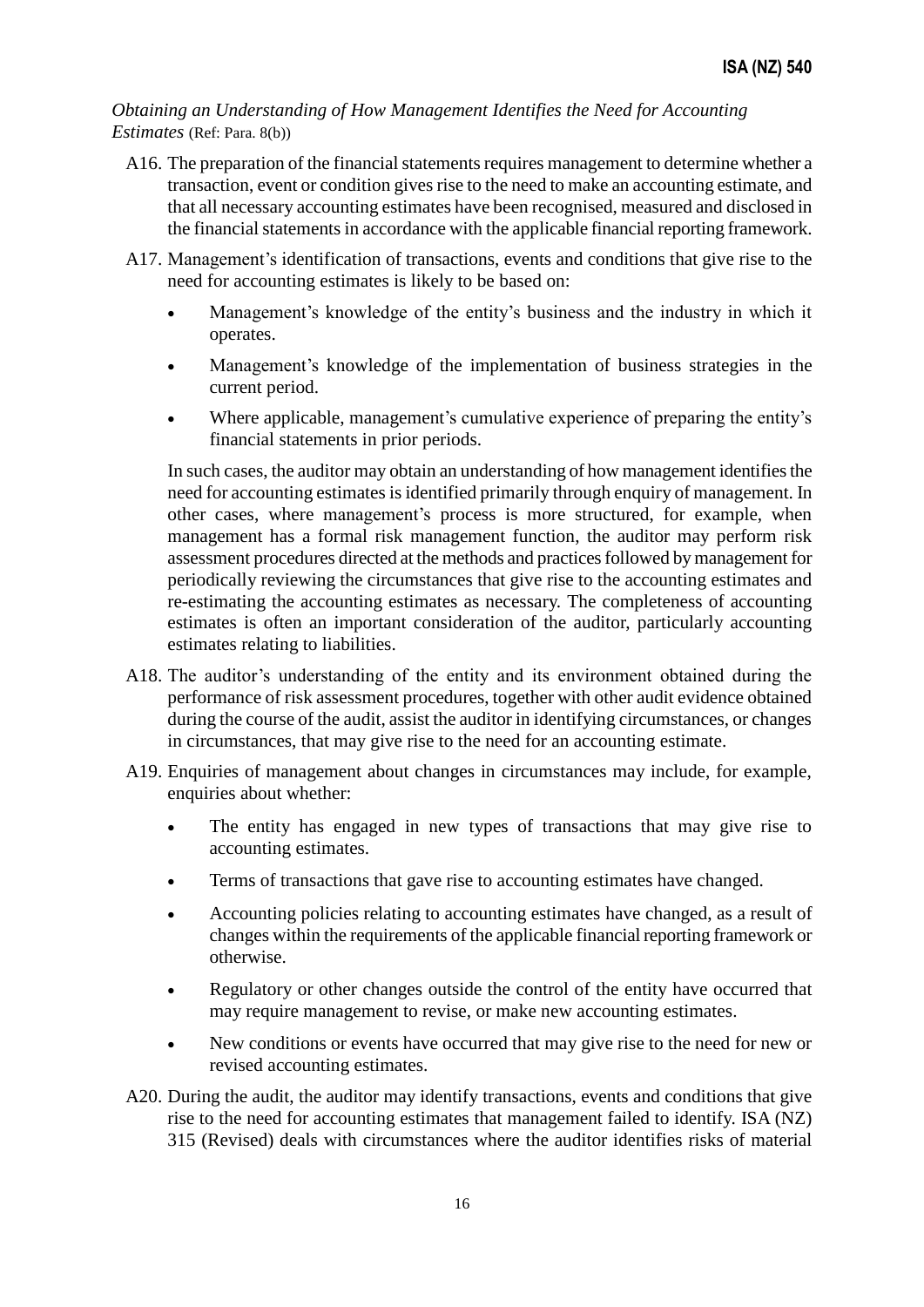misstatement that management failed to identify, including determining whether there is a significant deficiency in internal control with regard to the entity's risk assessment processes.<sup>11</sup>

Considerations Specific to Smaller Entities

A21. Obtaining this understanding for smaller entities is often less complex as their business activities are often limited and transactions are less complex. Further, often a single person, for example the owner-manager, identifies the need to make an accounting estimate and the auditor may focus enquiries accordingly.

#### *Obtaining an Understanding of How Management Makes the Accounting Estimates* (Ref: Para. 8(c))

- A22. The preparation of the financial statements also requires management to establish financial reporting processes for making accounting estimates, including adequate internal control. Such processes include the following:
	- Selecting appropriate accounting policies and prescribing estimation processes, including appropriate estimation or valuation methods, including, where applicable, models.
	- Developing or identifying relevant data and assumptions that affect accounting estimates.
	- Periodically reviewing the circumstances that give rise to the accounting estimates and re-estimating the accounting estimates as necessary.
- A23. Matters that the auditor may consider in obtaining an understanding of how management makes accounting estimates include, for example:
	- The types of accounts or transactions to which the accounting estimates relate (for example, whether the accounting estimates arise from the recording of routine and recurring transactions or whether they arise from non-recurring or unusual transactions).
	- Whether and, if so, how management has used recognised measurement techniques for making particular accounting estimates.
	- Whether the accounting estimates were made based on data available at an interim date and, if so, whether and how management has taken into account the effect of events, transactions and changes in circumstances occurring between that date and the period end.

Method of Measurement, Including the Use of Models (Ref: Para. 8(c)(i))

A24. In some cases, the applicable financial reporting framework may prescribe the method of measurement for an accounting estimate, for example, a particular model that is to be used in measuring a fair value estimate. In many cases, however, the applicable financial reporting framework does not prescribe the method of measurement, or may specify alternative methods for measurement.

<sup>&</sup>lt;sup>11</sup> ISA (NZ) 315 (Revised), paragraph 16.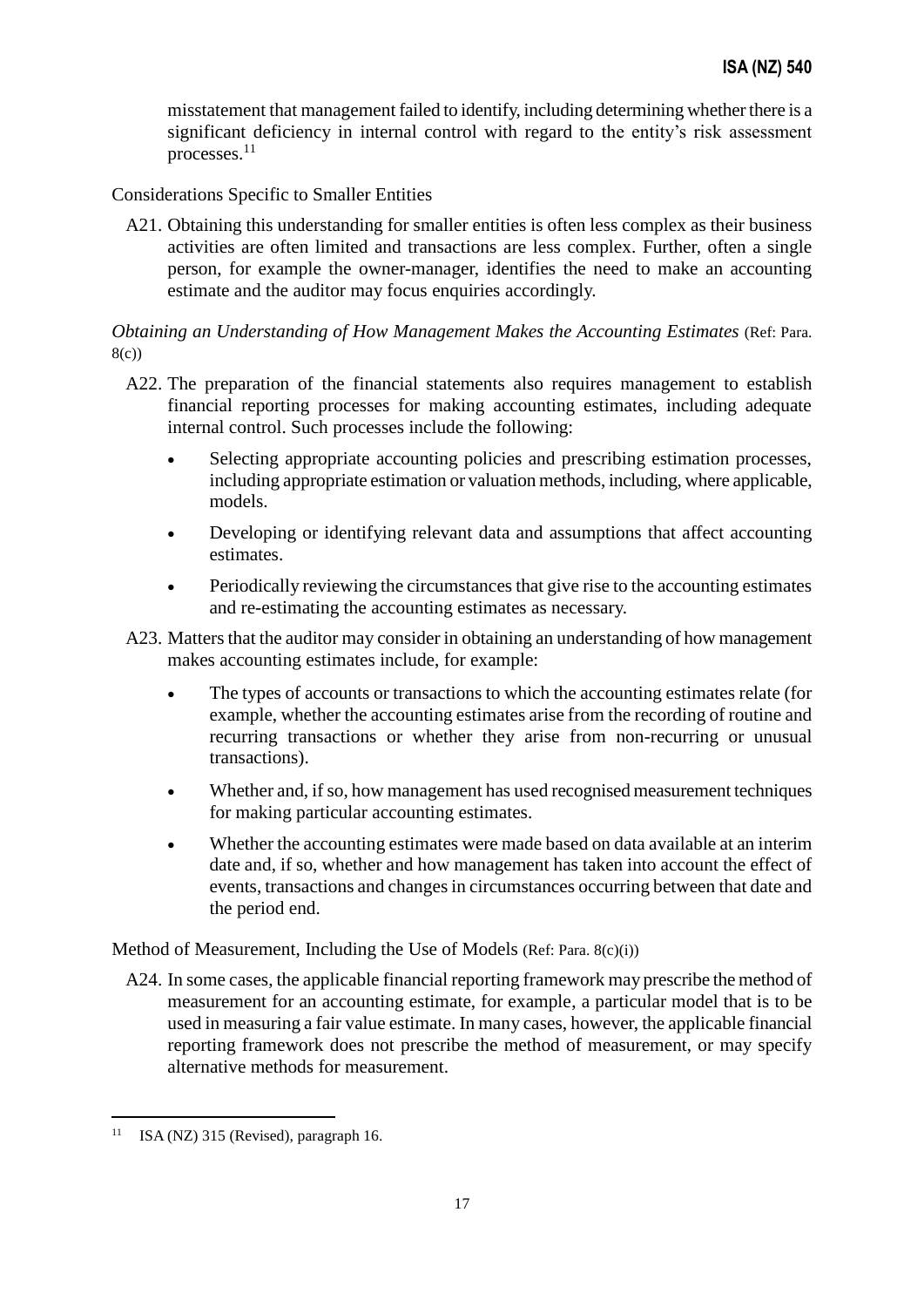- A25. When the applicable financial reporting framework does not prescribe a particular method to be used in the circumstances, matters that the auditor may consider in obtaining an understanding of the method or, where applicable the model, used to make accounting estimates include, for example:
	- How management considered the nature of the asset or liability being estimated when selecting a particular method.
	- Whether the entity operates in a particular business, industry or environment in which there are methods commonly used to make the particular type of accounting estimate.
- A26. There may be greater risks of material misstatement, for example, in cases when management has internally developed a model to be used to make the accounting estimate or is departing from a method commonly used in a particular industry or environment.

Relevant Controls (Ref: Para. 8(c)(ii))

- A27. Matters that the auditor may consider in obtaining an understanding of relevant controls include, for example, the experience and competence of those who make the accounting estimates, and controls related to:
	- How management determines the completeness, relevance and accuracy of the data used to develop accounting estimates.
	- The review and approval of accounting estimates, including the assumptions or inputs used in their development, by appropriate levels of management and, where appropriate, those charged with governance.
	- The segregation of duties between those committing the entity to the underlying transactions and those responsible for making the accounting estimates, including whether the assignment of responsibilities appropriately takes account of the nature of the entity and its products or services (for example, in the case of a large financial institution, relevant segregation of duties may include an independent function responsible for estimation and validation of fair value pricing of the entity's proprietary financial products staffed by individuals whose remuneration is not tied to such products).
- A28. Other controls may be relevant to making the accounting estimates depending on the circumstances. For example, if the entity uses specific models for making accounting estimates, management may put into place specific policies and procedures around such models. Relevant controls may include, for example, those established over:
	- The design and development, or selection, of a particular model for a particular purpose.
	- The use of the model.
	- The maintenance and periodic validation of the integrity of the model.

Management's Use of Experts (Ref: Para. 8(c)(iii))

A29. Management may have, or the entity may employ individuals with, the experience and competence necessary to make the required point estimates. In some cases, however,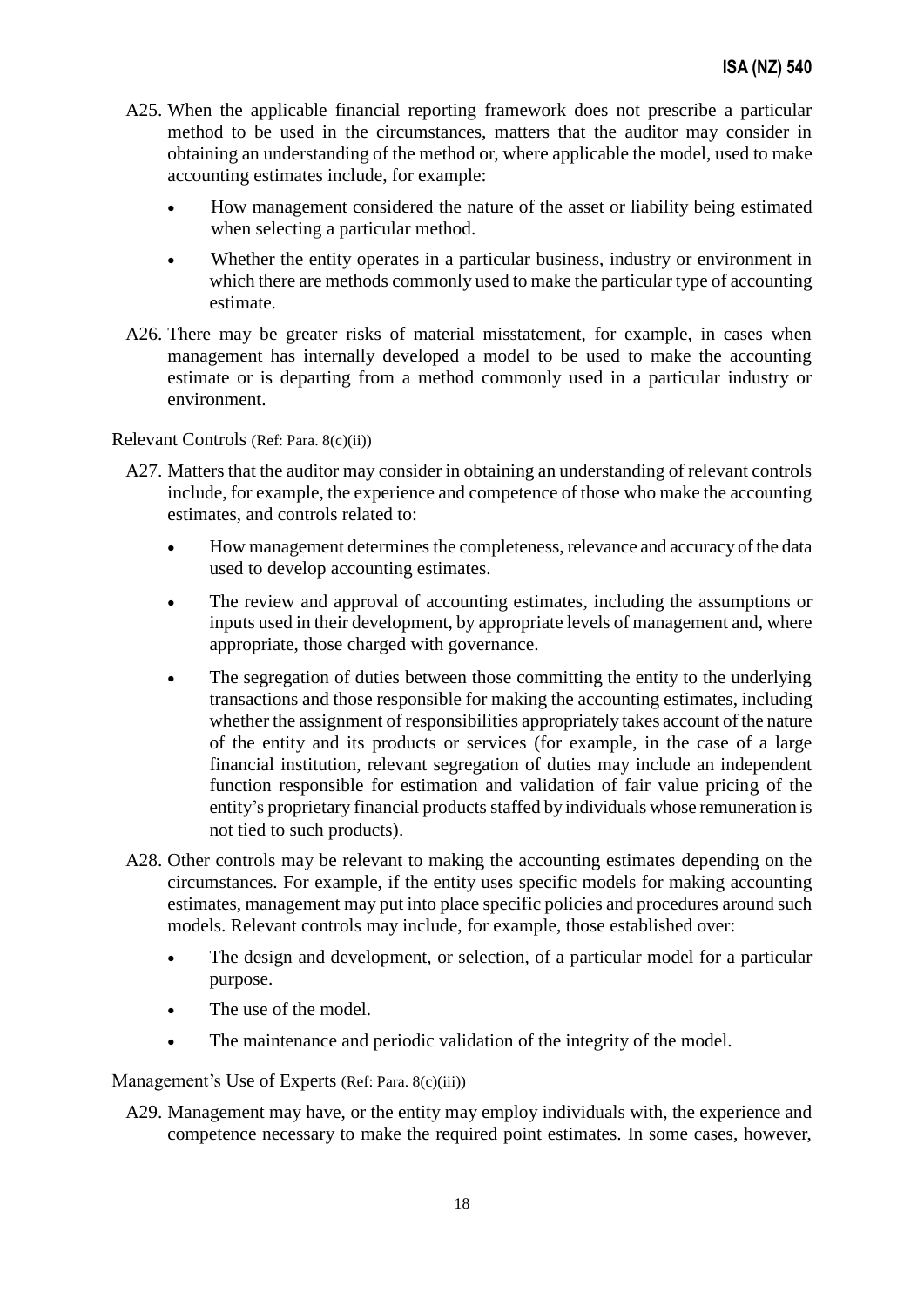management may need to engage an expert to make, or assist in making, them. This need may arise because of, for example:

- The specialised nature of the matter requiring estimation, for example, the measurement of mineral or hydrocarbon reserves in extractive industries.
- The technical nature of the models required to meet the relevant requirements of the applicable financial reporting framework, as may be the case in certain measurements at fair value.
- The unusual or infrequent nature of the condition, transaction or event requiring an accounting estimate.

Considerations specific to smaller entities

A30. In smaller entities, the circumstances requiring an accounting estimate often are such that the owner-manager is capable of making the required point estimate. In some cases, however, an expert will be needed. Discussion with the owner-manager early in the audit process about the nature of any accounting estimates, the completeness of the required accounting estimates, and the adequacy of the estimating process may assist the ownermanager in determining the need to use an expert.

Assumptions (Ref: Para. 8(c)(iv))

- A31. Assumptions are integral components of accounting estimates. Matters that the auditor may consider in obtaining an understanding of the assumptions underlying the accounting estimates include, for example:
	- The nature of the assumptions, including which of the assumptions are likely to be significant assumptions.
	- How management assesses whether the assumptions are relevant and complete (that is, that all relevant variables have been taken into account).
	- Where applicable, how management determines that the assumptions used are internally consistent.
	- Whether the assumptions relate to matters within the control of management (for example, assumptions about the maintenance programmes that may affect the estimation of an asset's useful life), and how they conform to the entity's business plans and the external environment, or to matters that are outside their control (for example, assumptions about interest rates, mortality rates, potential judicial or regulatory actions, or the variability and the timing of future cash flows).
	- The nature and extent of documentation, if any, supporting the assumptions.

Assumptions may be made or identified by an expert to assist management in making the accounting estimates. Such assumptions, when used by management, become management's assumptions.

- A32. In some cases, assumptions may be referred to as inputs, for example, where management uses a model to make an accounting estimate, though the term inputs may also be used to refer to the underlying data to which specific assumptions are applied.
- A33. Management may support assumptions with different types of information drawn from internal and external sources, the relevance and reliability of which will vary. In some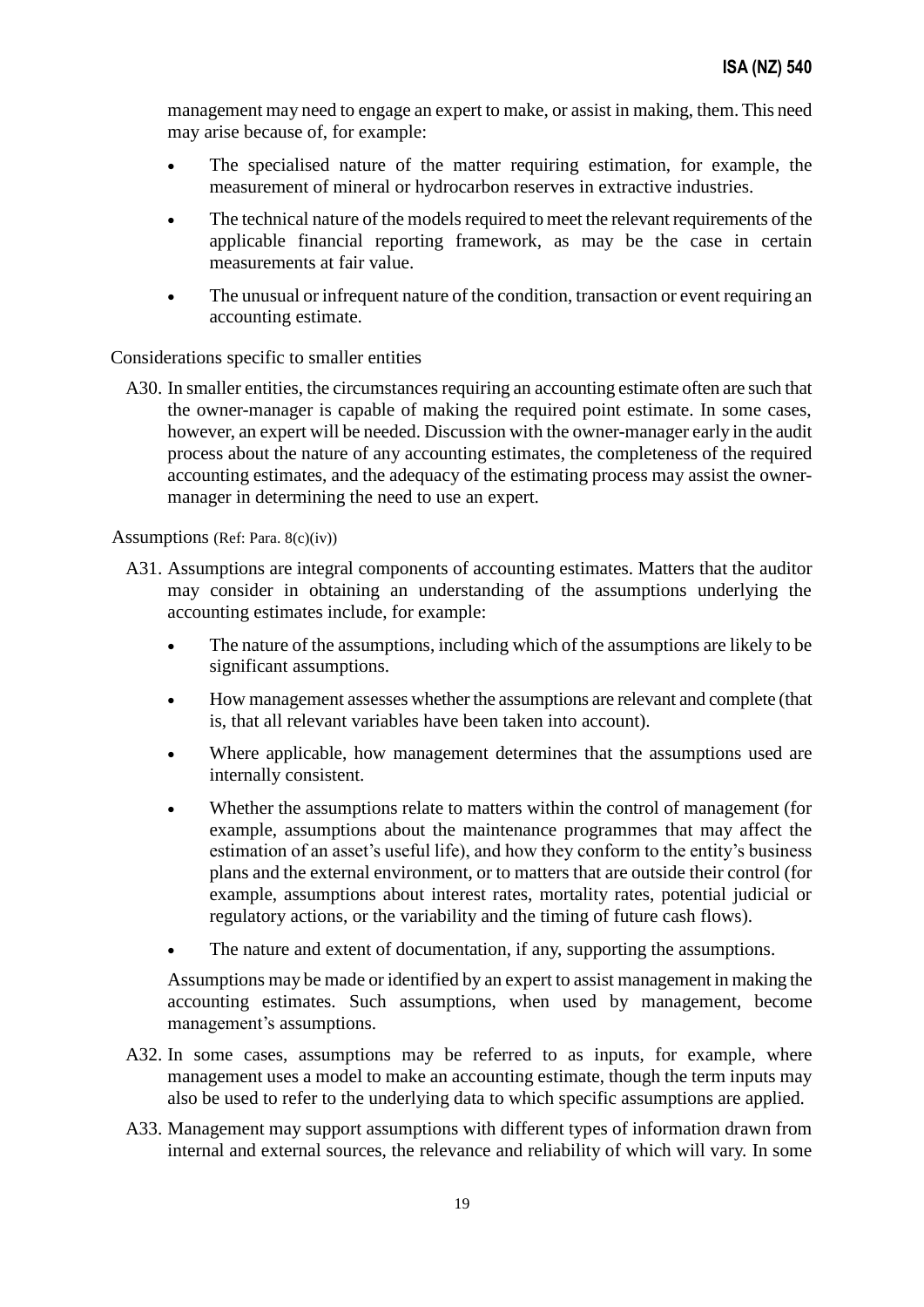cases, an assumption may be reliably based on applicable information from either external sources (for example, published interest rate or other statistical data) or internal sources (for example, historical information or previous conditions experienced by the entity). In other cases, an assumption may be more subjective, for example, where the entity has no experience or external sources from which to draw.

- A34. In the case of fair value accounting estimates, assumptions reflect, or are consistent with, what knowledgeable, willing arm's length parties (sometimes referred to as "marketplace participants" or equivalent) would use in determining fair value when exchanging an asset or settling a liability. Specific assumptions will also vary with the characteristics of the asset or liability being valued, the valuation method used (for example, a market approach, or an income approach) and the requirements of the applicable financial reporting framework.
- A35. With respect to fair value accounting estimates, assumptions or inputs vary in terms of their source and bases, as follows:
	- (a) Those that reflect what marketplace participants would use in pricing an asset or liability developed based on market data obtained from sources independent of the reporting entity (sometimes referred to as "observable inputs" or equivalent).
	- (b) Those that reflect the entity's own judgements about what assumptions marketplace participants would use in pricing the asset or liability developed based on the best information available in the circumstances (sometimes referred to as "unobservable inputs" or equivalent).

In practice, however, the distinction between (a) and (b) is not always apparent. Further, it may be necessary for management to select from a number of different assumptions used by different marketplace participants.

A36. The extent of subjectivity, such as whether an assumption or input is observable, influences the degree of estimation uncertainty and thereby the auditor's assessment of the risks of material misstatement for a particular accounting estimate.

Changes in Methods for Making Accounting Estimates (Ref: Para. 8(c)(v))

A37. In evaluating how management makes the accounting estimates, the auditor is required to understand whether there has been or ought to have been a change from the prior period in the methods for making the accounting estimates. A specific estimation method may need to be changed in response to changes in the environment or circumstances affecting the entity or in the requirements of the applicable financial reporting framework. If management has changed the method for making an accounting estimate, it is important that management can demonstrate that the new method is more appropriate, or is itself a response to such changes. For example, if management changes the basis of making an accounting estimate from a mark-to-market approach to using a model, the auditor challenges whether management's assumptions about the marketplace are reasonable in light of economic circumstances.

Estimation Uncertainty (Ref: Para. 8(c)(vi))

A38. Matters that the auditor may consider in obtaining an understanding of whether and, if so, how management has assessed the effect of estimation uncertainty include, for example: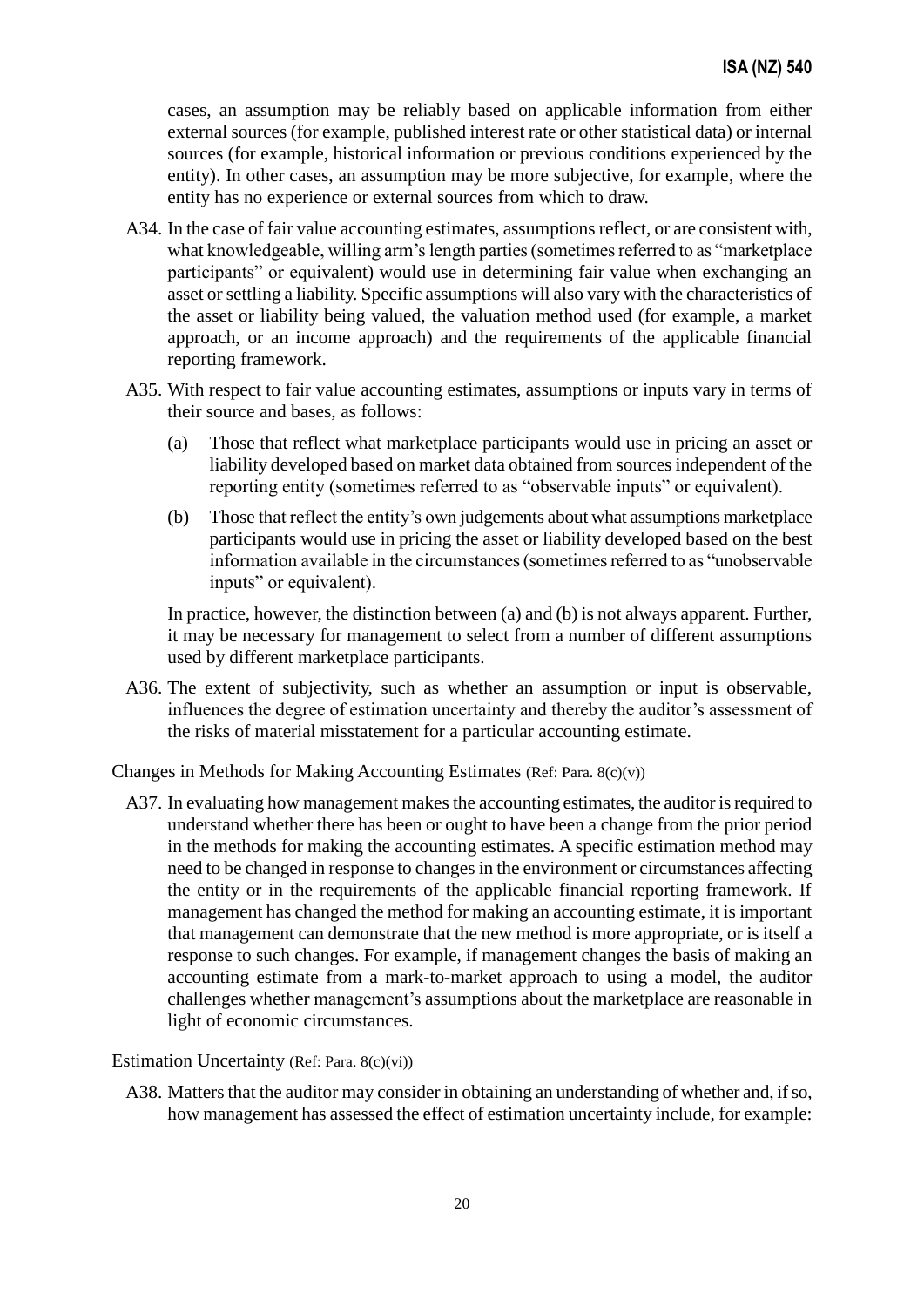- Whether and, if so, how management has considered alternative assumptions or outcomes by, for example, performing a sensitivity analysis to determine the effect of changes in the assumptions on an accounting estimate.
- How management determines the accounting estimates when analysis indicates a number of outcome scenarios.
- Whether management monitors the outcome of accounting estimates made in the prior period, and whether management has appropriately responded to the outcome of that monitoring procedure.

### *Reviewing Prior Period Accounting Estimates* (Ref: Para. 9)

- A39. The outcome of an accounting estimate will often differ from the accounting estimate recognised in the prior period financial statements. By performing risk assessment procedures to identify and understand the reasons for such differences, the auditor may obtain:
	- Information regarding the effectiveness of management's prior period estimation process, from which the auditor can judge the likely effectiveness of management's current process.
	- Audit evidence that is pertinent to the re-estimation, in the current period, of prior period accounting estimates.
	- Audit evidence of matters, such as estimation uncertainty, that may be required to be disclosed in the financial statements.
- A40. The review of prior period accounting estimates may also assist the auditor, in the current period, in identifying circumstances or conditions that increase the susceptibility of accounting estimates to, or indicate the presence of, possible management bias. The auditor's professional scepticism assists in identifying such circumstances or conditions and in determining the nature, timing and extent of further audit procedures.
- A41. A retrospective review of management judgements and assumptions related to significant accounting estimates is also required by  $ISA (NZ) 240$ .<sup>12</sup> That review is conducted as part of the requirement for the auditor to design and perform procedures to review accounting estimates for biases that could represent a risk of material misstatement due to fraud, in response to the risks of management override of controls. As a practical matter, the auditor's review of prior period accounting estimates as a risk assessment procedure in accordance with this ISA (NZ) may be carried out in conjunction with the review required by ISA (NZ) 240.
- A42. The auditor may judge that a more detailed review is required for those accounting estimates that were identified during the prior period audit as having high estimation uncertainty, or for those accounting estimates that have changed significantly from the prior period. On the other hand, for example, for accounting estimates that arise from the recording of routine and recurring transactions, the auditor may judge that the application of analytical procedures as risk assessment procedures is sufficient for purposes of the review.

<sup>&</sup>lt;sup>12</sup> ISA (NZ) 240, "The Auditor's Responsibilities Relating to Fraud in an Audit of Financial Statements," paragraph 32(b)(ii).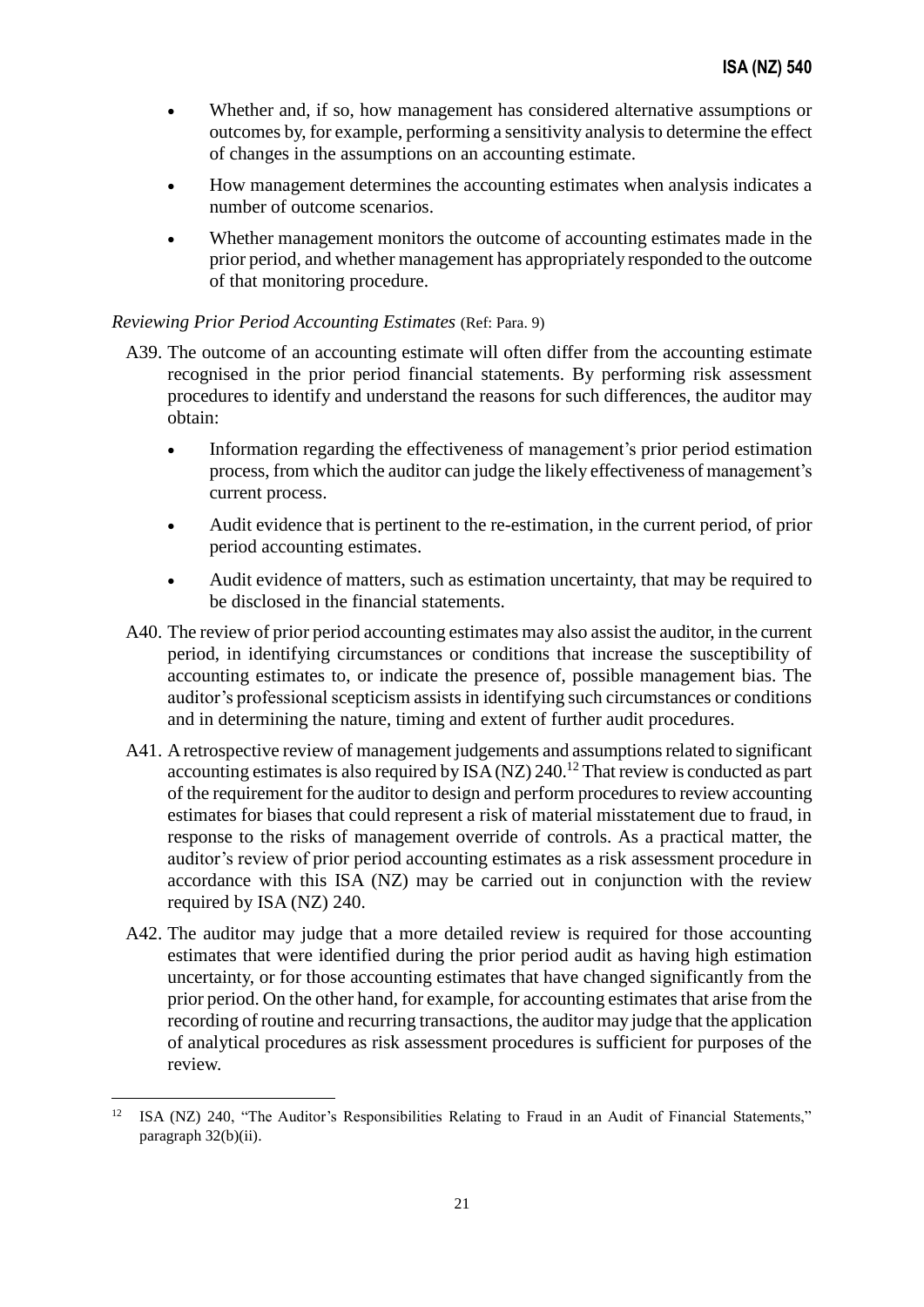- A43. For fair value accounting estimates and other accounting estimates based on current conditions at the measurement date, more variation may exist between the fair value amount recognised in the prior period financial statements and the outcome or the amount re-estimated for the purpose of the current period. This is because the measurement objective for such accounting estimates deals with perceptions about value at a point in time, which may change significantly and rapidly as the environment in which the entity operates changes. The auditor may therefore focus the review on obtaining information that would be relevant to identifying and assessing risks of material misstatement. For example, in some cases obtaining an understanding of changes in marketplace participant assumptions which affected the outcome of a prior period fair value accounting estimate may be unlikely to provide relevant information for audit purposes. If so, then the auditor's consideration of the outcome of prior period fair value accounting estimates may be directed more towards understanding the effectiveness of management's prior estimation process, that is, management's track record, from which the auditor can judge the likely effectiveness of management's current process.
- A44. Adifference between the outcome of an accounting estimate and the amount recognised in the prior period financial statements does not necessarily represent a misstatement of the prior period financial statements. However, it may do so if, for example, the difference arises from information that was available to management when the prior period's financial statements were finalised, or that could reasonably be expected to have been obtained and taken into account in the preparation of those financial statements. Many financial reporting frameworks contain guidance on distinguishing between changes in accounting estimates that constitute misstatements and changes that do not, and the accounting treatment required to be followed.

#### **Identifying and Assessing the Risks of Material Misstatement**

#### *Estimation Uncertainty* (Ref: Para. 10)

- A45. The degree of estimation uncertainty associated with an accounting estimate may be influenced by factors such as:
	- The extent to which the accounting estimate depends on judgement.
	- The sensitivity of the accounting estimate to changes in assumptions.
	- The existence of recognised measurement techniques that may mitigate the estimation uncertainty (though the subjectivity of the assumptions used as inputs may nevertheless give rise to estimation uncertainty).
	- The length of the forecast period, and the relevance of data drawn from past events to forecast future events.
	- The availability of reliable data from external sources.
	- The extent to which the accounting estimate is based on observable or unobservable inputs.

The degree of estimation uncertainty associated with an accounting estimate may influence the estimate's susceptibility to bias.

A46. Matters that the auditor considers in assessing the risks of material misstatement may also include: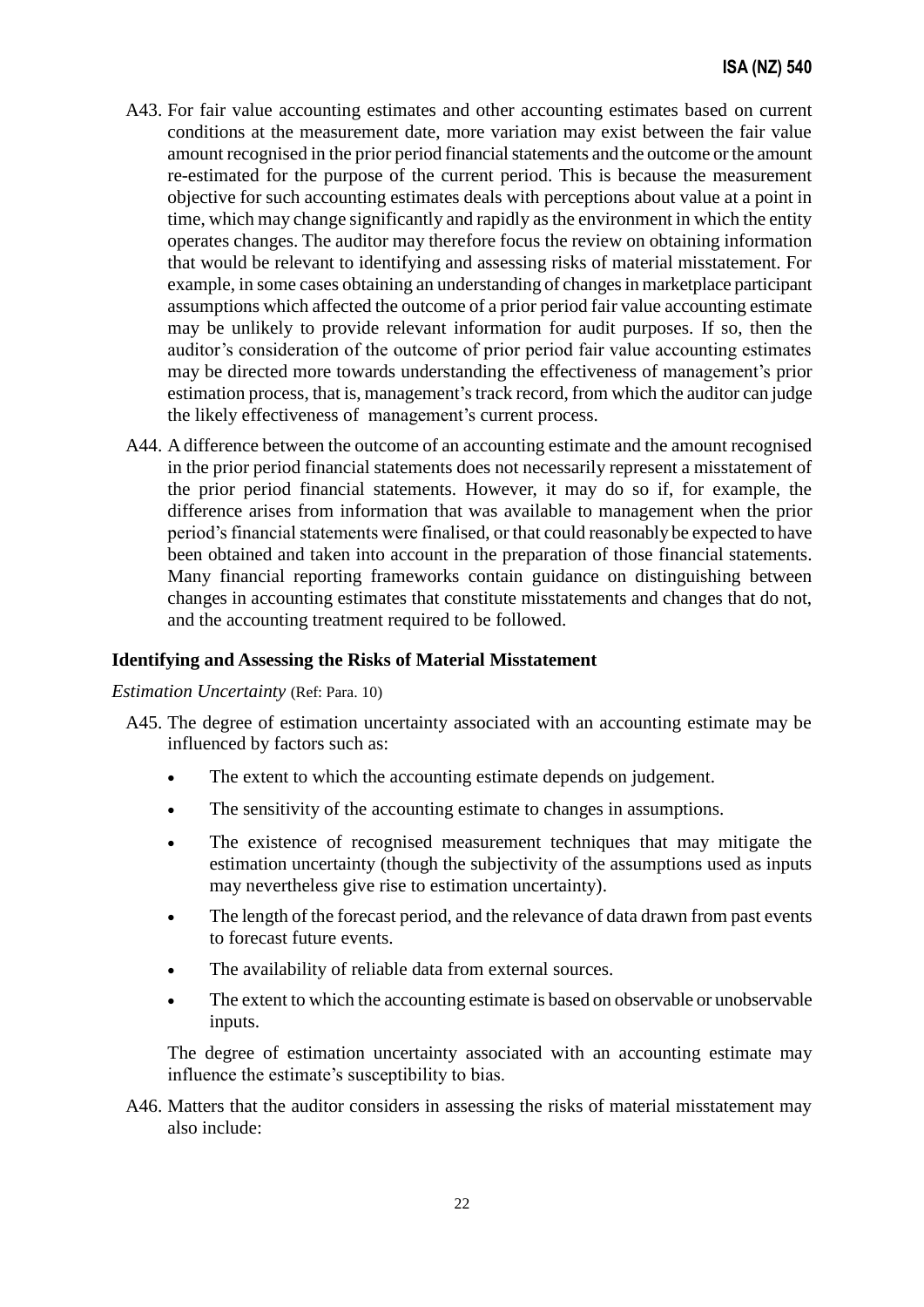- The actual or expected magnitude of an accounting estimate.
- The recorded amount of the accounting estimate (that is, management's point estimate) in relation to the amount expected by the auditor to be recorded.
- Whether management has used an expert in making the accounting estimate.
- The outcome of the review of prior period accounting estimates.

#### *High Estimation Uncertainty and Significant Risks* (Ref: Para. 11)

A47. Examples of accounting estimates that may have high estimation uncertainty include the following:

- Accounting estimates that are highly dependent upon judgement, for example, judgements about the outcome of pending litigation or the amount and timing of future cash flows dependent on uncertain events many years in the future.
- Accounting estimates that are not calculated using recognised measurement techniques.
- Accounting estimates where the results of the auditor's review of similar accounting estimates made in the prior period financial statements indicate a substantial difference between the original accounting estimate and the actual outcome.
- Fair value accounting estimates for which a highly specialised entity-developed model is used or for which there are no observable inputs.
- A48. A seemingly immaterial accounting estimate may have the potential to result in a material misstatement due to the estimation uncertainty associated with the estimation; that is, the size of the amount recognised or disclosed in the financial statements for an accounting estimate may not be an indicator of its estimation uncertainty.
- A49. In some circumstances, the estimation uncertainty is so high that a reasonable accounting estimate cannot be made. The applicable financial reporting framework may, therefore, preclude recognition of the item in the financial statements, or its measurement at fair value. In such cases, the significant risks relate not only to whether an accounting estimate should be recognised, or whether it should be measured at fair value, but also to the adequacy of the disclosures. With respect to such accounting estimates, the applicable financial reporting framework may require disclosure of the accounting estimates and the high estimation uncertainty associated with them (see paragraphs A120-A123).
- A50. If the auditor determines that an accounting estimate gives rise to a significant risk, the auditor is required to obtain an understanding of the entity's controls, including control activities.<sup>13</sup>
- A51. In some cases, the estimation uncertainty of an accounting estimate may cast significant doubt about the entity's ability to continue as a going concern. ISA  $(NZ)$  570<sup>14</sup> establishes requirements and provides guidance in such circumstances.

<sup>13</sup> ISA (NZ) 315 (Revised), paragraph 29.

<sup>&</sup>lt;sup>14</sup> ISA (NZ) 570, "Going Concern."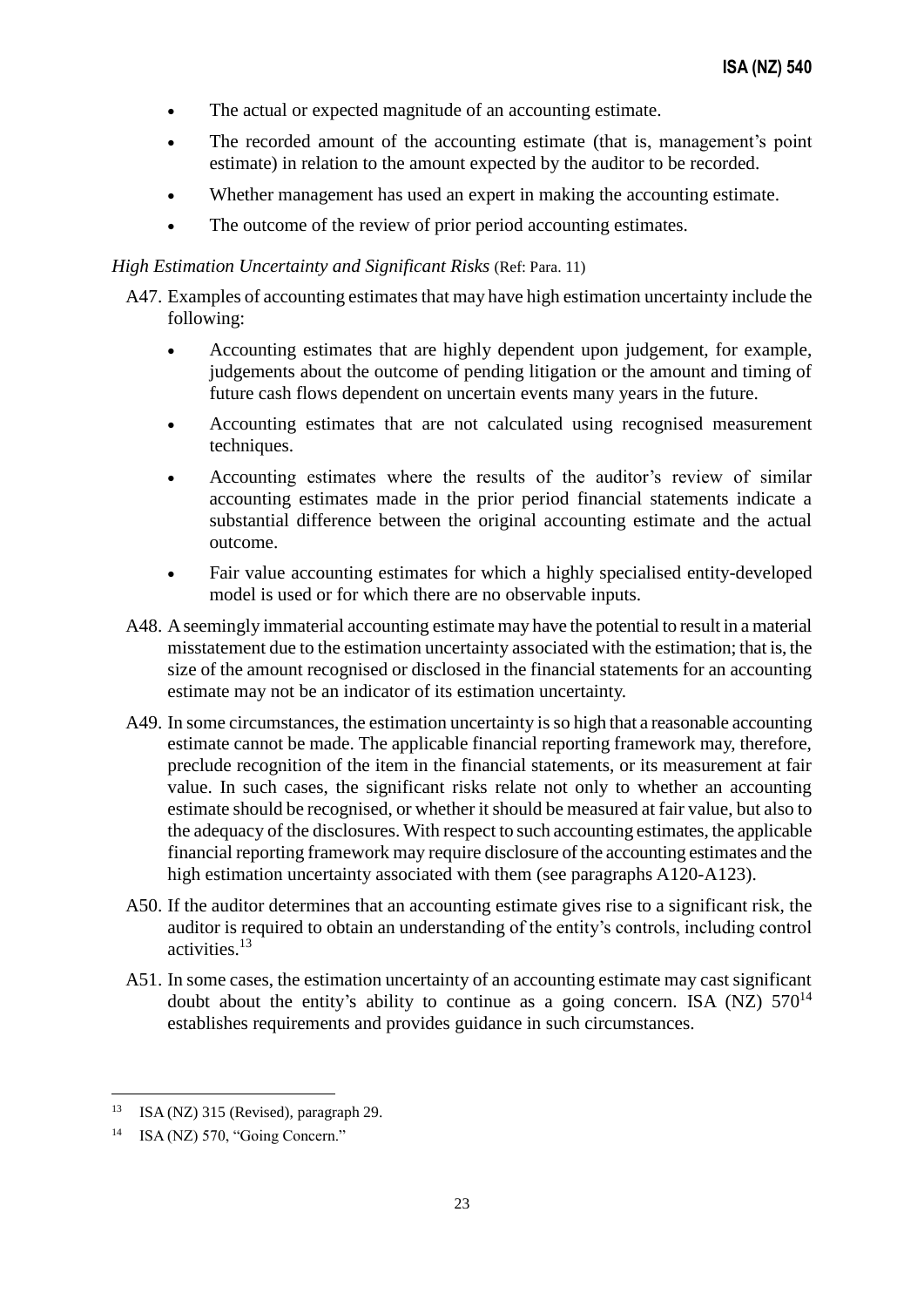# **Responses to the Assessed Risks of Material Misstatement** (Ref: Para. 12)

A52. ISA (NZ) 330 requires the auditor to design and perform audit procedures whose nature, timing and extent are responsive to the assessed risks of material misstatement in relation to accounting estimates at both the financial statement and assertion levels.<sup>15</sup> Paragraphs A53-A115 focus on specific responses at the assertion level only.

#### *Application of the Requirements of the Applicable Financial Reporting Framework* (Ref: Para.  $12(a)$

- A53. Many financial reporting frameworks prescribe certain conditions for the recognition of accounting estimates and specify the methods for making them and required disclosures. Such requirements may be complex and require the application of judgement. Based on the understanding obtained in performing risk assessment procedures, the requirements of the applicable financial reporting framework that may be susceptible to misapplication or differing interpretations become the focus of the auditor's attention.
- A54. Determining whether management has appropriately applied the requirements of the applicable financial reporting framework is based, in part, on the auditor's understanding of the entity and its environment. For example, the measurement of the fair value of some items, such as intangible assets acquired in a business combination, may involve special considerations that are affected by the nature of the entity and its operations.
- A55. In some situations, additional audit procedures, such as the inspection by the auditor of the current physical condition of an asset, may be necessary to determine whether management has appropriately applied the requirements of the applicable financial reporting framework.
- A56. The application of the requirements of the applicable financial reporting framework requires management to consider changes in the environment or circumstances that affect the entity. For example, the introduction of an active market for a particular class of asset or liability may indicate that the use of discounted cash flows to estimate the fair value of such asset or liability is no longer appropriate.

#### *Consistency in Methods and Basis for Changes* (Ref: Para. 12(b))

- A57. The auditor's consideration of a change in an accounting estimate, or in the method for making it from the prior period, is important because a change that is not based on a change in circumstances or new information is considered arbitrary. Arbitrary changes in an accounting estimate result in inconsistent financial statements over time and may give rise to a financial statement misstatement or be an indicator of possible management bias.
- A58. Management often is able to demonstrate good reason for a change in an accounting estimate or the method for making an accounting estimate from one period to another based on a change in circumstances. What constitutes a good reason, and the adequacy of support for the contention that there has been a change in circumstances that warrants a change in an accounting estimate or the method for making an accounting estimate, are matters of judgement.

<sup>15</sup> ISA (NZ) 330, paragraphs 5-6.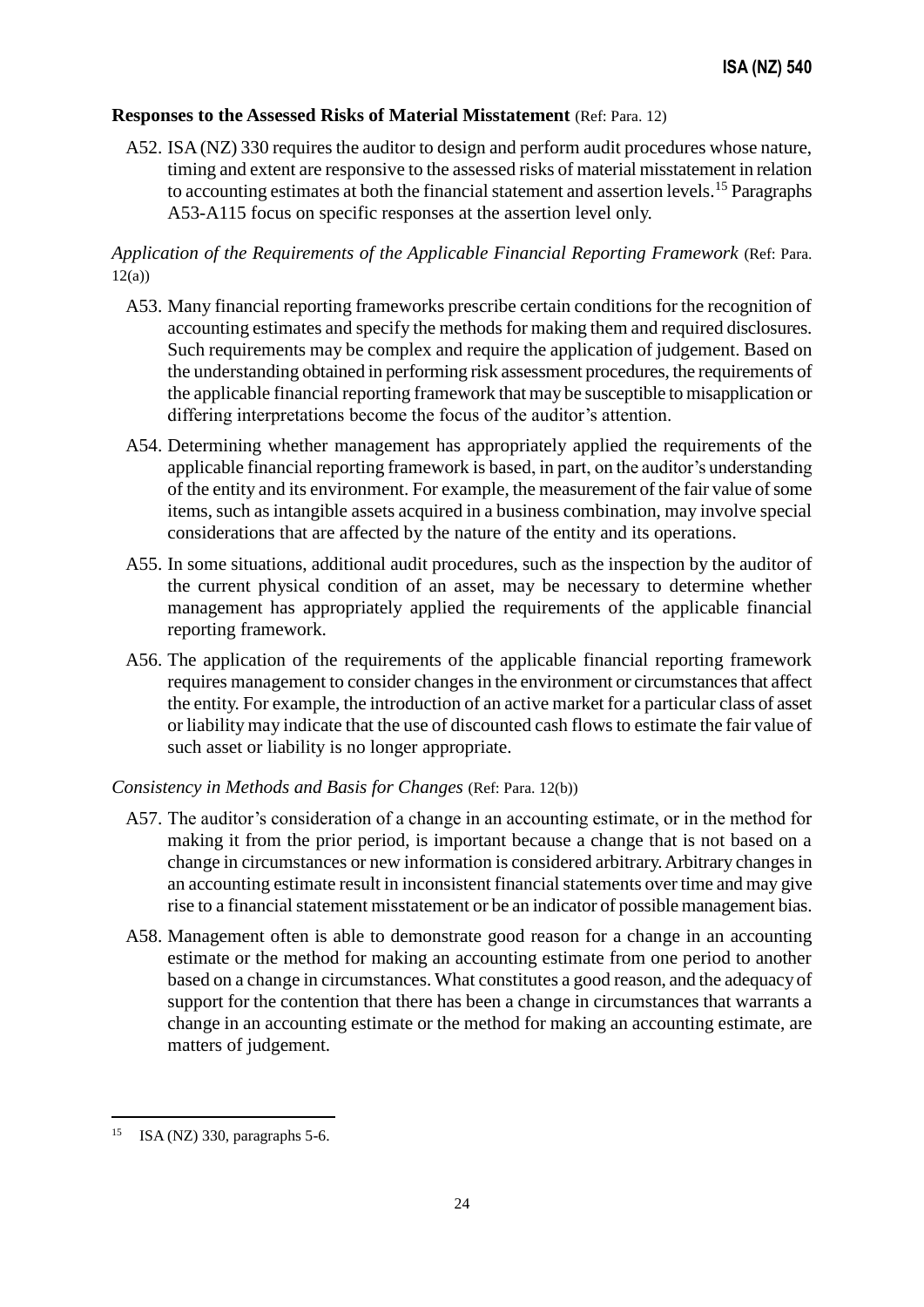*Responses to the Assessed Risks of Material Misstatements* (Ref: Para. 13)

- A59. The auditor's decision as to which response, individually or in combination, in paragraph 13 to undertake to respond to the risks of material misstatement may be influenced by such matters as:
	- The nature of the accounting estimate, including whether it arises from routine or non routine transactions.
	- Whether the procedure(s) is expected to effectively provide the auditor with sufficient appropriate audit evidence.
	- The assessed risk of material misstatement, including whether the assessed risk is a significant risk.
- A60. For example, when evaluating the reasonableness of the allowance for doubtful accounts, an effective procedure for the auditor may be to review subsequent cash collections in combination with other procedures. Where the estimation uncertainty associated with an accounting estimate is high, for example, an accounting estimate based on a proprietary model for which there are unobservable inputs, it may be that a combination of the responses to assessed risks in paragraph 13 is necessary in order to obtain sufficient appropriate audit evidence.
- A61. Additional guidance explaining the circumstances in which each of the responses may be appropriate is provided in paragraphs A62-A95.

Events Occurring Up to the Date of the Auditor's Report (Ref: Para. 13(a))

- A62. Determining whether events occurring up to the date of the auditor's report provide audit evidence regarding the accounting estimate may be an appropriate response when such events are expected to:
	- Occur; and
	- Provide audit evidence that confirms or contradicts the accounting estimate.
- A63. Events occurring up to the date of the auditor's report may sometimes provide sufficient appropriate audit evidence about an accounting estimate. For example, sale of the complete inventory of a superseded product shortly after the period end may provide audit evidence relating to the estimate of its net realisable value. In such cases, there may be no need to perform additional audit procedures on the accounting estimate, provided that sufficient appropriate evidence about the events is obtained.
- A64. For some accounting estimates, events occurring up to the date of the auditor's report are unlikely to provide audit evidence regarding the accounting estimate. For example, the conditions or events relating to some accounting estimates develop only over an extended period. Also, because of the measurement objective of fair value accounting estimates, information after the period-end may not reflect the events or conditions existing at the balance sheet date and therefore may not be relevant to the measurement of the fair value accounting estimate. Paragraph 13 identifies other responses to the risks of material misstatement that the auditor may undertake.
- A65. In some cases, events that contradict the accounting estimate may indicate that the entity has ineffective processes for making accounting estimates, or that there is management bias in the making of accounting estimates.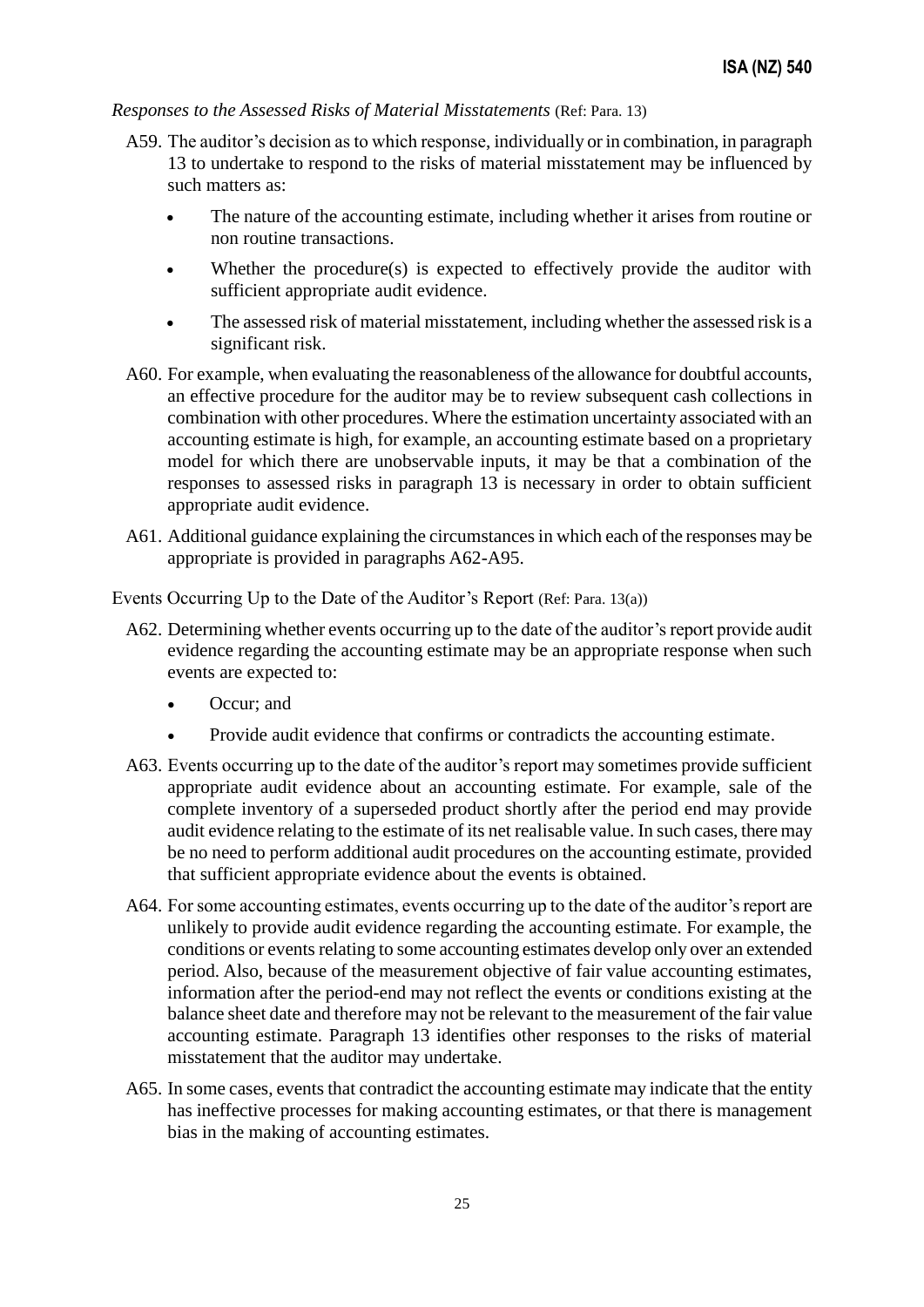A66. Even though the auditor may decide not to undertake this approach in respect of specific accounting estimates, the auditor is required to comply with ISA(NZ) 560.<sup>16</sup> The auditor is required to perform audit procedures designed to obtain sufficient appropriate audit evidence that all events occurring between the date of the financial statements and the date of the auditor's report that require adjustment of, or disclosure in, the financial statements have been identified<sup>17</sup> and appropriately reflected in the financial statements.<sup>18</sup> Because the measurement of many accounting estimates, other than fair value accounting estimates, usually depends on the outcome of future conditions, transactions or events, the auditor's work under ISA (NZ) 560 is particularly relevant.

Considerations specific to smaller entities

A67. When there is a longer period between the balance sheet date and the date of the auditor's report, the auditor's review of events in this period may be an effective response for accounting estimates other than fair value accounting estimates. This may particularly be the case in some smaller owner-managed entities, especially when the entity does not have formalised control procedures over accounting estimates.

Testing How Management Made the Accounting Estimate (Ref: Para. 13(b))

- A68. Testing how management made the accounting estimate and the data on which it is based may be an appropriate response when the accounting estimate is a fair value accounting estimate developed on a model that uses observable and unobservable inputs. It may also be appropriate when, for example:
	- The accounting estimate is derived from the routine processing of data by the entity's accounting system.
	- The auditor's review of similar accounting estimates made in the prior period financial statements suggests that management's current period process is likely to be effective.
	- The accounting estimate is based on a large population of items of a similar nature that individually are not significant.

A69. Testing how management made the accounting estimate may involve, for example:

- Testing the extent to which data on which the accounting estimate is based is accurate, complete and relevant, and whether the accounting estimate has been properly determined using such data and management assumptions.
- Considering the source, relevance and reliability of external data or information, including that received from external experts engaged by management to assist in making an accounting estimate.
- Recalculating the accounting estimate, and reviewing information about an accounting estimate for internal consistency.
- Considering management's review and approval processes.

<sup>&</sup>lt;sup>16</sup> ISA (NZ) 560, "Subsequent Events."

 $17$  ISA (NZ) 560, paragraph 6.

<sup>18</sup> ISA (NZ) 560, paragraph 8.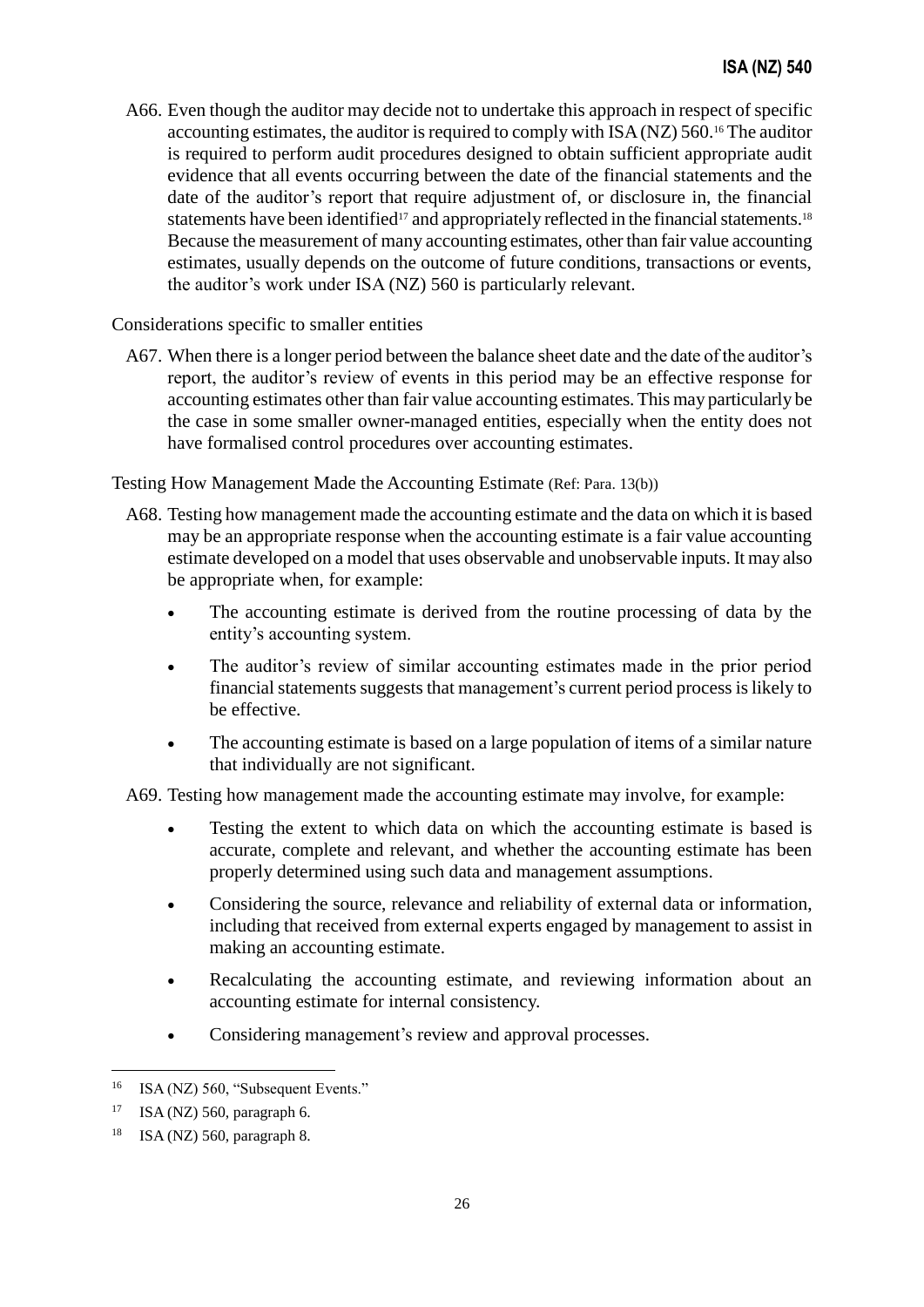Considerations specific to smaller entities

A70. In smaller entities, the process for making accounting estimates is likely to be less structured than in larger entities. Smaller entities with active management involvement may not have extensive descriptions of accounting procedures, sophisticated accounting records, or written policies. Even if the entity has no formal established process, it does not mean that management is not able to provide a basis upon which the auditor can test the accounting estimate.

Evaluating the method of measurement (Ref: Para. 13(b)(i))

- A71. When the applicable financial reporting framework does not prescribe the method of measurement, evaluating whether the method used, including any applicable model, is appropriate in the circumstances is a matter of professional judgement.
- A72. For this purpose, matters that the auditor may consider include, for example, whether:
	- Management's rationale for the method selected is reasonable.
	- Management has sufficiently evaluated and appropriately applied the criteria, if any, provided in the applicable financial reporting framework to support the selected method.
	- The method is appropriate in the circumstances given the nature of the asset or liability being estimated and the requirements of the applicable financial reporting framework relevant to accounting estimates.
	- The method is appropriate in relation to the business, industry and environment in which the entity operates.
- A73. In some cases, management may have determined that different methods result in a range of significantly different estimates. In such cases, obtaining an understanding of how the entity has investigated the reasons for these differences may assist the auditor in evaluating the appropriateness of the method selected.

Evaluating the use of models

- A74. In some cases, particularly when making fair value accounting estimates, management may use a model. Whether the model used is appropriate in the circumstances may depend on a number of factors, such as the nature of the entity and its environment, including the industry in which it operates, and the specific asset or liability being measured.
- A75. The extent to which the following considerations are relevant depends on the circumstances, including whether the model is one that is commercially available for use in a particular sector or industry, or a proprietary model. In some cases, an entity may use an expert to develop and test a model.
- A76. Depending on the circumstances, matters that the auditor may also consider in testing the model include, for example, whether:
	- The model is validated prior to usage, with periodic reviews to ensure it is still suitable for its intended use. The entity's validation process may include evaluation of: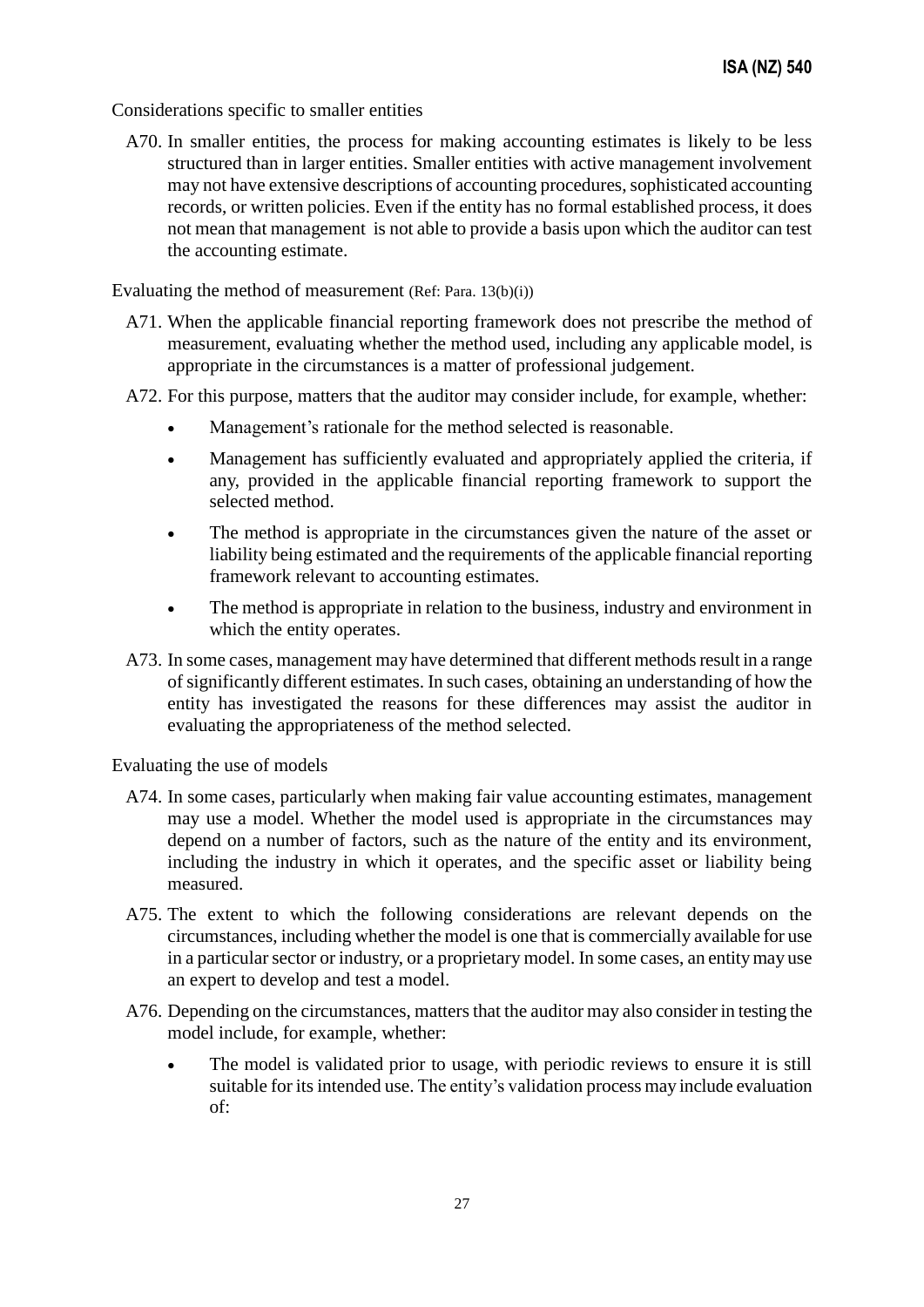- <sup>o</sup> The model's theoretical soundness and mathematical integrity, including the appropriateness of model parameters.
- <sup>o</sup> The consistency and completeness of the model'sinputs with market practices.
- <sup>o</sup> The model's output as compared to actual transactions.
- Appropriate change control policies and procedures exist.
- The model is periodically calibrated and tested for validity, particularly when inputs are subjective.
- Adjustments are made to the output of the model, including in the case of fair value accounting estimates, whether such adjustments reflect the assumptions marketplace participants would use in similar circumstances.
- The model is adequately documented, including the model's intended applications and limitations and its key parameters, required inputs, and results of any validation analysis performed.

Assumptions used by management (Ref: Para. 13(b)(ii))

- A77. The auditor's evaluation of the assumptions used by management is based only on information available to the auditor at the time of the audit. Audit procedures dealing with management assumptions are performed in the context of the audit of the entity's financial statements, and not for the purpose of providing an opinion on assumptions themselves.
- A78. Matters that the auditor may consider in evaluating the reasonableness of the assumptions used by management include, for example:
	- Whether individual assumptions appear reasonable.
	- Whether the assumptions are interdependent and internally consistent.
	- Whether the assumptions appear reasonable when considered collectively or in conjunction with other assumptions, either for that accounting estimate or for other accounting estimates.
	- In the case of fair value accounting estimates, whether the assumptions appropriately reflect observable marketplace assumptions.
- A79. The assumptions on which accounting estimates are based may reflect what management expects will be the outcome of specific objectives and strategies. In such cases, the auditor may perform audit procedures to evaluate the reasonableness of such assumptions by considering, for example, whether the assumptions are consistent with:
	- The general economic environment and the entity's economic circumstances.
	- The plans of the entity.
	- Assumptions made in prior periods, if relevant.
	- Experience of, or previous conditions experienced by, the entity, to the extent this historical information may be considered representative of future conditions or events.
	- Other assumptions used by management relating to the financial statements.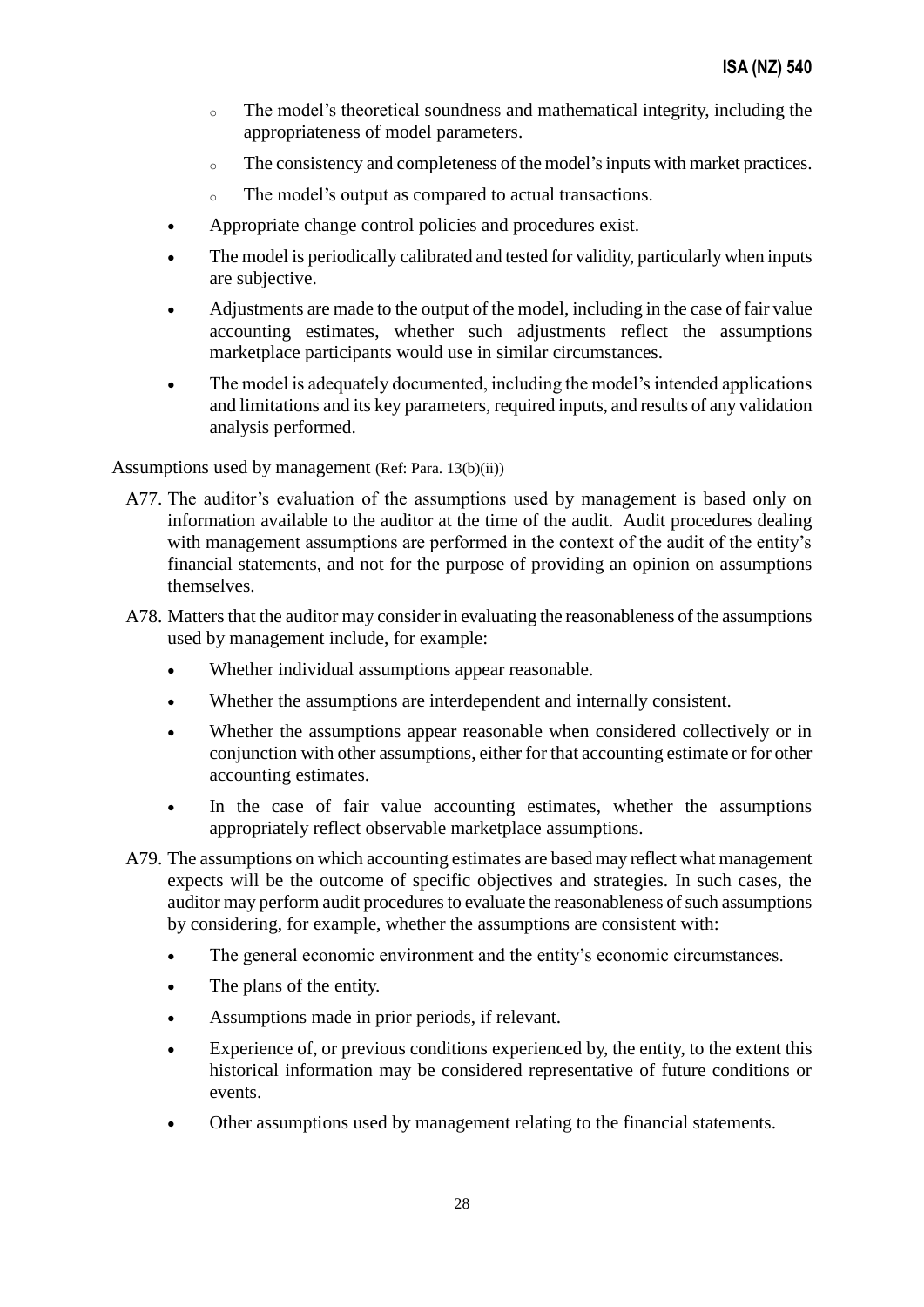- A80. The reasonableness of the assumptions used may depend on management's intent and ability to carry out certain courses of action. Management often documents plans and intentions relevant to specific assets or liabilities and the financial reporting framework may require them to do so. Although the extent of audit evidence to be obtained about management's intent and ability is a matter of professional judgement, the auditor's procedures may include the following:
	- Review of management's history of carrying out its stated intentions.
	- Review of written plans and other documentation, including, where applicable, formally approved budgets, authorisations or minutes.
	- Enquiry of management about its reasons for a particular course of action.
	- Review of events occurring subsequent to the date of the financial statements and up to the date of the auditor's report.
	- Evaluation of the entity's ability to carry out a particular course of action given the entity's economic circumstances, including the implications of its existing commitments.

Certain financial reporting frameworks, however, may not permit management's intentions or plans to be taken into account when making an accounting estimate. This is often the case for fair value accounting estimates because their measurement objective requires that assumptions reflect those used by marketplace participants.

- A81. Matters that the auditor may consider in evaluating the reasonableness of assumptions used by management underlying fair value accounting estimates, in addition to those discussed above where applicable, may include, for example:
	- Where relevant, whether and, if so, how management has incorporated marketspecific inputs into the development of assumptions.
	- Whether the assumptions are consistent with observable market conditions, and the characteristics of the asset or liability being measured at fair value.
	- Whether the sources of market-participant assumptions are relevant and reliable, and how management has selected the assumptions to use when a number of different market participant assumptions exist.
	- Where appropriate, whether and, if so, how management considered assumptions used in, or information about, comparable transactions, assets or liabilities.
- A82. Further, fair value accounting estimates may comprise observable inputs as well as unobservable inputs. Where fair value accounting estimates are based on unobservable inputs, matters that the auditor may consider include, for example, how management supports the following:
	- The identification of the characteristics of marketplace participants relevant to the accounting estimate.
	- Modifications it has made to its own assumptions to reflect its view of assumptions marketplace participants would use.
	- Whether it has incorporated the best information available in the circumstances.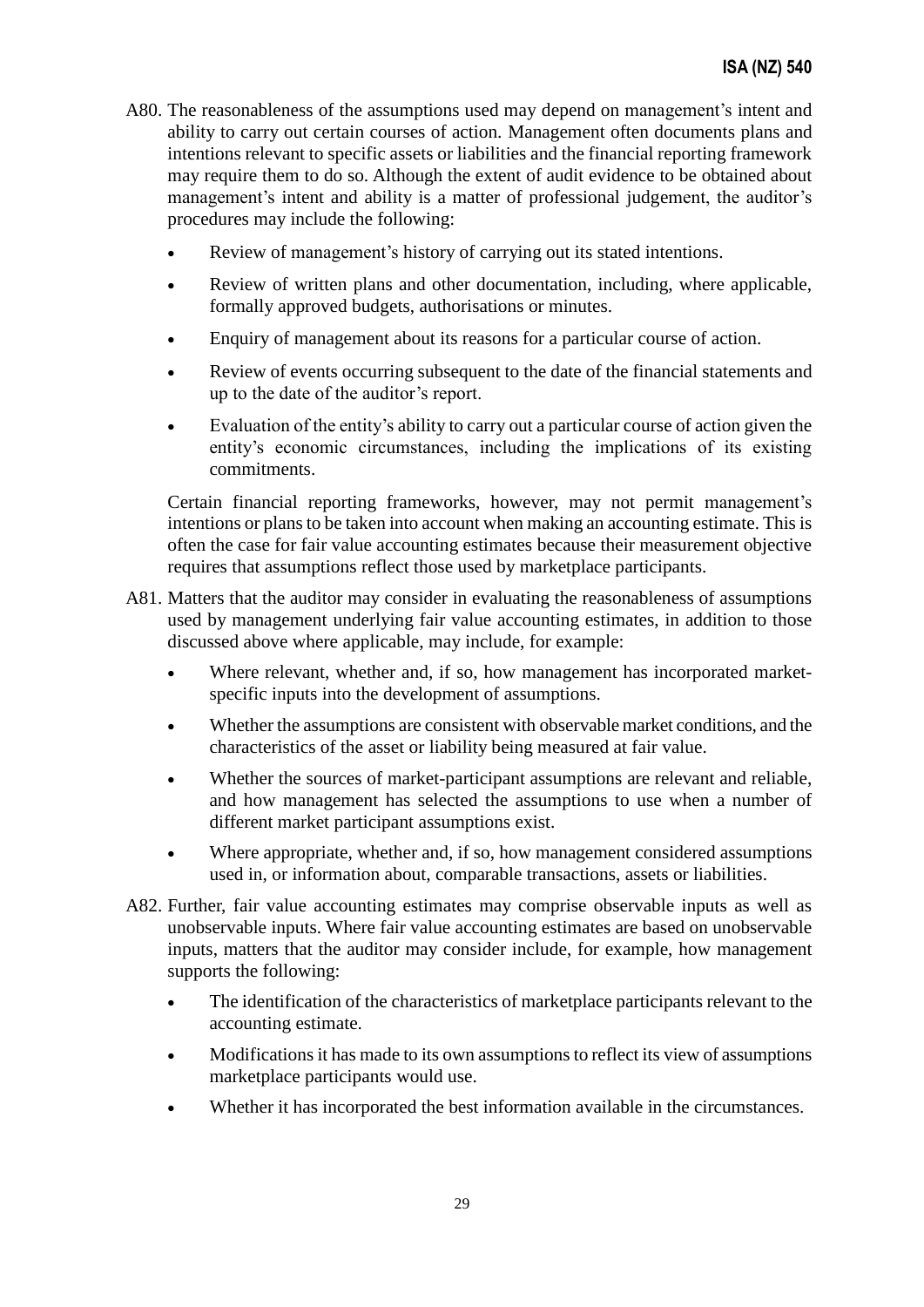Where applicable, how its assumptions take account of comparable transactions, assets or liabilities.

If there are unobservable inputs, it is more likely that the auditor's evaluation of the assumptions will need to be combined with other responses to assessed risks in paragraph 13 in order to obtain sufficient appropriate audit evidence. In such cases, it may be necessary for the auditor to perform other audit procedures, for example, examining documentation supporting the review and approval of the accounting estimate by appropriate levels of management and, where appropriate, by those charged with governance.

A83. In evaluating the reasonableness of the assumptions supporting an accounting estimate, the auditor may identify one or more significant assumptions. If so, it may indicate that the accounting estimate has high estimation uncertainty and may, therefore, give rise to a significant risk. Additional responses to significant risks are described in paragraphs A102-A115.

Testing the Operating Effectiveness of Controls (Ref: Para. 13(c))

- A84. Testing the operating effectiveness of the controls over how management made the accounting estimate may be an appropriate response when management's process has been well-designed, implemented and maintained, for example:
	- Controls exist for the review and approval of the accounting estimates by appropriate levels of management and, where appropriate, by those charged with governance.
	- The accounting estimate is derived from the routine processing of data by the entity's accounting system.

A85. Testing the operating effectiveness of the controls is required when:

- (a) The auditor's assessment of risks of material misstatement at the assertion level includes an expectation that controls over the process are operating effectively; or
- (b) Substantive procedures alone do not provide sufficient appropriate audit evidence at the assertion level.<sup>19</sup>

Considerations specific to smaller entities

A86. Controls over the process to make an accounting estimate may exist in smaller entities, but the formality with which they operate varies. Further, smaller entities may determine that certain types of controls are not necessary because of active management involvement in the financial reporting process. In the case of very small entities, however, there may not be many controls that the auditor can identify. For this reason, the auditor's response to the assessed risks is likely to be substantive in nature, with the auditor performing one or more of the other responses in paragraph 13.

Developing a Point Estimate or Range (Ref: Para. 13(d))

A87. Developing a point estimate or a range to evaluate management's point estimate may be an appropriate response where, for example:

<sup>1</sup> <sup>19</sup> ISA (NZ) 330, paragraph 8.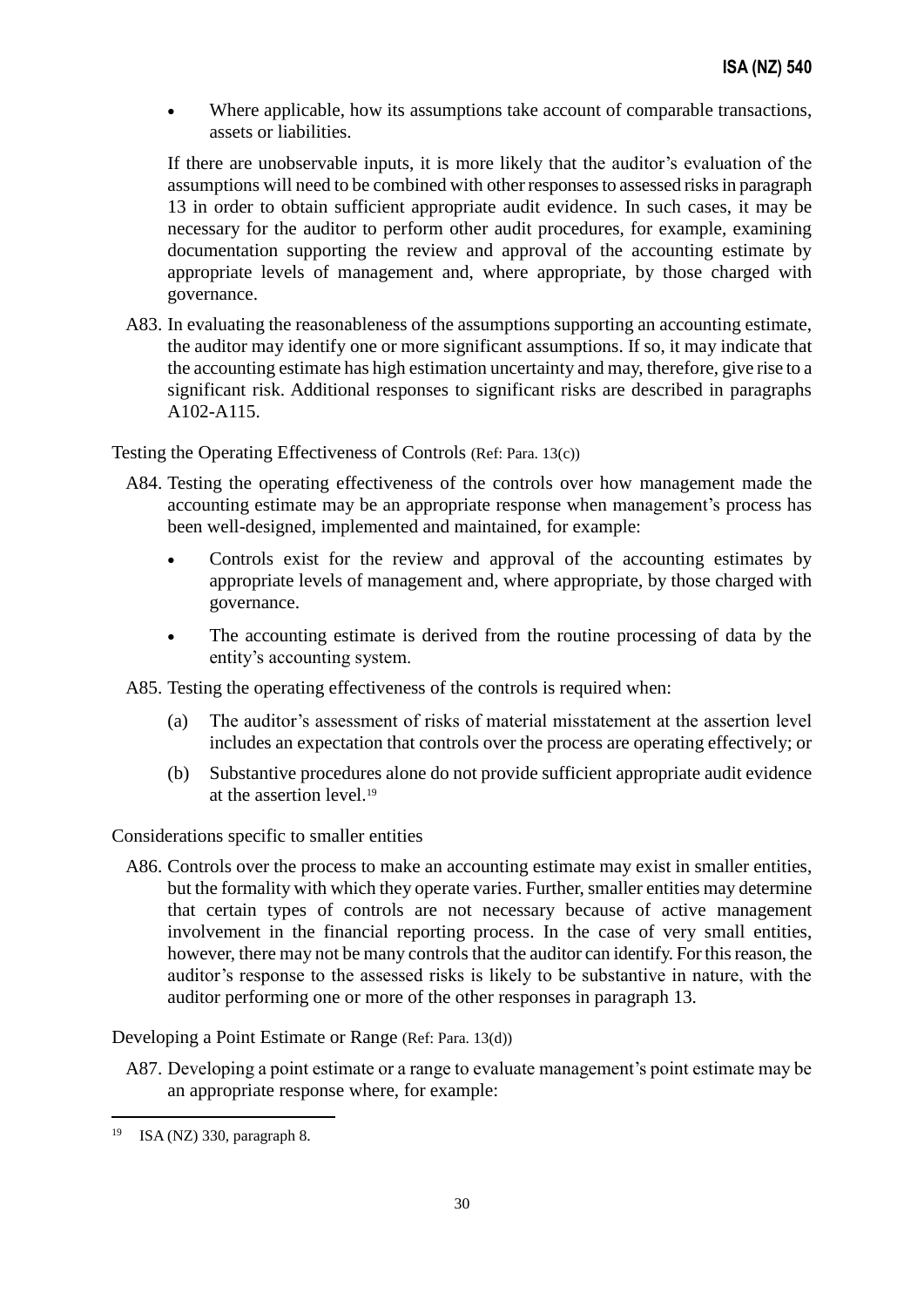- An accounting estimate is not derived from the routine processing of data by the accounting system.
- The auditor's review of similar accounting estimates made in the prior period financial statements suggests that management's current period process is unlikely to be effective.
- The entity's controls within and over management's processes for determining accounting estimates are not well designed or properly implemented.
- Events or transactions between the period end and the date of the auditor's report contradict management's point estimate.
- There are alternative sources of relevant data available to the auditor which can be used in making a point estimate or a range.
- A88. Even where the entity's controls are well designed and properly implemented, developing a point estimate or a range may be an effective or efficient response to the assessed risks. In other situations, the auditor may consider this approach as part of determining whether further procedures are necessary and, if so, their nature and extent.
- A89. The approach taken by the auditor in developing either a point estimate or a range may vary based on what is considered most effective in the circumstances. For example, the auditor may initially develop a preliminary point estimate, and then assess its sensitivity to changes in assumptions to ascertain a range with which to evaluate management's point estimate. Alternatively, the auditor may begin by developing a range for purposes of determining, where possible, a point estimate.
- A90. The ability of the auditor to make a point estimate, as opposed to a range, depends on several factors, including the model used, the nature and extent of data available and the estimation uncertainty involved with the accounting estimate. Further, the decision to develop a point estimate or range may be influenced by the applicable financial reporting framework, which may prescribe the point estimate that is to be used after consideration of the alternative outcomes and assumptions, or prescribe a specific measurement method (for example, the use of a discounted probability-weighted expected value).
- A91. The auditor may develop a point estimate or a range in a number of ways, for example, by:
	- Using a model, for example, one that is commercially available for use in a particular sector or industry, or a proprietary or auditor-developed model.
	- Further developing management's consideration of alternative assumptions or outcomes, for example, by introducing a different set of assumptions.
	- Employing or engaging a person with specialised expertise to develop or execute the model, or to provide relevant assumptions.
	- Making reference to other comparable conditions, transactions or events, or, where relevant, markets for comparable assets or liabilities.

Understanding Management's Assumptions or Method (Ref: Para. 13(d)(i))

A92. When the auditor develops a point estimate or a range and uses assumptions or a method different from those used by management, paragraph 13(d)(i) requires the auditor to obtain a sufficient understanding of the assumptions or method used by management in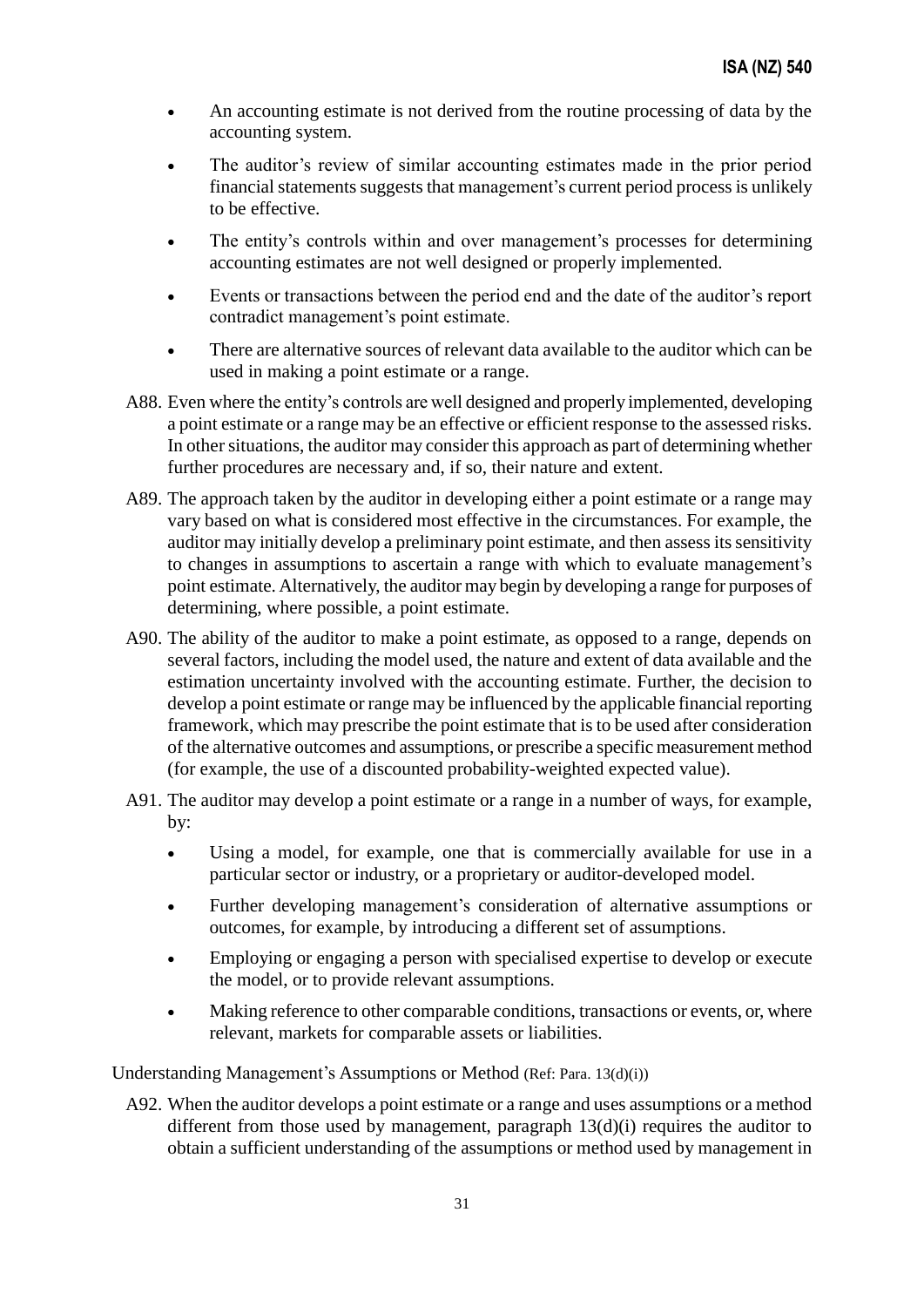making the accounting estimate. This understanding provides the auditor with information that may be relevant to the auditor's development of an appropriate point estimate or range. Further, it assists the auditor to understand and evaluate any significant differences from management's point estimate. For example, a difference may arise because the auditor used different, but equally valid, assumptions as compared with those used by management. This may reveal that the accounting estimate is highly sensitive to certain assumptions and therefore subject to high estimation uncertainty, indicating that the accounting estimate may be a significant risk. Alternatively, a difference may arise as a result of a factual error made by management. Depending on the circumstances, the auditor may find it helpful in drawing conclusions to discuss with management the basis for the assumptions used and their validity, and the difference, if any, in the approach taken to making the accounting estimate.

Narrowing a Range (Ref: Para. 13(d)(ii))

- A93. When the auditor concludes that it is appropriate to use a range to evaluate the reasonableness of management's point estimate (the auditor's range), paragraph 13(d)(ii) requires that range to encompass all "reasonable outcomes" rather than all possible outcomes. The range cannot be one that comprises all possible outcomes if it is to be useful, as such a range would be too wide to be effective for purposes of the audit. The auditor's range is useful and effective when it is sufficiently narrow to enable the auditor to conclude whether the accounting estimate is misstated.
- A94. Ordinarily, a range that has been narrowed to be equal to or less than performance materiality is adequate for the purposes of evaluating the reasonableness of management's point estimate. However, particularly in certain industries, it may not be possible to narrow the range to below such an amount. This does not necessarily preclude recognition of the accounting estimate. It may indicate, however, that the estimation uncertainty associated with the accounting estimate is such that it gives rise to a significant risk. Additional responses to significant risks are described in paragraphs A102-A115.
- A95. Narrowing the range to a position where all outcomes within the range are considered reasonable may be achieved by:
	- (a) Eliminating from the range those outcomes at the extremities of the range judged by the auditor to be unlikely to occur; and
	- (b) Continuing to narrow the range, based on audit evidence available, until the auditor concludes that all outcomes within the range are considered reasonable. In some rare cases, the auditor may be able to narrow the range until the audit evidence indicates a point estimate.

*Considering whether Specialised Skills or Knowledge are Required* (Ref: Para. 14)

A96. In planning the audit, the auditor is required to ascertain the nature, timing and extent of resources necessary to perform the audit engagement.<sup>20</sup> This may include, as necessary, the involvement of those with specialised skills or knowledge. In addition, ISA (NZ) 220 requires the engagement partner to be satisfied that the engagement team, and any

<sup>&</sup>lt;sup>20</sup> ISA (NZ) 300, "Planning an Audit of Financial Statements," paragraph  $8(e)$ .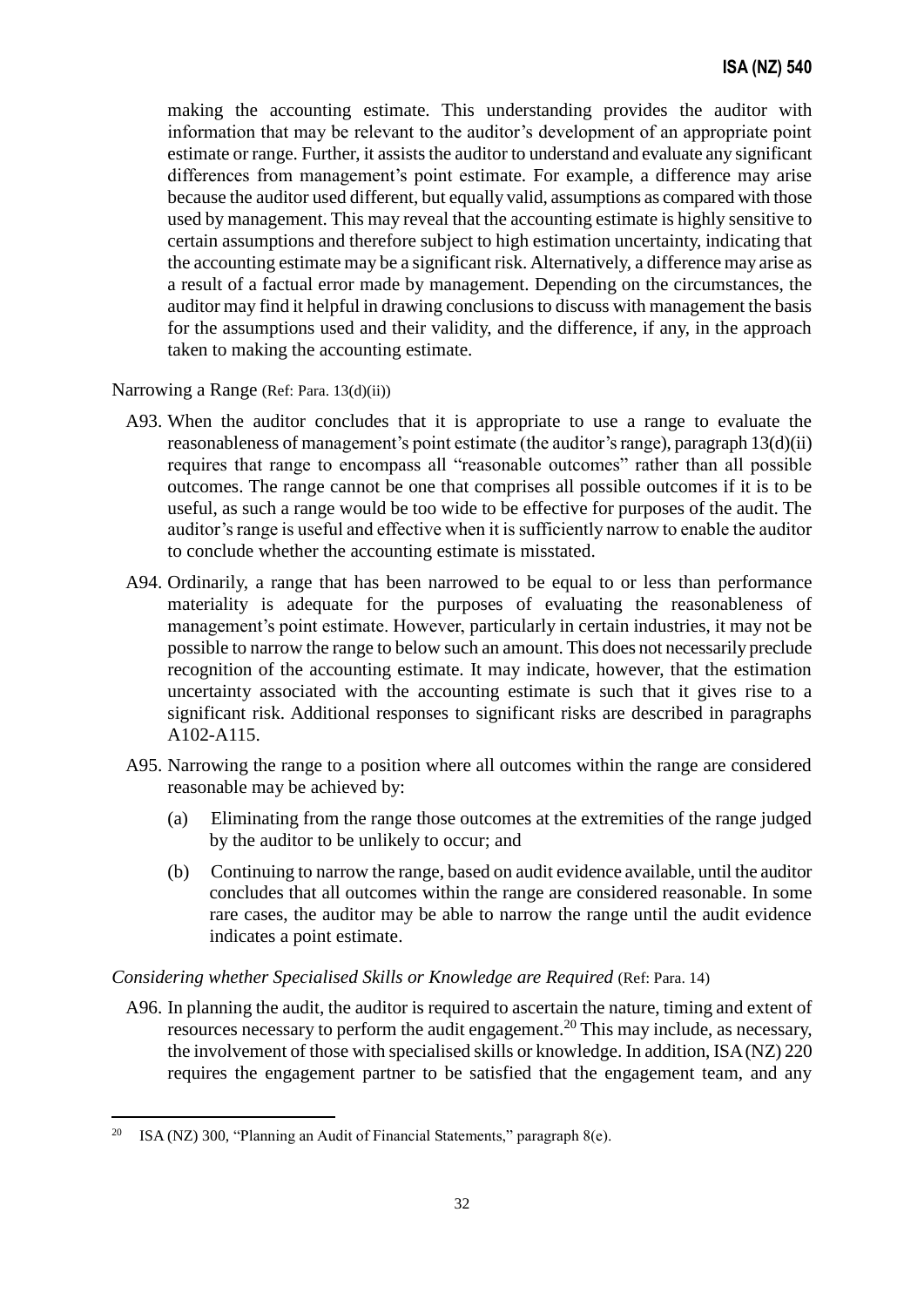auditor's external experts, who are not part of the engagement team, collectively have the appropriate competence and capabilities to perform the audit engagement.<sup>21</sup> During the course of the audit of accounting estimates the auditor may identify, in light of the experience of the auditor and the circumstances of the engagement, the need for specialised skills or knowledge to be applied in relation to one or more aspects of the accounting estimates.

- A97. Matters that may affect the auditor's consideration of whether specialised skills or knowledge is required include, for example:
	- The nature of the underlying asset, liability or component of equity in a particular business or industry (for example, mineral deposits, agricultural assets, complex financial instruments).
	- A high degree of estimation uncertainty.
	- Complex calculations or specialised models are involved, for example, when estimating fair values when there is no observable market.
	- The complexity of the requirements of the applicable financial reporting framework relevant to accounting estimates, including whether there are areas known to be subject to differing interpretation or practice is inconsistent or developing.
	- The procedures the auditor intends to undertake in responding to assessed risks.
- A98. For the majority of accounting estimates, even when there is estimation uncertainty, it is unlikely that specialised skills or knowledge will be required. For example, it is unlikely that specialised skills or knowledge would be necessary for an auditor to evaluate an allowance for doubtful accounts.
- A99. However, the auditor may not possess the specialised skills or knowledge required when the matter involved is in a field other than accounting or auditing and may need to obtain it from an expert. ISA ( $NZ$ ) 620<sup>22</sup> establishes requirements and provides guidance in determining the need to employ or engage an expert and the auditor's responsibilities when using the work of an auditor's expert.
- A100.Further, in some cases, the auditor may conclude that it is necessary to obtain specialised skills or knowledge related to specific areas of accounting or auditing. Individuals with such skills or knowledge may be employed by the auditor's firm or engaged from an external organisation outside of the auditor's firm. Where such individuals perform audit procedures on the engagement, they are part of the engagement team and accordingly, they are subject to the requirements in ISA (NZ) 220.
- A101.Depending on the auditor's understanding and experience of working with the auditor's expert or those other individuals with specialised skills or knowledge, the auditor may consider it appropriate to discuss matters such as the requirements of the applicable financial reporting framework with the individuals involved to establish that their work is relevant for audit purposes.

<sup>&</sup>lt;sup>21</sup> ISA (NZ) 220, "Quality Control for an Audit of Financial Statements," paragraph 14.

<sup>&</sup>lt;sup>22</sup> ISA (NZ) 620, "Using the Work of an Auditor's Expert."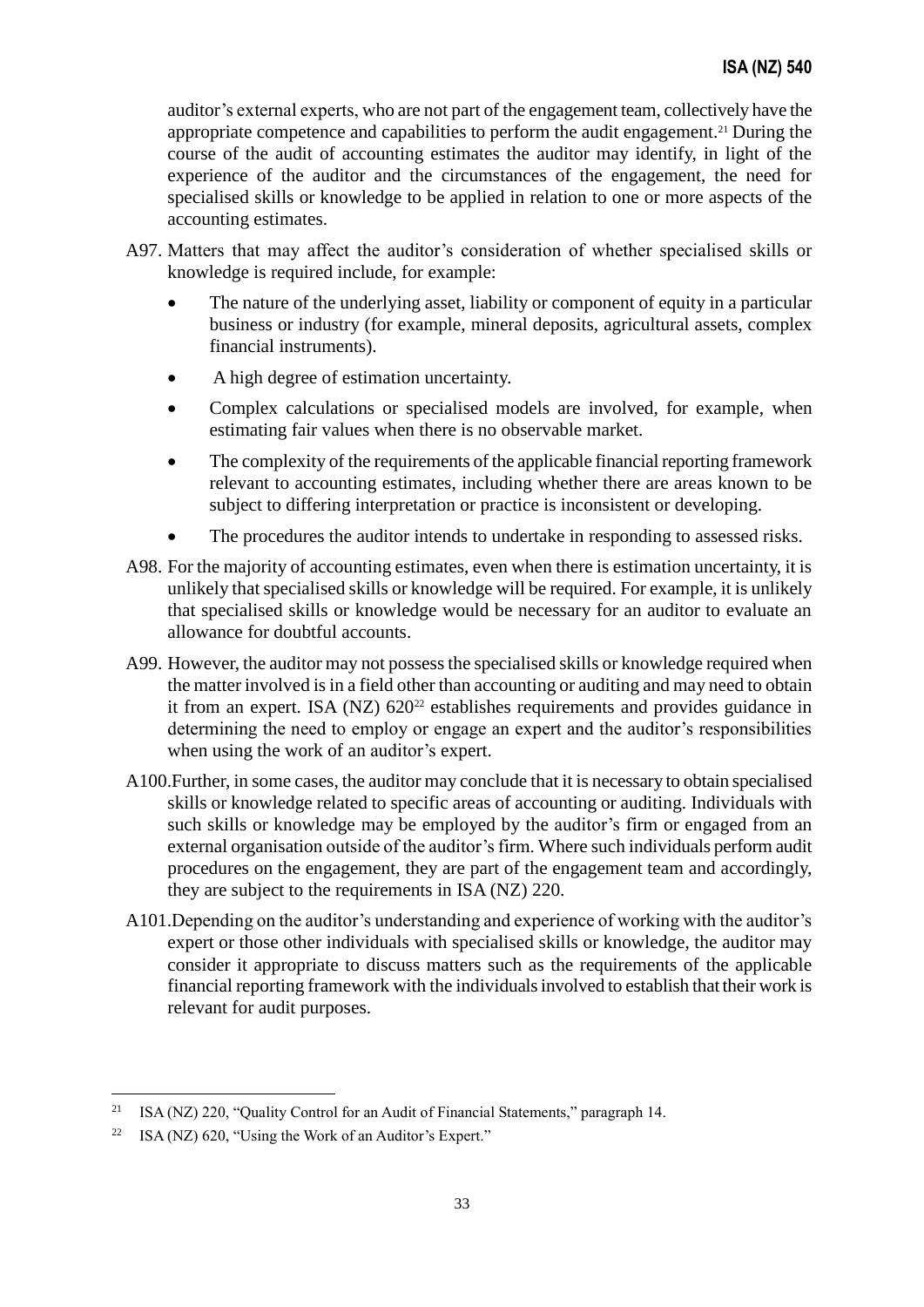#### **Further Substantive Procedures to Respond to Significant Risks** (Ref: Para. 15)

- A102.In auditing accounting estimates that give rise to significant risks, the auditor's further substantive procedures are focused on the evaluation of:
	- (a) How management has assessed the effect of estimation uncertainty on the accounting estimate, and the effect such uncertainty may have on the appropriateness of the recognition of the accounting estimate in the financial statements; and
	- (b) The adequacy of related disclosures.

#### *Estimation Uncertainty*

Management's Consideration of Estimation Uncertainty (Ref: Para. 15(a))

- A103.Management may evaluate alternative assumptions or outcomes of the accounting estimates through a number of methods, depending on the circumstances. One possible method used by management is to undertake a sensitivity analysis. This might involve determining how the monetary amount of an accounting estimate varies with different assumptions. Even for accounting estimates measured at fair value there can be variation because different market participants will use different assumptions. A sensitivity analysis could lead to the development of a number of outcome scenarios, sometimes characterised as a range of outcomes, such as "pessimistic" and "optimistic" scenarios.
- A104.A sensitivity analysis may demonstrate that an accounting estimate is not sensitive to changes in particular assumptions. Alternatively, it may demonstrate that the accounting estimate is sensitive to one or more assumptions that then become the focus of the auditor's attention.
- A105.This is not intended to suggest that one particular method of addressing estimation uncertainty (such as sensitivity analysis) is more suitable than another, or that management's consideration of alternative assumptions or outcomes needs to be conducted through a detailed process supported by extensive documentation. Rather, it is whether management has assessed how estimation uncertainty may affect the accounting estimate that is important, not the specific manner in which it is done. Accordingly, where management has not considered alternative assumptions or outcomes, it may be necessary for the auditor to discuss with management, and request support for, how it has addressed the effects of estimation uncertainty on the accounting estimate.

Considerations specific to smaller entities

A106.Smaller entities may use simple means to assess the estimation uncertainty. In addition to the auditor's review of available documentation, the auditor may obtain other audit evidence of management consideration of alternative assumptions or outcomes by enquiry of management. In addition, management may not have the expertise to consider alternative outcomes or otherwise address the estimation uncertainty of the accounting estimate. In such cases, the auditor may explain to management the process or the different methods available for doing so, and the documentation thereof. This would not, however, change the responsibilities of management for the preparation of the financial statements.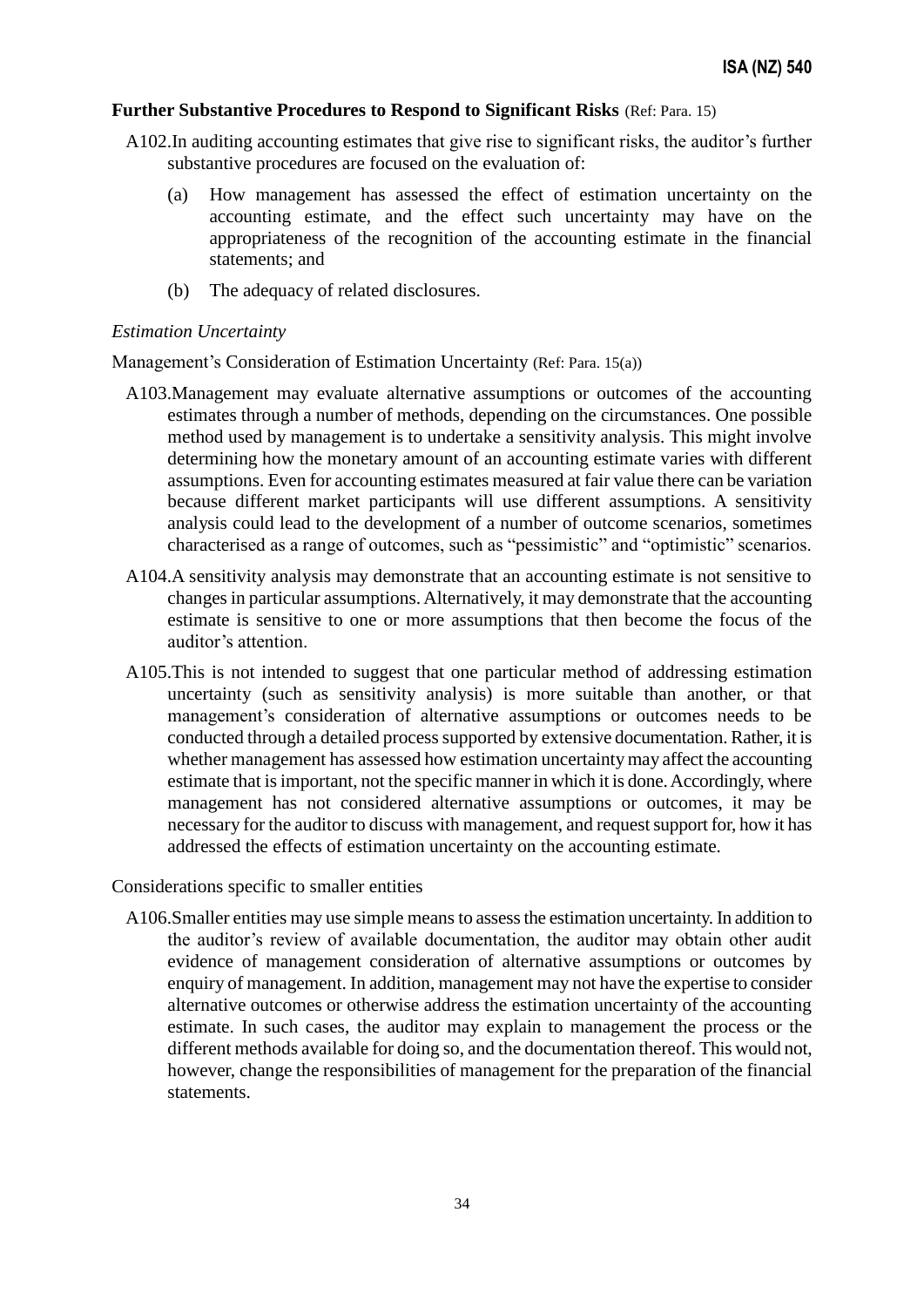Significant Assumptions (Ref: Para. 15(b))

- A107.An assumption used in making an accounting estimate may be deemed to be significant if a reasonable variation in the assumption would materially affect the measurement of the accounting estimate.
- A108.Support for significant assumptions derived from management's knowledge may be obtained from management's continuing processes of strategic analysis and risk management. Even without formal established processes, such as may be the case in smaller entities, the auditor may be able to evaluate the assumptions through enquiries of and discussions with management, along with other audit procedures in order to obtain sufficient appropriate audit evidence.
- A109.The auditor's considerations in evaluating assumptions made are described in paragraphs A77-A83.
- Management's Intent and Ability (Ref: Para. 15(c))
	- A110.The auditor's considerations in relation to assumptions made by management and management's intent and ability are described in paragraphs A13 and A80.

#### *Development of a Range* (Ref: Para. 16)

- A111.In preparing the financial statements, management may be satisfied that it has adequately addressed the effects of estimation uncertainty on the accounting estimates that give rise to significant risks. In some circumstances, however, the auditor may view the efforts of management as inadequate. This may be the case, for example, where, in the auditor's judgement:
	- Sufficient appropriate audit evidence could not be obtained through the auditor's evaluation of how management has addressed the effects of estimation uncertainty.
	- It is necessary to explore further the degree of estimation uncertainty associated with an accounting estimate, for example, where the auditor is aware of wide variation in outcomes for similar accounting estimates in similar circumstances.
	- It is unlikely that other audit evidence can be obtained, for example, through the review of events occurring up to the date of the auditor's report.
	- Indicators of management bias in the making of accounting estimates may exist.
- A112.The auditor's considerations in determining a range for this purpose are described in paragraphs A87-A95.

#### *Recognition and Measurement Criteria*

Recognition of the Accounting Estimates in the Financial Statements (Ref: Para. 17(a))

- A113.Where management has recognised an accounting estimate in the financial statements, the focus of the auditor's evaluation is on whether the measurement of the accounting estimate is sufficiently reliable to meet the recognition criteria of the applicable financial reporting framework.
- A114.With respect to accounting estimates that have not been recognised, the focus of the auditor's evaluation is on whether the recognition criteria of the applicable financial reporting framework have in fact been met. Even where an accounting estimate has not been recognised, and the auditor concludes that this treatment is appropriate, there may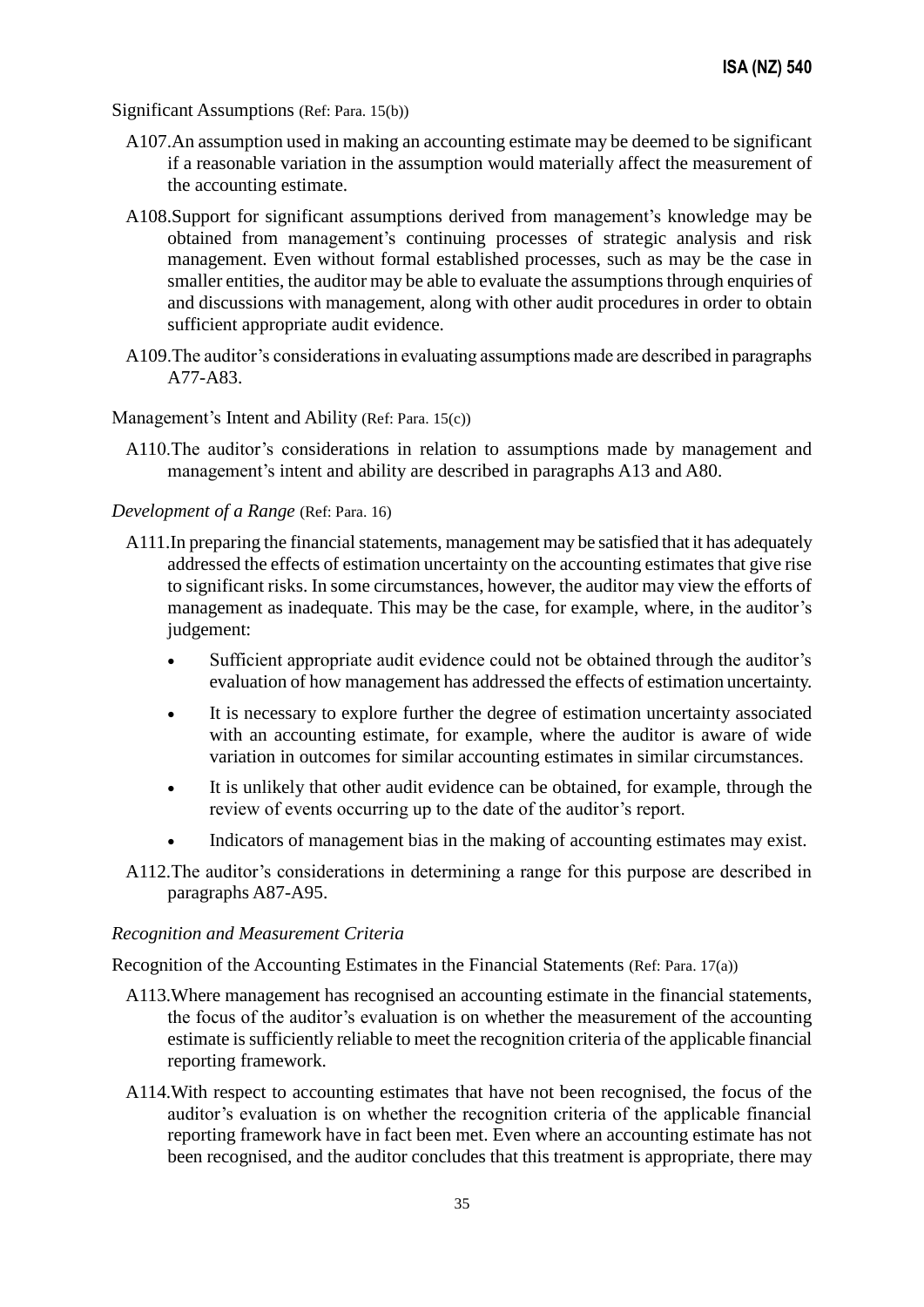be a need for disclosure of the circumstances in the notes to the financial statements. Where applicable, the auditor may also determine that an accounting estimate that has been identified as having a high estimation uncertainty is a key audit matter to be communicated in the auditor's report in accordance with ISA (NZ)  $701^{23}$ , or may consider it necessary to include an Emphasis of Matter paragraph in the auditor's report (see ISA (NZ) 706 (Revised)). <sup>24</sup> If the matter is determined to be a key audit matter, ISA (NZ) 706 (Revised) prohibits the auditor from including an Emphasis of Matter paragraph in the auditor's report.<sup>25</sup>

Measurement Basis for the Accounting Estimates (Ref: Para. 17(b))

A115.With respect to fair value accounting estimates, some financial reporting frameworks presume that fair value can be measured reliably as a prerequisite to either requiring or permitting fair value measurements and disclosures. In some cases, this presumption may be overcome when, for example, there is no appropriate method or basis for measurement. In such cases, the focus of the auditor's evaluation is on whether management's basis for overcoming the presumption relating to the use of fair value set forth under the applicable financial reporting framework is appropriate.

#### **Evaluating the Reasonableness of the Accounting Estimates, and Determining Misstatements** (Ref: Para. 18)

- A116.Based on the audit evidence obtained, the auditor may conclude that the evidence points to an accounting estimate that differs from management's point estimate. Where the audit evidence supports a point estimate, the difference between the auditor's point estimate and management's point estimate constitutes a misstatement. Where the auditor has concluded that using the auditor's range provides sufficient appropriate audit evidence, a management point estimate that lies outside the auditor's range would not be supported by audit evidence. In such cases, the misstatement is no less than the difference between management's point estimate and the nearest point of the auditor's range.
- A117.Where management has changed an accounting estimate, or the method in making it, from the prior period based on a subjective assessment that there has been a change in circumstances, the auditor may conclude based on the audit evidence that the accounting estimate is misstated as a result of an arbitrary change by management, or may regard it as an indicator of possible management bias (see paragraphs A124-A125).
- A118. ISA (NZ)  $450^{26}$  provides guidance on distinguishing misstatements for purposes of the auditor's evaluation of the effect of uncorrected misstatements on the financial statements. In relation to accounting estimates, a misstatement, whether caused by fraud or error, may arise as a result of:
	- Misstatements about which there is no doubt (factual misstatements).

<sup>23</sup> ISA (NZ) 701, *Communicating Key Audit Matters in the Independent Auditor's Report*

<sup>24</sup> ISA (NZ) 706 (Revised), *Emphasis of Matter Paragraphs and Other Matter Paragraphs in the Independent Auditor's Report*.

<sup>&</sup>lt;sup>25</sup> ISA (NZ) 706 (Revised), paragraph  $8(b)$ 

<sup>26</sup> ISA (NZ) 450, *Evaluation of Misstatements Identified during the Audit*.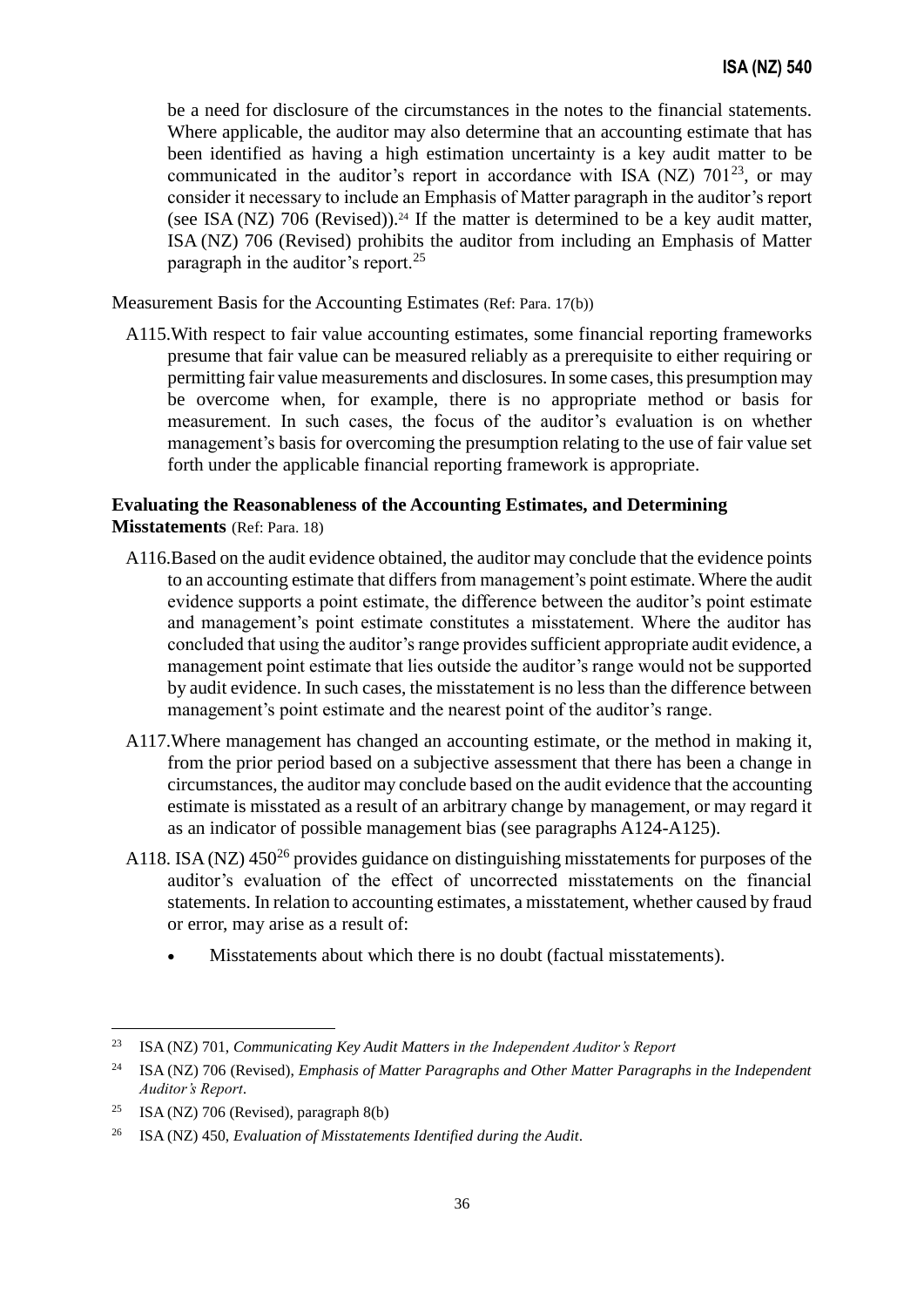- Differences arising from management's judgements concerning accounting estimates that the auditor considers unreasonable, or the selection or application of accounting policies that the auditor considers inappropriate (judgemental misstatements).
- The auditor's best estimate of misstatements in populations, involving the projection of misstatements identified in audit samples to the entire populations from which the samples were drawn (projected misstatements).

In some cases involving accounting estimates, a misstatement could arise as a result of a combination of these circumstances, making separate identification difficult or impossible.

A119.Evaluating the reasonableness of accounting estimates and related disclosures included in the notes to the financial statements, whether required by the applicable financial reporting framework or disclosed voluntarily, involves essentially the same types of considerations applied when auditing an accounting estimate recognised in the financial statements.

# **Disclosures Related to Accounting Estimates**

### *Disclosures in Accordance with the Applicable Financial Reporting Framework* (Ref: Para. 19)

- A120.The presentation of financial statements in accordance with the applicable financial reporting framework includes adequate disclosure of material matters. The applicable financial reporting framework may permit, or prescribe, disclosures related to accounting estimates, and some entities may disclose voluntarily additional information in the notes to the financial statements. These disclosures may include, for example:
	- The assumptions used.
	- The method of estimation used, including any applicable model.
	- The basis for the selection of the method of estimation.
	- The effect of any changes to the method of estimation from the prior period.
	- The sources and implications of estimation uncertainty.

Such disclosures are relevant to users in understanding the accounting estimates recognised or disclosed in the financial statements, and sufficient appropriate audit evidence needs to be obtained about whether the disclosures are in accordance with the requirements of the applicable financial reporting framework.

- A121.In some cases, the applicable financial reporting framework may require specific disclosures regarding uncertainties. For example, some financial reporting frameworks prescribe:
	- The disclosure of key assumptions and other sources of estimation uncertainty that have a significant risk of causing a material adjustment to the carrying amounts of assets and liabilities. Such requirements may be described using terms such as "Key Sources of Estimation Uncertainty" or "Critical Accounting Estimates."
	- The disclosure of the range of possible outcomes, and the assumptions used in determining the range.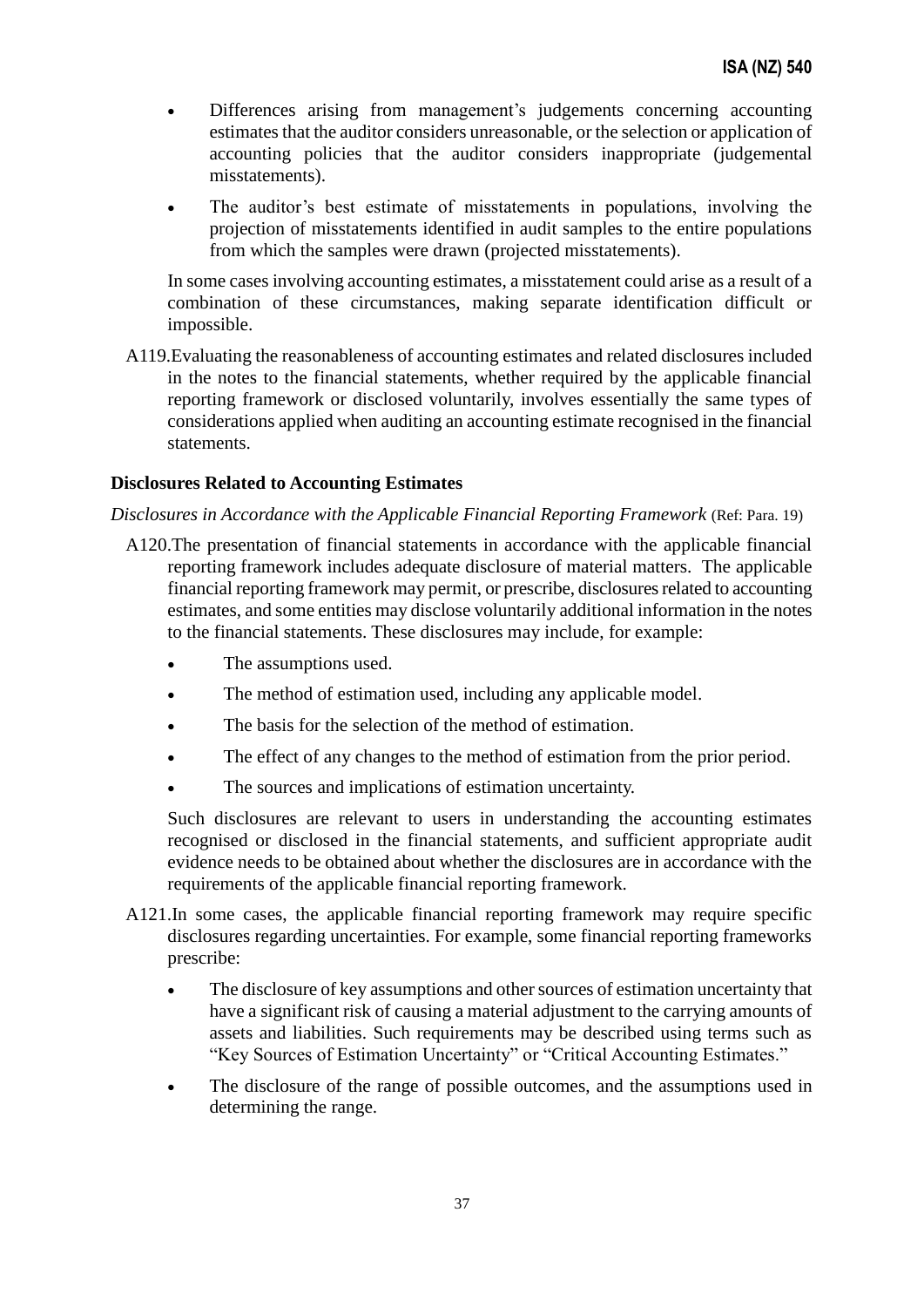- The disclosure of information regarding the significance of fair value accounting estimates to the entity's financial position and performance.
- Qualitative disclosures such as the exposures to risk and how they arise, the entity's objectives, policies and procedures for managing the risk and the methods used to measure the risk and any changes from the previous period of these qualitative concepts.
- Quantitative disclosures such as the extent to which the entity is exposed to risk, based on information provided internally to the entity's key management personnel, including credit risk, liquidity risk and market risk.

# *Disclosures of Estimation Uncertainty for Accounting Estimates that Give Rise to Significant Risks* (Ref: Para. 20)

- A122.In relation to accounting estimates having significant risk, even where the disclosures are in accordance with the applicable financial reporting framework, the auditor may conclude that the disclosure of estimation uncertainty is inadequate in light of the circumstances and facts involved. The auditor's evaluation of the adequacy of disclosure of estimation uncertainty increases in importance the greater the range of possible outcomes of the accounting estimate is in relation to materiality (see related discussion in paragraph A94).
- A123.In some cases, the auditor may consider it appropriate to encourage management to describe, in the notes to the financial statements, the circumstances relating to the estimation uncertainty. ISA (NZ)  $705^{27}$  provides guidance on the implications for the auditor's opinion when the auditor believes that management's disclosure of estimation uncertainty in the financial statements is inadequate or misleading.

#### **Indicators of Possible Management Bias** (Ref: Para. 21)

- A124.During the audit, the auditor may become aware of judgements and decisions made by management which give rise to indicators of possible management bias. Such indicators may affect the auditor's conclusion as to whether the auditor's risk assessment and related responses remain appropriate, and the auditor may need to consider the implications for the rest of the audit. Further, they may affect the auditor's evaluation of whether the financial statements as a whole are free from material misstatement, as discussed in ISA (NZ) 700.<sup>28</sup>
- A125.Examples of indicators of possible management bias with respect to accounting estimates include:
	- Changes in an accounting estimate, or the method for making it, where management has made a subjective assessment that there has been a change in circumstances.
	- Use of an entity's own assumptions for fair value accounting estimates when they are inconsistent with observable marketplace assumptions.

<sup>&</sup>lt;sup>27</sup> ISA (NZ) 705 (Revised), "Modifications to the Opinion in the Independent Auditor's Report."

<sup>&</sup>lt;sup>28</sup> ISA (NZ) 700 (Revised), "Forming an Opinion and Reporting on Financial Statements."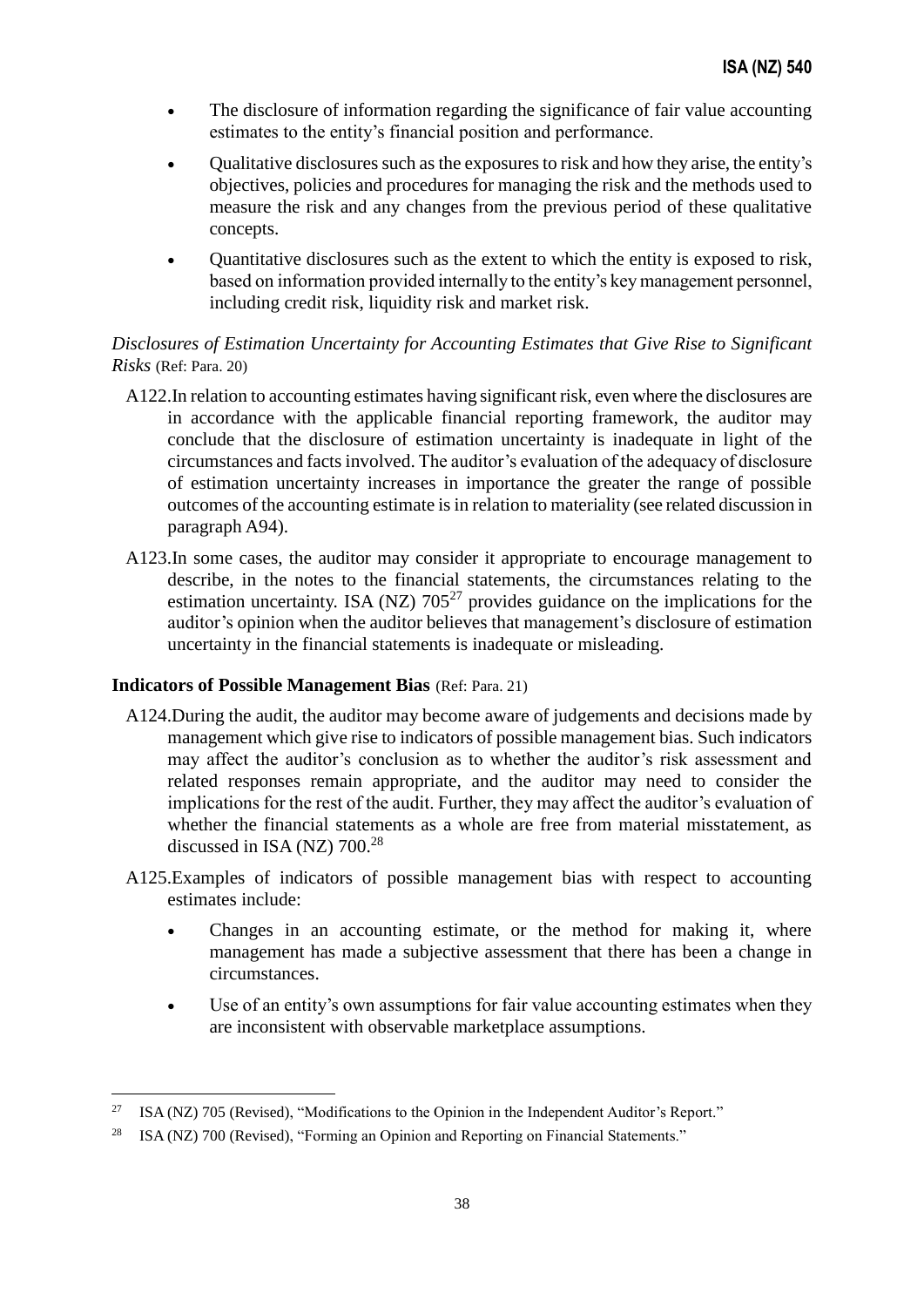- Selection or construction of significant assumptions that yield a point estimate favourable for management's objectives.
- Selection of a point estimate that may indicate a pattern of optimism or pessimism.

# **Written Representations** (Ref: Para. 22)

- A126.ISA (NZ)  $580^{29}$  discusses the use of written representations. Depending on the nature, materiality and extent of estimation uncertainty, written representations about accounting estimates recognised or disclosed in the financial statements may include representations:
	- About the appropriateness of the measurement processes, including related assumptions and models, used by management in determining accounting estimates in the context of the applicable financial reporting framework, and the consistency in application of the processes.
	- That the assumptions appropriately reflect management's intent and ability to carry out specific courses of action on behalf of the entity, where relevant to the accounting estimates and disclosures.
	- That disclosures related to accounting estimates are complete and appropriate under the applicable financial reporting framework.
	- That no subsequent event requires adjustment to the accounting estimates and disclosures included in the financial statements.
- A127.For those accounting estimates not recognised or disclosed in the financial statements, written representations may also include representations about:
	- The appropriateness of the basis used by management for determining that the recognition or disclosure criteria of the applicable financial reporting framework have not been met (see paragraph A114).
	- The appropriateness of the basis used by management to overcome the presumption relating to the use of fair value set forth under the entity's applicable financial reporting framework, for those accounting estimates not measured or disclosed at fair value (see paragraph A115).

# **Documentation** (Ref: Para. 23)

A128.Documentation of indicators of possible management bias identified during the audit assists the auditor in concluding whether the auditor's risk assessment and related responses remain appropriate, and in evaluating whether the financial statements as a whole are free from material misstatement. See paragraph A125 for examples of indicators of possible management bias.

<sup>29</sup> ISA (NZ) 580, "Written Representations."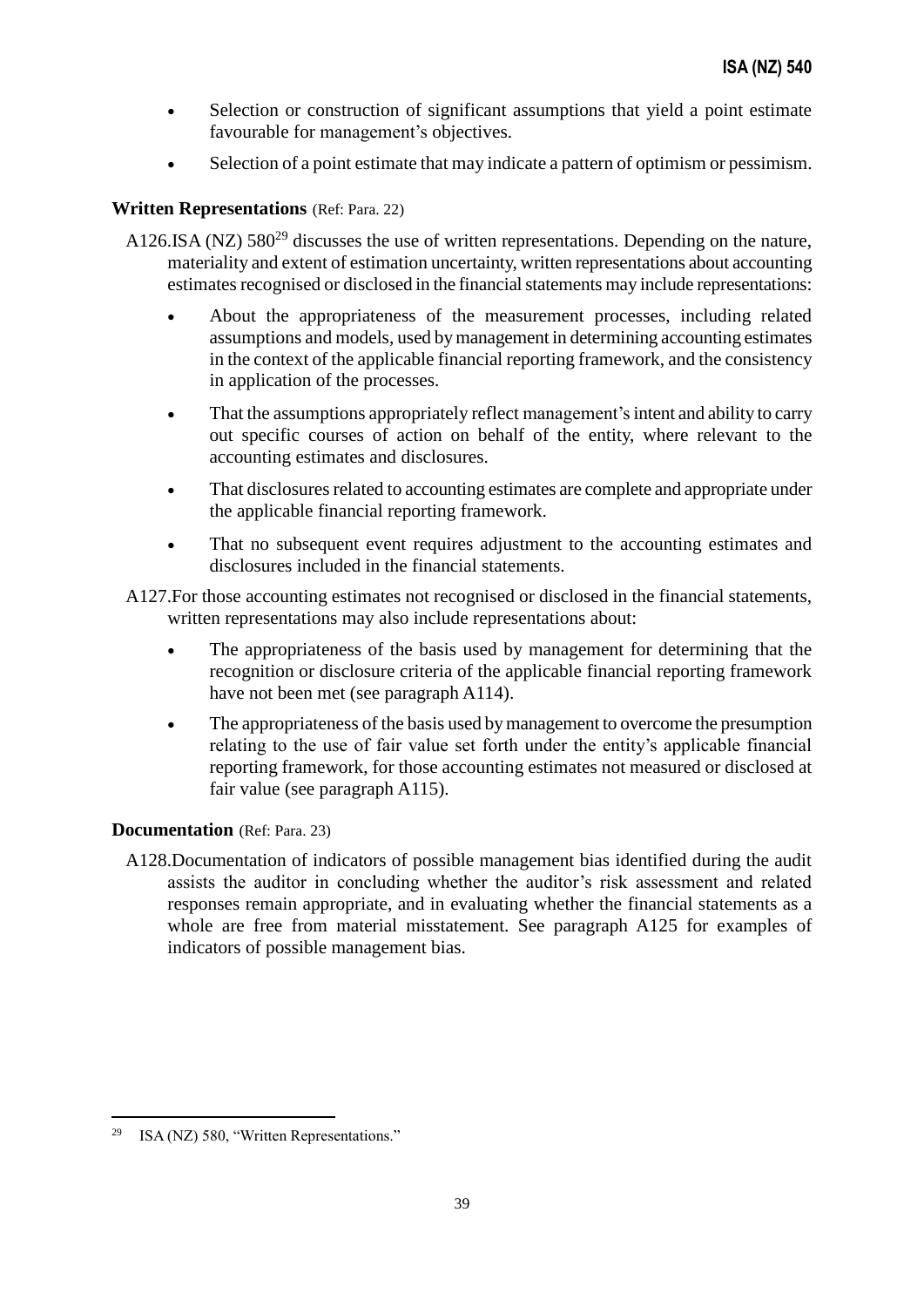(Ref: Para. A1)

# **Fair Value Measurements and Disclosures under Different Financial Reporting Frameworks**

The purpose of this appendix is only to provide a general discussion of fair value measurements and disclosures under different financial reporting frameworks, for background and context.

- 1. Different financial reporting frameworks require or permit a variety of fair value measurements and disclosures in financial statements. They also vary in the level of guidance that they provide on the basis for measuring assets and liabilities or the related disclosures. Some financial reporting frameworks give prescriptive guidance, others give general guidance, and some give no guidance at all. In addition, certain industry-specific measurement and disclosure practices for fair values also exist.
- 2. Definitions of fair value may differ among financial reporting frameworks, or for different assets, liabilities or disclosures within a particular framework. For example, New Zealand equivalent to International Accounting Standard (NZ IAS) 39<sup>30</sup> defines fair value as "the amount for which an asset could be exchanged, or a liability settled, between knowledgeable, willing parties in an arm's length transaction." The concept of fair value ordinarily assumes a current transaction, rather than settlement at some past or future date. Accordingly, the process of measuring fair value would be a search for the estimated price at which that transaction would occur. Additionally, different financial reporting frameworks may use such terms as "entity-specific value," "value in use," or similar terms, but may still fall within the concept of fair value in this ISA (NZ).
- 3. Financial reporting frameworks may treat changes in fair value measurements that occur over time in different ways. For example, a particular financial reporting framework may require that changes in fair value measurements of certain assets or liabilities be reflected directly in equity, while such changes might be reflected in income under another framework. In some frameworks, the determination of whether to use fair value accounting or how it is applied is influenced by management's intent to carry out certain courses of action with respect to the specific asset or liability.
- 4. Different financial reporting frameworks may require certain specific fair value measurements and disclosures in financial statements and prescribe or permit them in varying degrees. The financial reporting frameworks may:
	- Prescribe measurement, presentation and disclosure requirements for certain information included in the financial statements or for information disclosed in notes to financial statements or presented as supplementary information;
	- Permit certain measurements using fair values at the option of an entity or only when certain criteria have been met;
	- Prescribe a specific method for determining fair value, for example, through the use of an independent appraisal or specified ways of using discounted cash flows;

<sup>30</sup> NZ IAS 39, "Financial Instruments: Recognition and Measurement."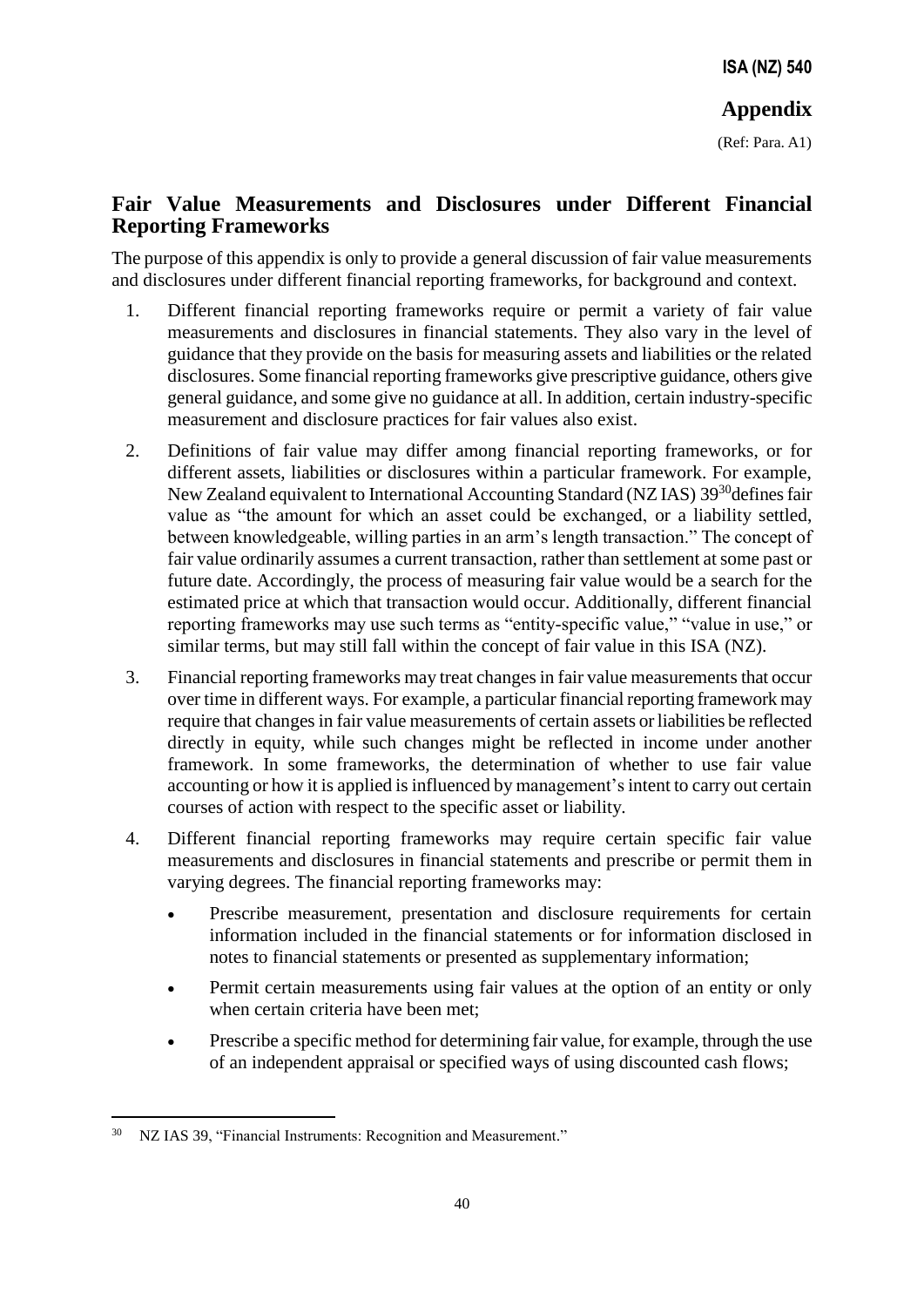- Permit a choice of method for determining fair value from among several alternative methods (the criteria for selection may or may not be provided by the financial reporting framework); or
- Provide no guidance on the fair value measurements or disclosures of fair value other than their use being evident through custom or practice, for example, an industry practice.
- 5. Some financial reporting frameworks presume that fair value can be measured reliably for assets or liabilities as a prerequisite to either requiring or permitting fair value measurements or disclosures. In some cases, this presumption may be overcome when an asset or liability does not have a quoted market price in an active market and for which other methods of reasonably estimating fair value are clearly inappropriate or unworkable. Some financial reporting frameworks may specify a fair value hierarchy that distinguishes inputs for use in arriving at fair values ranging from those that involve clearly "observable inputs" based on quoted prices and active markets and those "unobservable inputs" that involve an entity's own judgements about assumptions that marketplace participants would use.
- 6. Some financial reporting frameworks require certain specified adjustments or modifications to valuation information, or other considerations unique to a particular asset or liability. For example, accounting for investment properties may require adjustments to be made to an appraised market value, such as adjustments for estimated closing costs on sale, adjustments related to the property's condition and location, and other matters. Similarly, if the market for a particular asset is not an active market, published price quotations may have to be adjusted or modified to arrive at a more suitable measure of fair value. For example, quoted market prices may not be indicative of fair value if there is infrequent activity in the market, the market is not well established, or small volumes of units are traded relative to the aggregate number of trading units in existence. Accordingly, such market prices may have to be adjusted or modified. Alternative sources of market information may be needed to make such adjustments or modifications. Further, in some cases, collateral assigned (for example, when collateral is assigned for certain types of investment in debt) may need to be considered in determining the fair value or possible impairment of an asset or liability.
- 7. In most financial reporting frameworks, underlying the concept of fair value measurements is a presumption that the entity is a going concern without any intention or need to liquidate, curtail materially the scale of its operations, or undertake a transaction on adverse terms. Therefore, in this case, fair value would not be the amount that an entity would receive or pay in a forced transaction, involuntary liquidation, or distress sale. On the other hand, general economic conditions or economic conditions specific to certain industries may cause illiquidity in the marketplace and require fair values to be predicated upon depressed prices, potentially significantly depressed prices. An entity, however, may need to take its current economic or operating situation into account in determining the fair values of its assets and liabilities if prescribed or permitted to do so by its financial reporting framework and such framework may or may not specify how that is done. For example, management's plan to dispose of an asset on an accelerated basis to meet specific business objectives may be relevant to the determination of the fair value of that asset.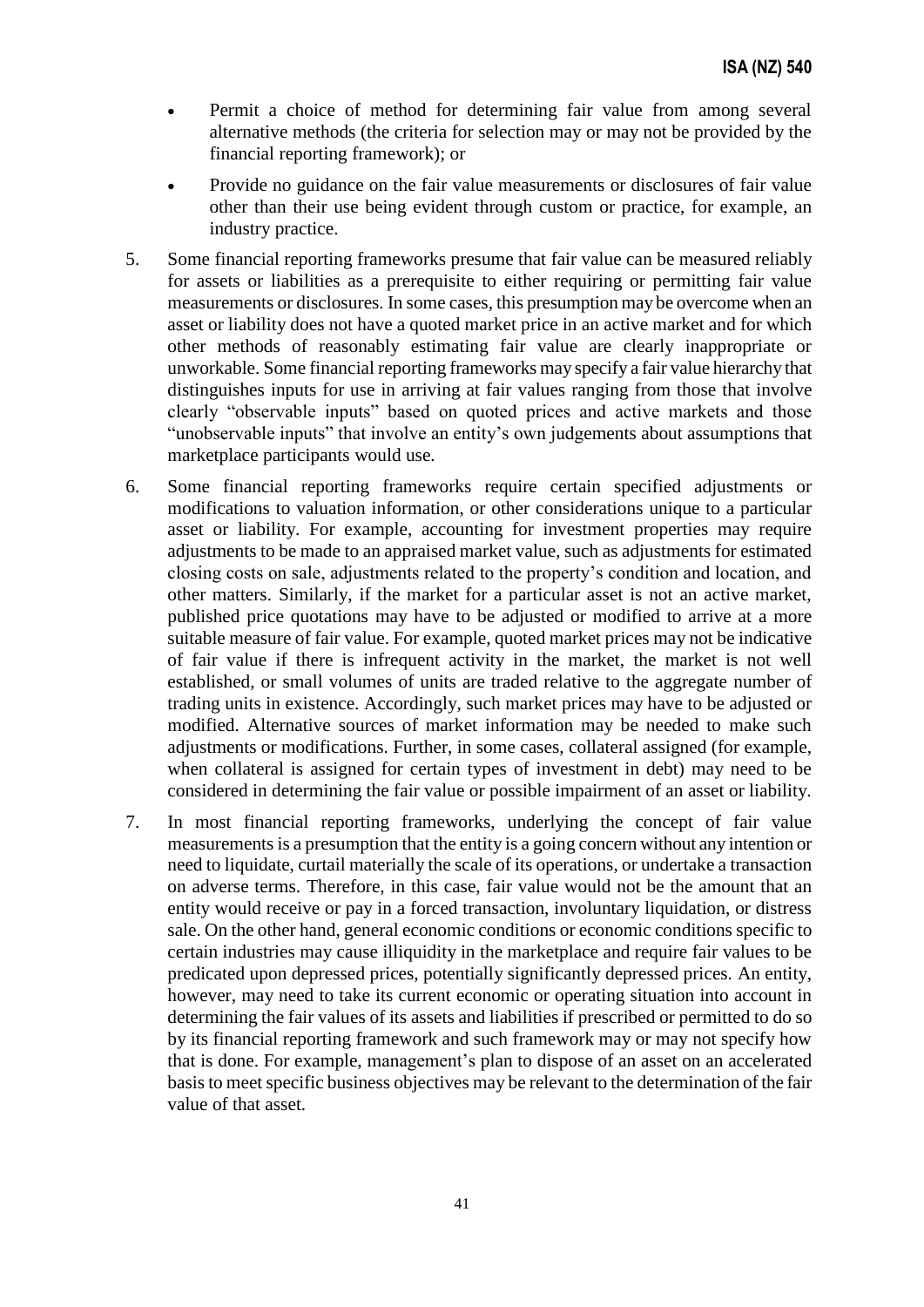#### **Prevalence of Fair Value Measurements**

- 8. Measurements and disclosures based on fair value are becoming increasingly prevalent in financial reporting frameworks. Fair values may occur in, and affect the determination of, financial statements in a number of ways, including the measurement at fair value of the following:
	- Specific assets or liabilities, such as marketable securities or liabilities to settle an obligation under a financial instrument, routinely or periodically "marked-tomarket."
	- Specific components of equity, for example when accounting for the recognition, measurement and presentation of certain financial instruments with equity features, such as a bond convertible by the holder into common shares of the FMC reporting entity considered to have a higher level of public accountability.
	- Specific assets or liabilities acquired in a business combination. For example, the initial determination of goodwill arising on the purchase of an entity in a business combination usually is based on the fair value measurement of the identifiable assets and liabilities acquired and the fair value of the consideration given.
	- Specific assets or liabilities adjusted to fair value on a one-time basis. Some financial reporting frameworks may require the use of a fair value measurement to quantify an adjustment to an asset or a group of assets as part of an asset impairment determination, for example, a test of impairment of goodwill acquired in a business combination based on the fair value of a defined operating entity or reporting unit, the value of which is then allocated among the entity's or unit's group of assets and liabilities in order to derive an implied goodwill for comparison to the recorded goodwill.
	- Aggregations of assets and liabilities. In some circumstances, the measurement of a class or group of assets or liabilities calls for an aggregation of fair values of some of the individual assets or liabilities in such class or group. For example, under an entity's applicable financial reporting framework, the measurement of a diversified loan portfolio might be determined based on the fair value of some categories of loans comprising the portfolio.
	- Information disclosed in notes to financial statements or presented as supplementary information, but not recognised in the financial statements.